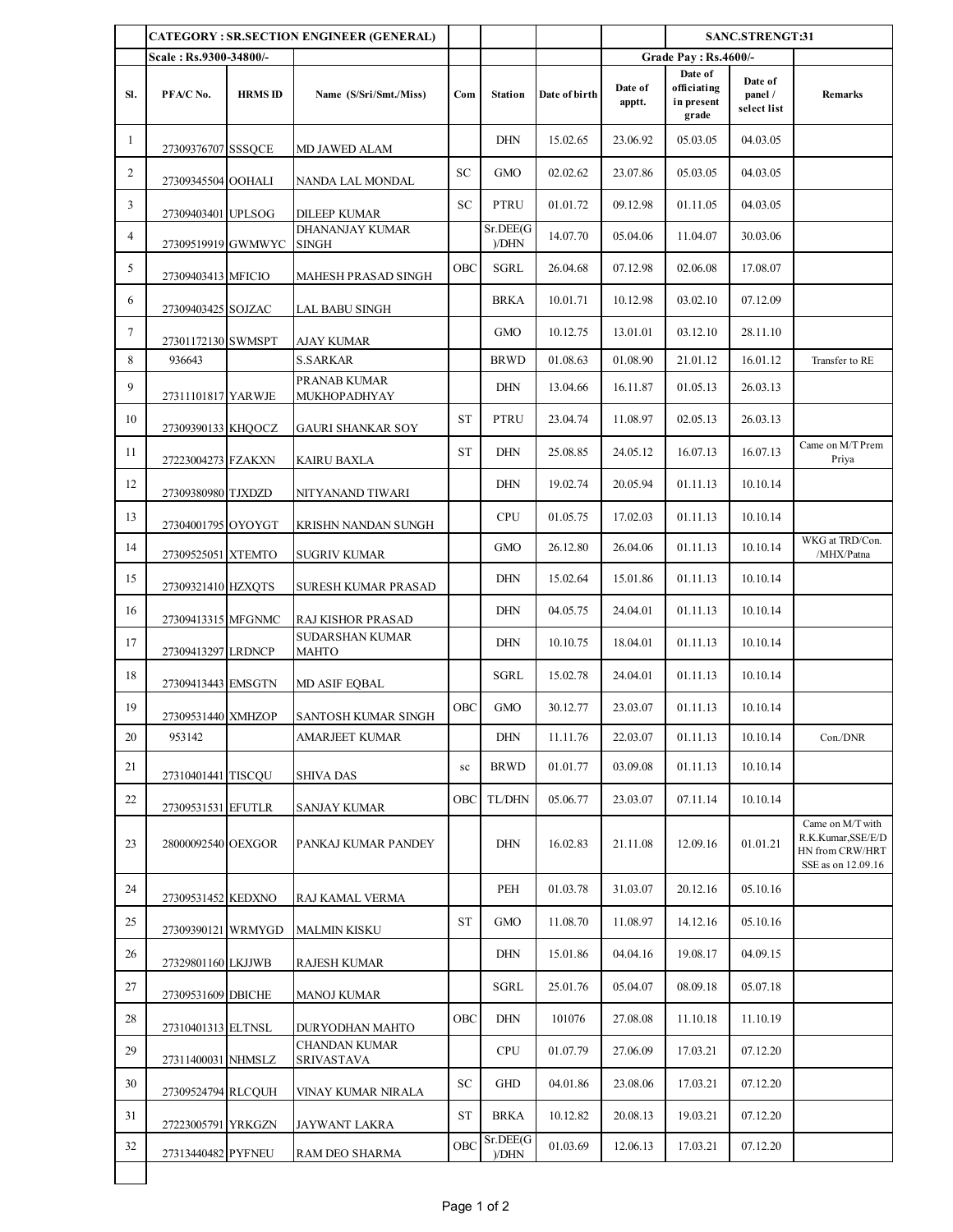|                | CATEGORY: JR.ENGINEER/ELECT(G) |  |                                          |           |                   |          |                      | <b>SANC.STRENGT: 21</b>     |                 |                                                                            |
|----------------|--------------------------------|--|------------------------------------------|-----------|-------------------|----------|----------------------|-----------------------------|-----------------|----------------------------------------------------------------------------|
|                | Scale: Rs.9300-34800/-         |  |                                          |           |                   |          | Grade Pay: Rs.4200/- |                             |                 |                                                                            |
| $\mathbf{1}$   | 50320110353 MKRAUP             |  | <b>SANTOSH KUMAR</b>                     | OBC       | Sr.DEE(G)<br>VDHN | 05.01.88 | 27.10.09             | 01.09.11                    | 01.09.11        | Came on M/Trf. With<br>Sri Harsh vardhan, Ex-<br>JE/E/BRWD                 |
| 2              | 18229801702 ACIWFN             |  | <b>ROHIT KUMAR</b>                       | OBC       | <b>DHN</b>        | 03.10.93 | 14.07.16             | 16.04.19                    | 16.04.19        | Came on M/Trf. With<br>Sri P K Shahu, Ex-<br>JE/E/DHN                      |
| $\overline{3}$ | 12220806322 DXWLWJ             |  | MD TAMSHIL AHMAD                         |           | <b>KTH</b>        | 10.12.83 | 25.09.07             | 17.12.20                    | 17.12.20        | Came on M/T with<br>Shri Deepak Kr.,<br>JE/E/KTH                           |
| $\overline{4}$ | 50468140322 RUSNIS             |  | RAM PRAKASH BARA                         | <b>ST</b> | <b>DHN</b>        | 16.05.86 | 11.02.14             | 31.05.19                    | 31.05.19        | Came on M/Trf. With<br>Sri Harish Kumar, Ex-<br>JE/E/DHN with<br>revarson  |
| 5              | 50313011699 RXQZGU             |  | <b>SONU KUMAR</b>                        | OBC       | <b>GJD</b>        | 10.11.89 | 29.08.13             | 10.06.19                    | 10.06.19        | Came on M/Trf. With<br>Sri Partha Mondal,<br>Ex-SSE/E/GJD with<br>revarson |
|                |                                |  | CATEGORY: SR.SECTION ENGINEER /Drg./Gen. |           |                   |          |                      |                             | SANC.STRENGT:01 |                                                                            |
|                | Scale: Rs.9300-34800/-         |  |                                          |           |                   |          |                      | <b>Grade Pay: Rs.4600/-</b> |                 |                                                                            |
|                |                                |  | <b>NIL</b>                               |           |                   |          |                      |                             |                 |                                                                            |
|                | CATEGORY: JE/Drg./Gen.         |  |                                          |           |                   |          |                      | <b>SANC.STRENGT:01</b>      |                 |                                                                            |
|                | Scale: Rs.9300-34800/-         |  |                                          |           |                   |          |                      | <b>Grade Pay: Rs.4200/-</b> |                 |                                                                            |
| 1              | 27313440340 KKRXEG             |  | <b>JITENDRA KUMAR</b>                    | OBC       | <b>DHN</b>        | 01.05.86 | 12.06.13             | 12.06.13                    | 12.06.13        |                                                                            |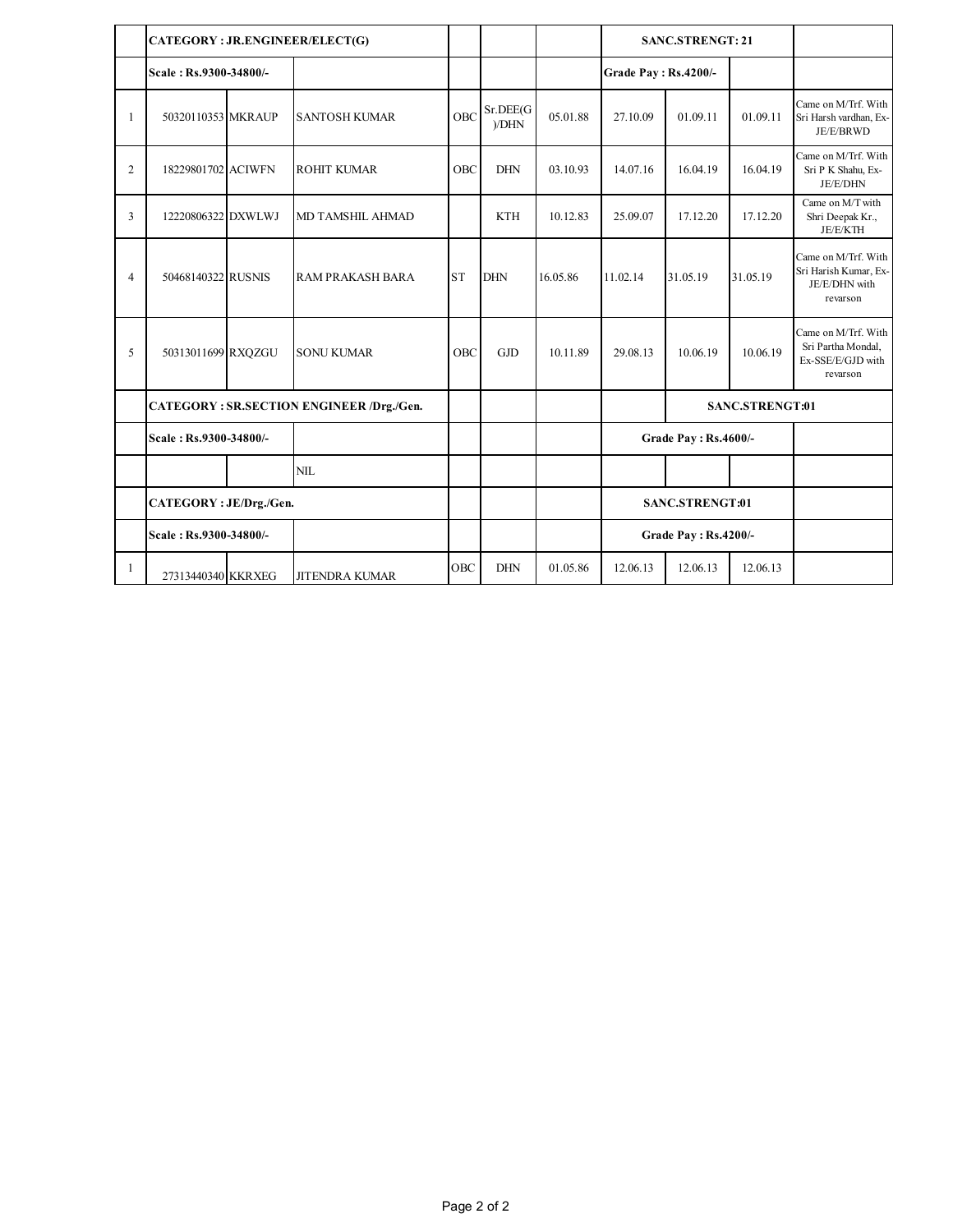| S1.              | PFA/C No.              | <b>HRMS ID</b> | Name (S/Sri/Smt./Miss)                                               | Co<br>mm<br>unit<br>у | <b>Station</b>            | Date of birth        | Date of apptt.             | Date of<br>officiating in<br>present grade                          | Date of<br>panel / select<br>list | <b>Remarks</b> |
|------------------|------------------------|----------------|----------------------------------------------------------------------|-----------------------|---------------------------|----------------------|----------------------------|---------------------------------------------------------------------|-----------------------------------|----------------|
|                  |                        |                | CATEGORY: SR.TECHNICIAN/POWER                                        |                       |                           |                      |                            | <b>SANC.STRENGTH - 102</b>                                          |                                   |                |
|                  | Scale: Rs.9300-34800/- |                |                                                                      |                       |                           |                      |                            | Grade Pay : Rs.4200/-                                               |                                   |                |
| 1                |                        |                | 09366519  ITKDDE LAXMI RANI                                          | <b>SC</b>             | <b>CPU</b>                |                      | $02.06.63$   28.05.91      | 01.11.13 27.10.14                                                   |                                   |                |
| $\boldsymbol{2}$ | 09413431               |                | <b>WNLCDS HAIDER ALI</b>                                             |                       | <b>DTO</b>                | 20.11.76             | 01.12.97                   | 01.11.13                                                            | 27.10.14                          |                |
| 3                | 09355509               |                | UXJEOG MOHAN LAL MURMU                                               | <b>ST</b>             | <b>GMO</b>                |                      | 05.03.66 04.01.90          | 01.11.13                                                            | 27.10.14                          |                |
| 4                | 09413390               | <b>FIWBFD</b>  | S.K.SAMSUIL JOHA                                                     |                       | <b>PEH</b>                | 03.02.66             | 28.11.97                   | 01.11.13                                                            | 27.10.14                          |                |
| 5                | 09308994               |                | DQAUWHSURESH PRASAD YADAV                                            |                       | <b>GJD</b>                |                      | 06.12.63 20.03.85          | 11.07.15                                                            | 06.07.15                          |                |
| 6                | 09387249               | <b>HDFRDJ</b>  | <b>MOHAN KUMAR</b>                                                   | <b>SC</b>             | <b>CPU</b>                | 01.04.75             | 23.09.96                   | 11.07.15                                                            | 06.07.15                          |                |
| 7                | 09387274               |                | NKZWHRSANTOSH KUMAR CHOUDHARY                                        | <b>SC</b>             | <b>PTRU</b>               |                      | 23.01.74 20.12.96          | 11.07.15                                                            | 06.07.15                          |                |
| 8                | 09360591               |                | UYPOGR BHOLA PASWAN                                                  | <b>SC</b>             | PEH                       | 08.11.70             | 18.09.89                   | 16.07.15                                                            | 07.07.15                          |                |
| 9                | 09366477               | <b>UYPQGR</b>  | UJJAL KUMAR DALAI                                                    | SC                    | <b>BRKA</b>               | 08.03.67             | 04.07.91                   | 14.07.15                                                            | 07.07.15                          |                |
| 10               | 09391058               | <b>IPKBAK</b>  | <b>BINOD SINGH</b>                                                   | <b>ST</b>             | <b>RNQ</b>                |                      | 07.01.78 24.10.87          | 18.07.15                                                            | 07.07.15                          |                |
| 11               | 10308659               |                | <b>BOKMAY DASRATH KARMALI</b>                                        | <b>ST</b>             | <b>PTRU</b>               | 25.02.67             | 19.11.89                   | 27.08.15                                                            | 07.07.15                          |                |
| 12               | 09268250               | WRRHBV         | <b>SUBRATA BISWAS</b>                                                |                       | <b>DHN</b>                | 08.03.62             | 15.01.82                   | 23.07.15                                                            | 20.07.15                          |                |
| 13               | 09413303   IUAEEL      |                | <b>INDRA MOHAN SINGH</b>                                             |                       | <b>KTH</b>                |                      | $01.01.69$   28.11.97      | 24.07.15                                                            | 20.07.15                          |                |
| 14               | 09413327               | <b>YGGZIC</b>  | RAM SWARUP MANDAL                                                    |                       | <b>GMO</b>                | 08.07.67             | 28.11.97                   | 23.07.15                                                            | 20.07.15                          |                |
| 15               | 09413339               | <b>QQJDWK</b>  | <b>SHASHI KANT KUMAR</b>                                             |                       | <b>GMO</b>                |                      | 01.02.75 28.11.97          | 14.05.16                                                            | 06.05.16                          |                |
| 16               | 09413406               |                | <b>EWSDEN SUNIL KUMAR SINGH</b>                                      |                       | <b>GHD</b>                | 05.01.77             | 12.12.97                   | 11.05.16                                                            | 06.05.16                          |                |
| 17               | 09333630               |                | YMHKSA BALMIKI DAS                                                   | <b>SC</b>             | <b>DHN</b>                | 17.06.62             | 01.07.84                   | 03.08.16                                                            | 03.08.16                          |                |
| 18               | 09341006               | <b>BALIKO</b>  | <b>BISWAJIT CHAKRABORTY</b>                                          |                       | <b>DHN</b>                | 05.01.67             | 19.04.88                   | 06.08.16                                                            | 05.08.16                          |                |
| 19               | 09387262               | FUDLGA         | <b>BIJAY BHUINYA</b>                                                 | <b>SC</b>             | <b>GJD</b>                | 03.05.72             | 28.10.96                   | 01.09.16                                                            | 23.09.16                          |                |
| 20               | 09390110               | <b>LKDZXS</b>  | RAM NARAYAN MANJHI                                                   | <b>SC</b>             | <b>BRWD</b>               |                      | 20.08.66 08.08.97          | 11.10.17                                                            | 05.09.17                          |                |
| 21               | 09304484               |                | <b>HGSXZG MANOHAR LALL</b>                                           | <b>SC</b>             | DHN/Dsl                   | 06.02.65             | 04.04.85                   | 01.09.16                                                            | 05.09.17                          |                |
| 22<br>23         | 09355522<br>09400102   |                | MMYOHF SANJIV KUMAR SATYA PRAKASH<br>SYSGOO AJIT KUMAR               | <b>SC</b>             | <b>DHN</b><br><b>GMO</b>  | 10.01.69<br>15.01.74 | 20.03.90 <br>05.01.99      | 01.09.16<br>01.09.16                                                | 05.09.17<br>05.09.17              |                |
| 24               | 09309007               |                | <b>XDEBXH</b> ANIL KUMAR PRASAD                                      |                       |                           | 02.01.62             | 08.02.86                   | 01.09.16                                                            | 05.09.17                          |                |
| 25               | 09347045               |                | CJMHTC KAMLESH KUMAR                                                 |                       | <b>DHN</b>                | 09.11.66             | 15.12.88                   | 01.09.16                                                            | 05.09.17                          |                |
|                  |                        |                |                                                                      |                       | PEH                       |                      |                            | 31.12.66 30.07.97 01.09.16 05.09.17                                 |                                   |                |
| 26<br>27         | 09387286 PKJKIM        |                | 09390029 FDZBDL BINDHIYACHAL PRASAD SC<br><b>SANTOSH KUMAR VERMA</b> |                       | <b>DHN</b><br><b>BRWD</b> |                      |                            | $01.03.76$ 23.12.96 01.09.16 05.09.17                               |                                   |                |
| 28               |                        |                | 09349078 EMJNPZ SANEHJIT ADHIKARY                                    |                       |                           |                      |                            | 23.01.64 07.01.88 01.09.16 05.09.17                                 |                                   |                |
| 29               |                        |                | 09300673 KUWEW MD. JUBER ALAM                                        |                       | <b>DHN</b><br><b>GMO</b>  |                      |                            | 06.01.66 03.04.85 01.09.16 05.09.17                                 |                                   |                |
| 30               |                        |                | 09390042 WXKLTX WAKIL RAJAK                                          | SC                    | <b>SGRL</b>               |                      |                            | 04.03.76 04.08.97 01.09.16 05.09.17                                 |                                   |                |
| 31               |                        |                | 09376525 JZFNJH PREM SINGH                                           | SC                    |                           |                      |                            | $\vert$ 01.01.71   15.01.93   01.09.16   05.09.17                   |                                   |                |
| 32               | 09389970 LCRSXJ        |                | <b>DEO CHAND SINGH</b>                                               | <b>ST</b>             | DHN/Dsl<br><b>BRWD</b>    |                      | 10.09.70 15.04.97 10.10.17 |                                                                     | 05.09.17                          |                |
| 33               |                        |                | 09387250 KCCMFA LAV PASWAN                                           | <b>SC</b>             | <b>KTH</b>                |                      |                            | 10.10.77 26.10.96 01.09.16 05.09.17                                 |                                   |                |
| 34               |                        |                | 09413467 YXUORI SUBODH KUMAR PASWAN SC                               |                       | <b>DHN</b>                |                      |                            | 10.12.77 23.07.01 01.09.16 05.09.17                                 |                                   |                |
| 35               | 09413455               |                | NCAKRC RAS BIHARI PANDEY                                             |                       |                           |                      |                            | 13.02.72 26.04.01 01.09.16                                          | 05.09.17                          |                |
| 36               | 09264220               |                | <b>SMFGTR RAM PYARE SHAW</b>                                         |                       | <b>DHN</b>                |                      |                            | $04.03.62 \mid 01.09.79 \mid 10.10.17 \mid 05.09.17$                |                                   |                |
| 37               |                        |                | 09389982 KUHDQZGULAB CHANDRA                                         |                       | <b>RAY</b><br><b>CPU</b>  |                      | 10.05.70 15.05.97          |                                                                     | 05.09.17                          |                |
| 38               |                        |                | 09364079 CDATKE MD.ZAHIRUDDIN                                        |                       | PEH                       |                      |                            | 05.07.71   19.03.91   10.10.17                                      | 05.09.17                          |                |
| 39               |                        |                | 09540908 OCQODOM PRAKASH KUMAR                                       | <b>SC</b>             |                           |                      |                            | 05.07.85 10.12.09 12.04.18 05.04.18                                 |                                   |                |
| 40               |                        |                | 09390054 EMGAFK GULAB CHAND PRASAD                                   | <b>SC</b>             | <b>KQR</b><br><b>RAY</b>  |                      |                            | $07.05.76 \mid 05.08.97 \mid 12.04.18 \mid 05.04.18$                |                                   |                |
| 41               |                        |                | 09300697 YPSIUN DILIP GOPE                                           |                       | <b>DHN</b>                |                      |                            | 20.07.63 03.04.85 12.04.18 05.04.18                                 |                                   |                |
| 42               |                        |                | 09266045 LHGGXK SHYAM NARAYAN SINGH                                  |                       | <b>DHN</b>                |                      | 17.02.64 21.09.81          | $12.04.18$ 05.04.18                                                 |                                   |                |
| 43               |                        |                | 09418313 MDSSHWRAM BADAN YADAV                                       |                       |                           |                      |                            | 18.06.71 25.12.02 12.04.18 05.04.18                                 |                                   |                |
| 44               |                        |                |                                                                      |                       | PEH                       |                      |                            | 14.11.73 18.11.02 27.04.18 05.04.18                                 |                                   |                |
| 45               |                        |                | 09418325 AYUUPW BRAJ MOHAN KUMAR KAMTI                               |                       | <b>SGRL</b>               |                      |                            | 19.09.76 28.02.04 11.04.18 05.04.18                                 |                                   |                |
| 46               |                        |                | 07407282 CXLHSF SANTOSH KUMAR ASHTHANA                               |                       | <b>GMO</b>                |                      | $22.02.67$ 23.6.89         | 12.04.18 05.04.18                                                   |                                   |                |
|                  |                        |                | 09355571 XBTBQQ UPENDRA SHAH                                         |                       | <b>DTO</b>                |                      |                            | 10.10.85   18.02.05   12.04.18   05.04.18                           |                                   |                |
| 47               |                        |                | 09502439 RYBZNO DHARMENDRA KUMAR YADAV                               |                       | <b>PTRU</b>               |                      |                            |                                                                     |                                   |                |
| 48               | 09267918               |                | <b>GZPABU JUTHAN THAKUR</b>                                          |                       | <b>PTRU</b>               |                      | $19.03.62$   14.12.81      | 12.04.18 05.04.18                                                   |                                   |                |
| 49               |                        |                | 09267890 LBJRCO MANOJ KUMAR                                          |                       | DHN/Dsl                   |                      |                            | $\vert 05.01.62 \vert 15.12.81 \vert 12.04.18 \vert 05.04.18 \vert$ |                                   |                |
| 50               |                        |                | 09268236 XRCEKD ASHIM KUMAR DAW                                      |                       | DHN/Dsl                   |                      | $11.01.62$   15.01.82      | $12.04.18$ 05.04.18                                                 |                                   |                |
| 51               |                        |                | 09369120 OYQXRR AWADH LAL RAM                                        | <b>SC</b>             | DHN/Dsl                   |                      | 20.06.72 05.02.92          | 12.04.18 05.04.18                                                   |                                   |                |
| 52               |                        |                | 09500121 OJABXY RAVI BHUSHAN TIRKEY                                  |                       | ST DHN/Dsl                |                      |                            | $02.05.79$ 29.07.04 12.04.18 05.04.18                               |                                   |                |
| 53               |                        |                | 10402123 OZJCYS AMARDEEP KUMAR                                       |                       | <b>DHN</b>                |                      |                            | 10.01.78 27.11.09 12.04.18 05.04.18                                 |                                   |                |
| 54               |                        |                | 10401970 XETCTA HARE KRISHAN SONAR                                   |                       | <b>BRKA</b>               |                      |                            | 29.11.83 27.11.09 12.04.18 05.04.18                                 |                                   |                |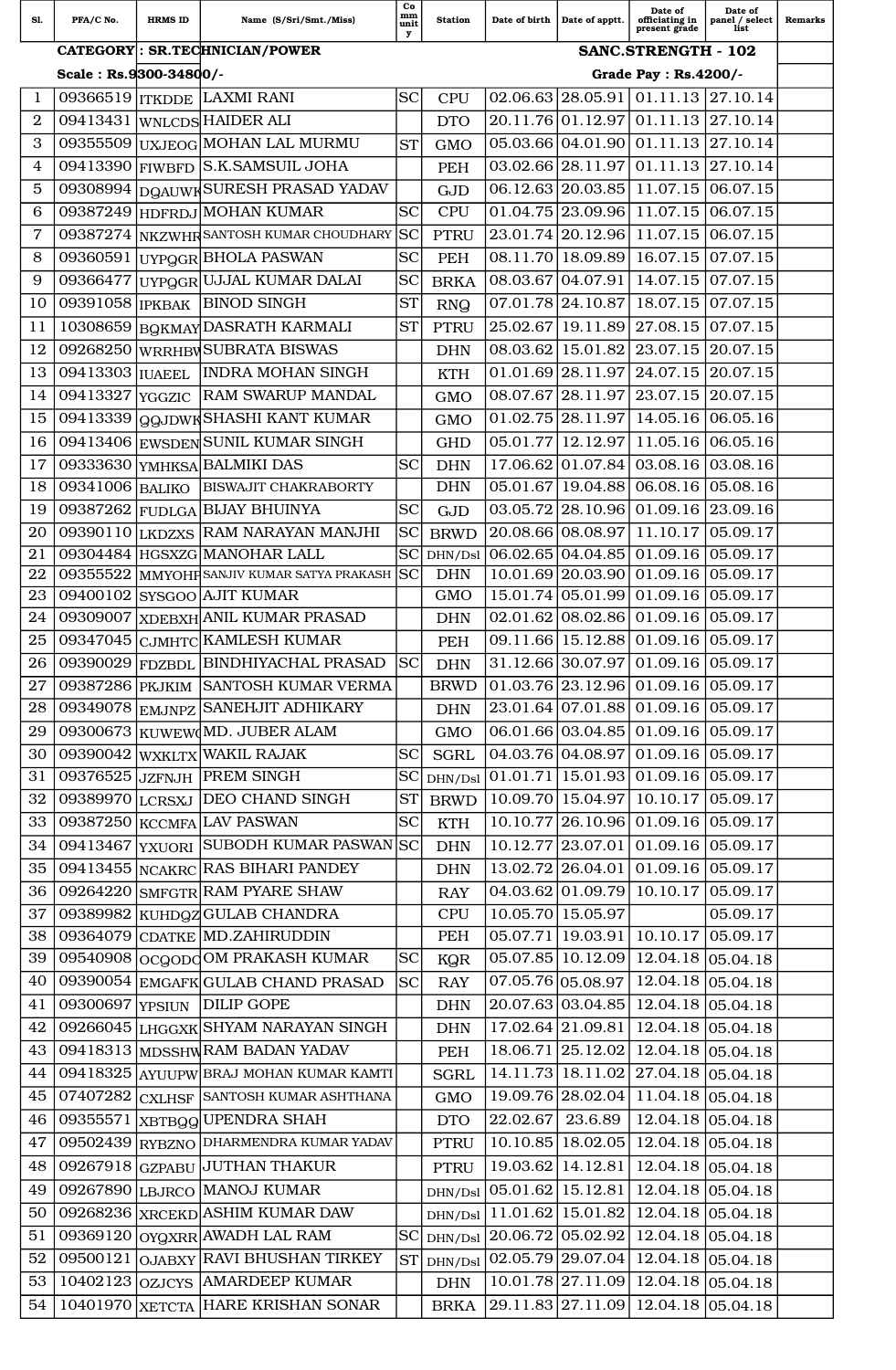| Sl.            | PFA/C No.             | <b>HRMS ID</b> | Name (S/Sri/Smt./Miss)                                                                                           | Co<br>mm<br>unit<br>у | <b>Station</b> | Date of birth | Date of apptt.                              | Date of<br>officiating in<br>present grade                                                              | Date of<br>panel / select<br>list | <b>Remarks</b>     |
|----------------|-----------------------|----------------|------------------------------------------------------------------------------------------------------------------|-----------------------|----------------|---------------|---------------------------------------------|---------------------------------------------------------------------------------------------------------|-----------------------------------|--------------------|
| 55             |                       |                | 10401910 YGPOOZ SHANKAR MANJESWAR RAO                                                                            |                       | <b>DHN</b>     | 13.12.85      | 24.7.07                                     | 14.08.19                                                                                                | 29.07.19                          |                    |
| 56             | 09504199              | <b>RZNFMX</b>  | MURARI KUMAR                                                                                                     | SС                    | <b>BRWD</b>    | 23.02.85      | 30.08.05                                    | 14.08.19                                                                                                | 29.07.19                          |                    |
| 57             | 09524563   IRSBAQ     |                | <b>GAYAMUNNI RAM</b>                                                                                             | $_{\rm SC}$           | <b>BRKA</b>    | 08.09.84      | 12.10.07                                    | 13.08.19                                                                                                | 29.07.19                          |                    |
| 58             | 77705180 TJTRWY       |                | <b>CHANDRA SHEKHAR</b>                                                                                           | <b>SC</b>             | <b>DHN</b>     | 15.02.83      | 02.03.10                                    | 14.08.19                                                                                                | 29.07.19                          |                    |
| 59             | 09402226              | <b>NBISLL</b>  | <b>BANWARI YADAV</b>                                                                                             |                       | <b>BRWD</b>    | 14.07.73      | 22.02.01                                    | 14.08.19                                                                                                | 29.07.19                          |                    |
| 60             | 09394795              |                | WXDMHIRAJENDRA PRASAD                                                                                            |                       | <b>GJD</b>     |               | 16.04.79 29.05.98                           | 14.08.19                                                                                                | 29.07.19                          |                    |
| 61             | 09523881              |                | JJJWSW KISMATIA DEVI                                                                                             | <b>ST</b>             | <b>SGRL</b>    | 09.11.65      | 16.08.07                                    | 09.09.19                                                                                                | 29.07.19                          |                    |
| 62             | 09390091              | <b>UBPBNE</b>  | <b>RAJ KUMAR PASWAN</b>                                                                                          | <b>SC</b>             | <b>BRWD</b>    | 01.01.72      | 07.08.97                                    | 14.08.19                                                                                                | 29.07.19                          |                    |
| 63             | 29801429              |                | OCJOCE CHANDAN SHARMA                                                                                            | <b>SC</b>             | <b>GMO</b>     | 18.10.81      | 26.04.16                                    | 14.08.19                                                                                                | 29.07.19                          |                    |
| 64             |                       |                | 09390169 ZJDHAD SUKH NATH MUNDA                                                                                  | <b>ST</b>             | <b>PTRU</b>    | 04.02.75      | 12.08.97                                    | 14.08.19                                                                                                | 29.07.19                          |                    |
| 65             | 09341031              |                | <b>FNOPOH RANJAN KUMAR GUPTA</b>                                                                                 |                       | <b>GMO</b>     |               | 10.03.66 07.01.97                           | 14.08.19                                                                                                | 29.07.19                          |                    |
| 66             | 09390108              |                | MFUEGJ LAL BAHADUR                                                                                               | <b>ST</b>             | <b>BRWD</b>    | 15.01.72      | 17.01.97                                    | 14.08.19                                                                                                | 29.07.19                          |                    |
| 67             | 09357373              |                | OOGBXT MON MOHAN MUKHOPADHYAY                                                                                    |                       | <b>DHN</b>     |               | $01.10.63 \mid 05.05.90$                    | 14.08.19                                                                                                | 29.07.19                          |                    |
| 68             | 09376537              |                | <b>DSZHTN SANJAY KUMAR PRASAD</b>                                                                                |                       | <b>DHN</b>     | 05.01.69      | 04.06.93                                    | 14.08.19                                                                                                | 29.07.19                          |                    |
| 69             | 09526006 DSJHIQ       |                | <b>RITU LOHRA</b>                                                                                                | <b>ST</b>             | <b>PTRU</b>    |               | 06.02.76 01.02.08                           | 27.12.19                                                                                                | 29.07.19                          |                    |
| 70             | 16010220 ZHBOFI       |                | <b>ASHOK KUMAR RAVI</b>                                                                                          |                       | <b>PTRU</b>    |               | 02.01.80 21.04.04                           | 27.12.19                                                                                                | 29.07.19                          |                    |
| 71             | 09390030              | <b>YRRDWL</b>  | <b>GANGA DAYAL CHAUDHARY</b>                                                                                     | <b>SC</b>             | <b>PTRU</b>    |               | 25.12.73 31.07.97                           | 27.12.19                                                                                                | 29.07.19                          |                    |
| 72             | 09390017              |                | <b>GGADJU VINOD KUMAR JOSHI</b>                                                                                  | <b>SC</b>             | <b>RNQ</b>     |               | 11.01.68 27.07.97                           | 27.12.19                                                                                                | 29.07.19                          |                    |
| 73             | 09391046 NNFDLL       |                | <b>SURENDRA CHAURASIA</b>                                                                                        |                       | <b>GMO</b>     | 10.08.74      | 19.09.97                                    | 27.12.19                                                                                                | 29.07.19                          |                    |
| 74             | 09390080  INGDNJ      |                | <b>AMAR NATH</b>                                                                                                 | <b>SC</b>             | <b>BRWD</b>    |               | 14.12.64 07.08.97                           | 27.12.19                                                                                                | 29.07.19                          |                    |
| 75             | 09524800              | <b>UEHYZP</b>  | <b>SIGAREDDY SAI KUMAR</b>                                                                                       |                       | <b>KTH</b>     |               | 30.06.80 22.08.06                           | 24.04.21                                                                                                | 09.04.21                          |                    |
| 76             | 09524770              |                | OOSTGX AVAYA CHARAN KHUNTIA                                                                                      |                       | <b>BRKA</b>    | 21.05.73      | 12.10.06                                    | 23.04.21                                                                                                | 09.04.21                          |                    |
| 77             | 09355510              | <b>CAYAFN</b>  | <b>SANDIP KHAMRO</b>                                                                                             |                       | <b>DHN</b>     |               | 20.02.70 20.03.90                           | 24.04.21                                                                                                | 09.04.21                          |                    |
| 78             | 09500315              | <b>EYFTZY</b>  | <b>SOMEN HALDAR</b>                                                                                              |                       | <b>DHN</b>     | 16.12.80      | 25.05.04                                    | 24.04.21                                                                                                | 09.04.21                          |                    |
| 79             | 09500108              | <b>AYXADC</b>  | <b>GAJENDRA PRASAD SINGH</b>                                                                                     |                       | <b>DHN</b>     |               | 10.10.84 28.07.04                           | 24.04.21                                                                                                | 09.04.21                          |                    |
| 80             | 09500110              |                | XBHWYKASHOK KUMAR YADAV                                                                                          |                       | <b>DHN</b>     |               | 10.06.84 28.07.04                           | 24.04.21                                                                                                | 09.04.21                          |                    |
| 81             |                       |                | 09502853 HDUOTD MANISH WARDHAN                                                                                   |                       | <b>DHN</b>     |               | 06.10.83 06.04.05                           | 24.04.21                                                                                                | 09.04.21                          |                    |
| 82             |                       |                | 09503080 TBZLGK ASHUTOSH KUMAR SHARMA                                                                            |                       | <b>DHN</b>     |               |                                             | 15.07.76 14.05.05 24.04.21                                                                              | 09.04.21                          |                    |
| 83             |                       |                | 09516347 JUZQWL KANREDDY VASKRAW                                                                                 |                       | <b>DHN</b>     |               |                                             | 25.06.78 20.01.06 24.04.21                                                                              | 09.04.21                          |                    |
| 84             |                       |                | 10401520 NOCGLD PRAMOD KUMAR                                                                                     |                       | KQR            |               | $\overline{09.02.85}$   13.10.09   24.04.21 |                                                                                                         | 09.04.21                          |                    |
| 85             |                       |                | 09267980 AGGEBS RAM NATH SINGH                                                                                   |                       | <b>GMO</b>     |               |                                             | $\overline{03.05.62}$   15.12.81   24.04.21                                                             | 09.04.21                          |                    |
| 86             | 09809429 PXQFIC       |                | <b>SANJIT LAL</b>                                                                                                |                       | <b>GMO</b>     |               | $21.06.72$   19.05.01   24.04.21            |                                                                                                         | 09.04.21                          |                    |
| 87             |                       |                | 04125400 CGKYZA RAMRAKSHYA                                                                                       |                       | <b>SGRL</b>    |               | 20.01.87 07.11.09 24.04.21                  |                                                                                                         | 09.04.21                          |                    |
| 88             | 09284011 RAOJYP RIJHU |                |                                                                                                                  |                       | <b>BRKA</b>    |               |                                             | 15.05.63 20.04.83 23.04.21                                                                              | 09.04.21                          |                    |
| 89             |                       |                | 09356381 FGAUZO RAJESH KUMAR MAHATO                                                                              |                       | <b>PTRU</b>    |               |                                             | 01.01.70 26.09.88 24.04.21                                                                              | 09.04.21                          |                    |
| 90             |                       |                | 09421695 ZWMTKX SYED MANAZIR RAHMAN                                                                              |                       | <b>BRWD</b>    |               | 10.02.71 28.08.03 24.04.21                  |                                                                                                         | 09.04.21                          |                    |
| 91             |                       |                | 09304721 YCTKOK JAIHIND MONDAL                                                                                   |                       | <b>KTH</b>     |               | 08.01.65 24.09.84 24.04.21                  |                                                                                                         | 09.04.21                          |                    |
| 92             |                       |                | 09355492 ZWBRAR BAIJNATH RAM                                                                                     |                       | <b>PTRU</b>    |               | 25.01.70 14.06.89 24.04.21                  |                                                                                                         | 09.04.21                          |                    |
| 93             |                       |                | 09366489 GKXIXU ROHAN KARMAKAR                                                                                   |                       | <b>CRP</b>     |               |                                             | 08.09.66 18.07.91 24.04.21                                                                              | 09.04.21                          |                    |
| 94             |                       |                | 09376513 ZTDPNQ KAMLESH KUMAR YADAV                                                                              |                       | DHN/Dsl        |               | 20.11.71 25.11.93 24.04.21                  |                                                                                                         | 09.04.21                          |                    |
| 95             |                       |                | 09391022 DANAMT RAM BILASH RAM                                                                                   | <b>SC</b>             | <b>RNQ</b>     |               | 15.07.70 09.09.97 26.04.21                  |                                                                                                         | 09.04.21                          |                    |
| 96             |                       |                | 09392245 SDMJKI SANJEEV KUMAR                                                                                    | <b>SC</b>             | <b>RNQ</b>     |               |                                             | 30.08.77 12.02.98 26.04.21                                                                              | 09.04.21                          |                    |
| 97             |                       |                | 09500339 ZYOWMR HRIDAY RABIDAS                                                                                   | SC                    | <b>GJD</b>     |               | $01.03.83 \mid 08.03.04 \mid 05.05.21$      |                                                                                                         | 09.04.21                          |                    |
| 98             |                       |                |                                                                                                                  |                       |                |               |                                             |                                                                                                         |                                   |                    |
| 99             |                       |                |                                                                                                                  |                       |                |               |                                             |                                                                                                         |                                   |                    |
| 100            |                       |                |                                                                                                                  |                       |                |               |                                             |                                                                                                         |                                   |                    |
| 101            |                       |                |                                                                                                                  |                       |                |               |                                             |                                                                                                         |                                   |                    |
| 102            |                       |                |                                                                                                                  |                       |                |               |                                             |                                                                                                         |                                   |                    |
|                |                       |                |                                                                                                                  |                       |                |               |                                             |                                                                                                         |                                   |                    |
|                |                       |                | CATEGORY : TECHNICIAN-I/POWER                                                                                    |                       |                |               |                                             | <b>SANC.STRENGTH-202</b>                                                                                |                                   |                    |
|                |                       |                | Scale: $R\vert s.5200\vert 20200$ /-                                                                             |                       |                |               |                                             | Grade Pay : Rs.2800/-                                                                                   |                                   |                    |
| 1              |                       |                | 09389994 SLOENH SURENDRA KUMAR                                                                                   | <b>SC</b>             | <b>RNQ</b>     |               |                                             | $09.08.77$ 04.06.97 Not joined 04.09.15                                                                 |                                   |                    |
| $\overline{2}$ |                       |                | 09532705 ONHCLP PRAVEEN TUDU                                                                                     | <b>ST</b>             | <b>BRWD</b>    |               |                                             | $14.01.82$ 28.02.09 01.06.17 23.08.17                                                                   |                                   |                    |
| 3              |                       |                | 12407616 UOXOQY SMITA PAUL                                                                                       |                       | <b>DHN</b>     |               |                                             | 14.01.83 05.03.09 13.05.17 23.08.17                                                                     |                                   | Work at<br>Dankuni |
| $\overline{4}$ |                       |                | 12416620 JYXYNN BINOD KUMAR PRASAD                                                                               |                       | PEH            |               |                                             | $21.05.70$ 16.10.09 13.05.17 23.08.17                                                                   |                                   |                    |
|                |                       |                | $\begin{array}{ c c c c c c } \hline 5 & 02123101 & \text{PRYALH} & \text{ROHIT KUMAR ROY} \\\hline \end{array}$ |                       |                |               |                                             | $\left  \textrm{SC} \right $ DHN $\left  \textrm{19.02.89} \right  \textrm{20.10.09}$ 13.05.17 23.08.17 |                                   |                    |
|                |                       |                |                                                                                                                  |                       |                |               |                                             |                                                                                                         |                                   |                    |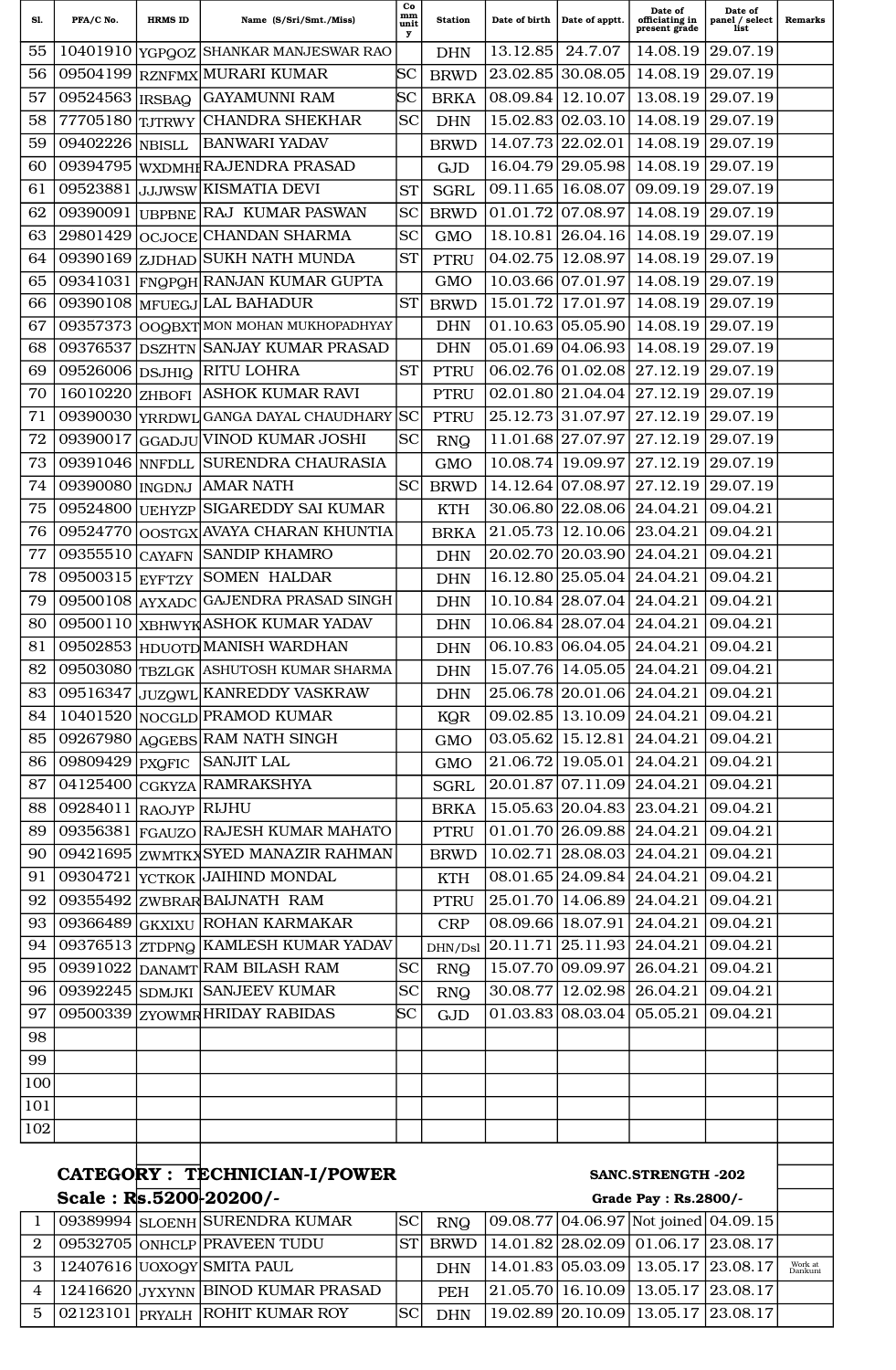| Sl.              | PFA/C No.        | <b>HRMS ID</b> | Name (S/Sri/Smt./Miss)                                                   | Сo<br>mm<br>unit<br>у | <b>Station</b>            | Date of birth     | Date of apptt.                         | Date of<br>officiating in<br>present grade                                                  | Date of<br>panel / select<br>list | Remarks |
|------------------|------------------|----------------|--------------------------------------------------------------------------|-----------------------|---------------------------|-------------------|----------------------------------------|---------------------------------------------------------------------------------------------|-----------------------------------|---------|
| 6                | 13423630         |                | DASHCK TEKLAL KARMALI                                                    | <b>ST</b>             | DHN/Dsl                   | 24.07.90          | $\vert 01.01.13 \vert$                 | 07.09.17                                                                                    | 23.08.17                          |         |
| 7                | 13440597         |                | POBRDW NANDA KISHOR KUMAR SINGH                                          |                       | GJD                       | 20.04.88          | 12.12.12                               | 08.09.17                                                                                    | 23.08.17                          |         |
| 8                | 13427530         |                | WXSDOC MANOJ PAL                                                         |                       | <b>GHD</b>                |                   | $03.05.86$   17.07.10                  | 08.09.17                                                                                    | 23.08.17                          |         |
| 9                | 11402325         |                | UNCFDG PAPPU KUMAR RAM                                                   |                       | <b>PEH</b>                |                   | 20.01.90 23.10.08 25.06.17             |                                                                                             | 23.08.17                          |         |
| 10               | 12420100         |                | <b>MKAHSH BADRI KUMAR</b>                                                |                       | <b>DHN</b>                |                   | 11.12.89 30.12.08 25.06.17             |                                                                                             | 23.08.17                          |         |
| 11               | 09005110         | <b>KUMYJT</b>  | SYED MOHAMMAD ARIF ANWAR                                                 |                       | <b>BRKA</b>               |                   | 18.01.85 27.05.09 25.06.17             |                                                                                             | 23.08.17                          |         |
| 12               | 09005183         |                | HLHGQD MANOJ KUMAR MAHATO                                                |                       | <b>GMO</b>                |                   | 14.09.85 29.05.09 01.07.17             |                                                                                             | 23.08.17                          |         |
| 13               | 12416630         | <b>CCPJHU</b>  | UPENDRA KUMAR RAUSHAN                                                    |                       | GJD                       | 08.06.87          | 24.07.09 25.06.17                      |                                                                                             | 23.08.17                          |         |
| 14               | 09304071         | <b>HXSNGN</b>  | OM PRAKASH PURI                                                          |                       | <b>DHN</b>                | 17.08.66          | 05.08.85   25.06.17                    |                                                                                             | 23.08.17                          |         |
| 15               | 09347057         |                | LWUCRH BRINDABAN CHOUBEY                                                 |                       | <b>PEH</b>                |                   | 05.03.66 17.12.88 25.06.17             |                                                                                             | 23.08.17                          |         |
| 16               | 09347010         |                | WEJKRNMD. SALAHUDDIN ANSARI                                              |                       | <b>DHN</b>                | 27.06.67          | 17.12.88 25.06.17                      |                                                                                             | 23.08.17                          |         |
| 17               | 09376501         |                | BWIWUT SAPTAM KUMAR CHATTERJEE                                           |                       | <b>PTRU</b>               | 02.06.72          | 10.05.93 26.06.17                      |                                                                                             | 23.08.17                          |         |
| 18               | 09005249         |                | NGNQHZ MUNDAR MAHATO                                                     |                       | <b>BRKA</b>               | 08.01.80          | 05.06.09                               | 24.06.17                                                                                    | 23.08.17                          |         |
| 19               | 09300727         |                | ENHFHK MAHABIR PRASAD MAHATO                                             |                       | <b>GMO</b>                | 04.01.67          | 07.05.85                               | 08.07.17                                                                                    | 23.08.17                          |         |
| 20               | 09340970         |                | SWWKW ZAKIR HUSSAIN                                                      |                       | <b>HZBN</b>               | 20.06.67          | 07.11.86                               | 24.06.17                                                                                    | 23.08.17                          |         |
| 21               | 09409828         |                | WPOFOX PANKAJ PRABHAT                                                    |                       | <b>CRP</b>                | 26.01.88          | 09.10.09                               | 25.06.17                                                                                    | 23.08.17                          |         |
| 22               | 02123137         | <b>RPOXBE</b>  | SARWAN KUMAR                                                             |                       | <b>SGRL</b>               | 05.07.91          | 24.10.09                               | 01.03.18                                                                                    | 23.08.17                          |         |
| 23               | 02123125         |                | ULJMKA INDRAJEET PRAJAPATI                                               |                       | <b>DHN</b>                |                   | $10.04.84$   28.10.09                  | 25.06.17                                                                                    | 23.08.17                          |         |
| 24               | 09409816         |                | ZDTXWA MD. NISAR ANSARI                                                  |                       | <b>CRP</b>                | 15.03.91          | 29.10.09                               | 25.06.17                                                                                    | 23.08.17                          |         |
| 25               | 11406070         |                | OKUKHO KING VIKSH                                                        |                       | <b>DHN</b>                | 18.08.86 11.11.11 |                                        | 03.05.18                                                                                    | 01.05.18                          |         |
| 26               | 04166115         | <b>NLIAEG</b>  | <b>RAVISH RANJAN</b>                                                     |                       | <b>BRKA</b>               | 20.11.86          | 06.07.12                               | 04.05.18                                                                                    | 01.05.18                          |         |
| 27               | 041665513        |                | <b>BXZNOM VINAY KUMAR PATHAK</b>                                         |                       | <b>GMO</b>                | 15.02.82          | 06.07.12                               | 04.05.18                                                                                    | 01.05.18                          |         |
| 28               | 09341043         |                | DRLUCD BISHNU KUMAR THAPA                                                |                       | <b>GMO</b>                |                   | 17.08.69 17.08.88                      | 04.05.18                                                                                    | 01.05.18                          |         |
| 29               | 09394850         |                | <b>XKZUMU KAMLESH KUMAR</b>                                              | <b>SC</b>             | <b>SKTN</b>               | 25.11.71          | 14.11.98                               | 11.05.18                                                                                    | 01.05.18                          |         |
| 30               | 09360610         | <b>YGHASI</b>  | LUKHARI DEVI                                                             |                       | <b>DHN</b>                | 10.01.64          | 16.09.90 03.05.18                      |                                                                                             | 01.05.18                          |         |
| 31               | 09367913         |                | UUNTXC DHANANJAY SENAPATI                                                |                       | <b>PTRU</b>               | 30.08.71          | 29.09.91 04.05.18                      |                                                                                             | 01.05.18                          |         |
| 32               | 09392221         |                | TARZBP PAPPU RAJAK                                                       | <b>SC</b>             | <b>SGRL</b>               |                   | 05.10.74 24.01.98 05.05.18             |                                                                                             | 01.05.18                          |         |
| 33               |                  |                | 10403400 KAEHZZ HEM LAL MARANDI                                          | <b>ST</b>             | <b>PUS</b>                |                   |                                        | $01.01.77$ 28.09.10 04.05.18                                                                | 01.05.18                          |         |
| 34               | 09392208         |                | <b>EYYSHG SYED MD.FIROZ</b>                                              |                       | <b>DHN</b>                |                   | $01.01.76$ 28.10.97 03.05.18           |                                                                                             | 01.05.18                          |         |
| 35               | 09502300         |                | TMPMZZ RAJESH KUMAR RAUTH                                                |                       | PEH                       |                   | $05.01.80 \mid 09.02.05 \mid 03.05.18$ |                                                                                             | 01.05.18                          |         |
| 36               |                  |                | 09504023 WHCOZGSUMIT KUMAR                                               |                       | <b>KLRE</b>               |                   | $01.03.77 \mid 03.08.05 \mid 03.05.18$ |                                                                                             | 01.05.18                          |         |
| 37               | 09504011 YDICFJ  |                | <b>DHANANJAY PRASAD</b>                                                  |                       | <b>DHN</b>                |                   | 10.12.68 28.07.05 03.05.18             |                                                                                             | 01.05.18                          |         |
| 38               |                  |                | 09536164 OGTATB RAJ KUMAR YADAV                                          |                       | Sr.DEE(G)                 |                   | 10.11.74 03.05.09 03.05.18             |                                                                                             | 01.05.18                          |         |
| 39               |                  |                | 09005470 DKHEXO PRAKASH KUMAR MAHATO                                     |                       | $\rm{GMO}$                |                   | 25.10.85 05.08.09 04.05.18             |                                                                                             | 01.05.18                          |         |
| 40               | 095005754 HXIEEA |                | <b>BHUNESHWAR MAHATO</b>                                                 |                       | $\operatorname{GMO}$      |                   | 16.11.83 03.09.09 04.05.18             |                                                                                             | 01.05.18                          |         |
| 41               | 14400080         |                | LLNZZM PRASHANT KUMAR                                                    |                       | DHN/Dsl                   |                   | $02.01.88$ 12.06.13 06.07.18           |                                                                                             | 01.05.18                          |         |
| 42               |                  |                | 13423149 NWAIDC BABLU KUMAR                                              |                       | <b>PTRU</b>               |                   |                                        | 06.09.88   18.06.13   06.07.18                                                              | 01.05.18                          |         |
| 43               |                  |                | 04129934 EJTUJR RUMA DAS                                                 |                       | <b>DHN</b>                |                   |                                        | 29.05.79 28.01.11 05.07.18 01.05.18                                                         |                                   |         |
| 44               |                  |                | 04131794 LBNgTG MAHENDRA KUMAR                                           |                       | <b>CPU</b>                |                   |                                        | $08.01.71$ 28.05.11 07.09.18 01.05.18                                                       |                                   |         |
| 45               |                  |                | 04131782 POHPTK RAM NATH CHOUDHARY                                       |                       | <b>GHD</b>                |                   |                                        | 25.01.88 17.06.11 06.09.18 01.05.18                                                         |                                   |         |
| 46               |                  |                | 11405715 TSBHBX NARESH KUMAR THAKUR                                      |                       | <b>GMO</b>                |                   |                                        | 15.03.92 21.07.11 01.01.19 01.05.18                                                         |                                   |         |
| 47<br>48         | 04134217 AZSIHP  |                | <b>MANISH KUMAR</b>                                                      |                       | <b>SGRL</b>               |                   | 12.11.91 19.08.11                      | $11.01.19$ 01.05.18<br>18.05.73 19.10.11 31.12.18                                           | 01.05.18                          |         |
| 49               | 04135180         |                | 04134898 YSMWDF SAROJ KUMAR<br><b>GDRORM KAMENDRA ORAON</b>              |                       | Sr.DEE(G)<br>ST PTRU      |                   |                                        | $03.02.83 \mid 05.11.11 \mid 31.12.18 \mid 01.05.18$                                        |                                   |         |
| 50               |                  |                | 09009528 HOEIHZ KAPIL KUMAR                                              |                       |                           |                   |                                        | 06.05.86 19.10.09 03.05.18 01.05.18                                                         |                                   |         |
|                  |                  |                |                                                                          |                       | <b>DHN</b>                |                   |                                        |                                                                                             |                                   |         |
| 51<br>${\bf 52}$ |                  |                | 10403660 KQDZMMVIKASH KUMAR MAHATO<br>04127973 OBKKRF ARJUN KUMAR SHARMA |                       | <b>DHN</b>                |                   |                                        | $05.05.90 \mid 07.05.10 \mid 03.05.18 \mid 01.05.18$<br>14.05.81 03.07.10 04.05.18 01.05.18 |                                   |         |
| 53               |                  |                | 04127924 WGKGST MANOJ KUMAR                                              |                       | <b>BRWD</b>               |                   |                                        | 15.09.88 19.06.10 04.05.18 01.05.18                                                         |                                   |         |
| 54               |                  |                | 10403541  IDEIGK   DIGAMBER MAHATO                                       |                       | <b>PTRU</b><br><b>HZD</b> |                   |                                        | 20.03.78 29.09.10 04.05.18 01.05.18                                                         |                                   |         |
| 55               | 04134590         |                | DONGDZ SASHI KUMAR SHARMA                                                |                       | <b>PTRU</b>               |                   | 07.09.84 09.09.11                      | 08.01.19                                                                                    | 01.05.18                          |         |
| 56               |                  |                | 13427540 MWUDIA NAGENDRA KUMAR                                           |                       | <b>PTRU</b>               |                   |                                        | 25.08.89 08.05.10 06.09.18 01.05.18                                                         |                                   |         |
| 57               | 10403410         |                | DXSBDM CHANDAN KUMAR                                                     |                       | <b>RNQ</b>                |                   |                                        | $30.07.90   02.11.10   07.09.18   01.05.18$                                                 |                                   |         |
| 58               |                  |                | 04138144 WMHCJdRAVI BHUSHAN KUMAR                                        |                       | <b>CPU</b>                |                   |                                        | $07.02.79 \mid 21.04.12 \mid 24.11.18$                                                      | 01.05.18                          |         |
| 59               |                  |                | 04133481 JZTMQMAMIT MUCHU                                                |                       | $ST$ BRWD                 |                   |                                        | 28.10.82 29.09.14 13.11.18 01.05.18                                                         |                                   |         |
| 60               |                  |                | 08407435 MCCIXG SUSHIL PRABHAKAR LAKRA                                   |                       | <b>BRKA</b>               |                   |                                        | $01.05.77$   14.08.08   24.12.19   13.12.19                                                 |                                   |         |
| 61               |                  |                | 09530850 AOLHRS PANKAJ KUMAR SRIVASTAVA                                  |                       | <b>DHN</b>                |                   |                                        | 29.08.83 27.07.05 24.12.19 13.12.19                                                         |                                   |         |
|                  |                  |                |                                                                          |                       |                           |                   |                                        |                                                                                             |                                   |         |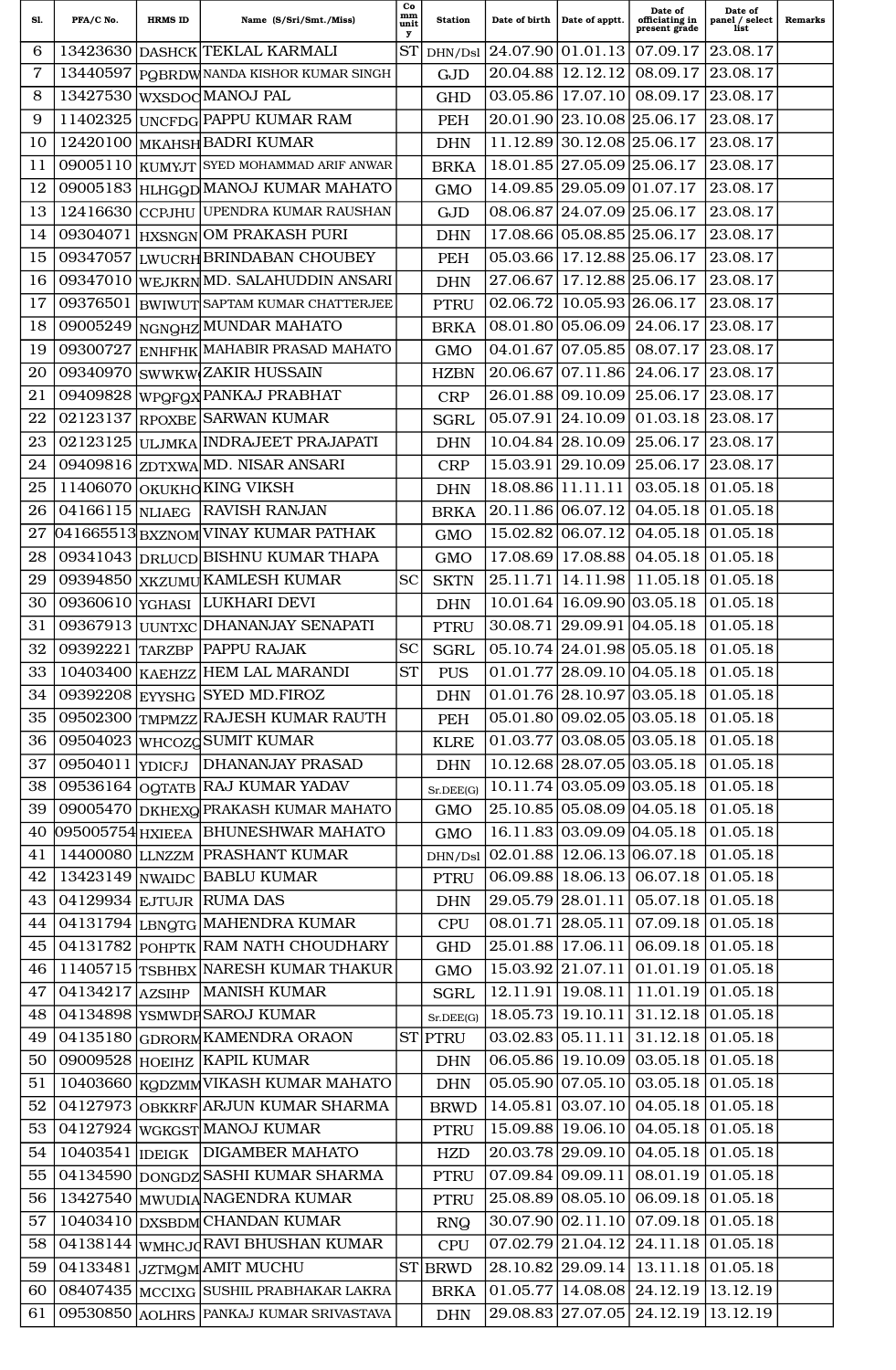| Sl.        | PFA/C No.              | <b>HRMS ID</b> | Name (S/Sri/Smt./Miss)                                                         | Co<br>mm<br>unit<br>у            | <b>Station</b>            | Date of birth     | Date of apptt.             | Date of<br>officiating in<br>present grade                                         | Date of<br>panel / select<br>list | <b>Remarks</b> |
|------------|------------------------|----------------|--------------------------------------------------------------------------------|----------------------------------|---------------------------|-------------------|----------------------------|------------------------------------------------------------------------------------|-----------------------------------|----------------|
| 62         | 09507668               |                | MLGBJH UTPAL HALDER                                                            |                                  | <b>DHN</b>                | 17.10.72          | 01.03.06                   | 24.12.19                                                                           | 13.12.19                          |                |
| 63         | N0007492               | <b>HZPYID</b>  | <b>DEGLAL DAS</b>                                                              |                                  | <b>GMO</b>                | 28.07.88          | 05.06.13                   | 24.12.19                                                                           | 13.12.19                          |                |
| 64         | 24131113               | YHEYYJ         | <b>MUKESH KUMAR</b>                                                            |                                  | <b>GMO</b>                | 05.02.82          | 02.07.13                   | 24.12.19                                                                           | 13.12.19                          |                |
| 65         | 04125228               |                | PIMGUG MUKESH RAM CHANDRAWANSHI                                                | lОB                              | <b>CPU</b>                | 15.03.88          | 26.11.09                   | 24.12.19                                                                           | 13.12.19                          |                |
| 66         | TR140078               | <b>LSRMAC</b>  | DHIRAJ KR CHOUDHARY                                                            | SC                               | <b>BRKA</b>               | 24.01.89          | 14.06.14                   | 27.12.19                                                                           | 13.12.19                          |                |
| 67         | 04136184               |                | DDJHUWTHANU KUMAR YADAV                                                        | OВ                               | <b>GMO</b>                | 03.01.85 22.01.12 |                            | 24.12.19                                                                           | 13.12.19                          |                |
| 68         | 04138806               |                | <b>BDQDLG LALAN KUMAR</b>                                                      | OВ                               | <b>CPU</b>                | 05.12.86          | 10.04.12                   | 24.12.19                                                                           | 13.12.19                          |                |
| 69         | 04133559               | <b>TFFRGX</b>  | <b>SANTOSH KUMAR</b>                                                           | <b>ST</b>                        | <b>CPU</b>                | 03.07.90          | 29.07.11                   | 24.12.19                                                                           | 13.12.19                          |                |
| 70         | 04135003               |                | <b>EZEXBE RAM PRAVESH MEHTA</b>                                                |                                  | <b>RNQ</b>                | 25.01.92          | 10.10.11                   | 24.12.19                                                                           | 13.12.19                          |                |
| 71         | 04163904               |                | CELDOX AJAY KUMAR YADAV                                                        | OВ                               | <b>PTRU</b>               | 03.05.77          | 24.08.12                   | 07.10.20                                                                           | 13.12.19                          |                |
| 72         | 04165044               |                | XUWYGOSURAJ KUMAR                                                              | OВ                               | <b>CPU</b>                | 07.10.90          | 13.10.12                   | 09.10.20                                                                           | 13.12.19                          |                |
| 73         | 04164866               |                | SEWAWT JAGAN SAW                                                               | OВ                               | <b>GMO</b>                | 26.02.85          | 16.10.12                   | 07.10.20                                                                           | 13.12.19                          |                |
| 74         | 04165056               |                | LYKNWE KRITYA NANDAN KUMAR                                                     | <b>SC</b>                        | <b>DTO</b>                | 10.01.88          | 16.10.12                   | 08.10.20                                                                           | 13.12.19                          |                |
| 75         | 04165068               |                | GNDEWE UMESH CHOUDHARY                                                         | OВ                               | <b>DTO</b>                | 15.01.93          | 17.10.12                   | 08.10.20                                                                           | 13.12.19                          |                |
| 76         | 09392312               |                | ONYDRS RIT LAL GOPE                                                            |                                  | <b>KDS</b>                | 03.02.79          | 27.04.98                   | 08.10.20                                                                           | 13.12.19                          |                |
| 77         | 09381363               |                | <b>GEKAHU RAM SUNDAR MANDAL</b>                                                |                                  | <b>GMO</b>                |                   | 25.07.93 12.02.94          | 07.10.20                                                                           | 13.12.19                          |                |
| 78         | 09392282               | <b>ANCZIY</b>  | <b>NARESH MAHATO</b>                                                           |                                  | <b>DHN</b>                | 08.11.74          | 13.04.98                   | 08.10.20                                                                           | 13.12.19                          |                |
| 79         | 09392294               | <b>CFUFDC</b>  | <b>RAM BABU</b>                                                                |                                  | <b>CPU</b>                | 11.12.74          | 13.04.98                   | 14.10.20                                                                           | 13.12.19                          |                |
| 80         | 09392300               | <b>RTTZCD</b>  | <b>BUDHAN MAHATO</b>                                                           |                                  | <b>DHN</b>                | 13.05.77          | 14.04.98                   | 08.10.20                                                                           | 13.12.19                          |                |
| 81         | 09380991               | <b>WFULBK</b>  | <b>DHANESHWAR MAHATO</b>                                                       |                                  | <b>PTRU</b>               | 26.10.71          | 03.05.94                   | 07.10.20                                                                           | 13.12.19                          |                |
| 82         | 09384418               | <b>LYSZZS</b>  | <b>ZAKIR</b>                                                                   |                                  | <b>PNME</b>               | 15.01.74          | 13.03.96                   | 07.10.20                                                                           | 13.12.19                          |                |
| 83         | 09394734               | AEXYPH         | <b>BABLU MAHATO</b>                                                            |                                  | <b>PEH</b>                | 01.05.78          | 28.11.97                   | 08.10.20                                                                           | 13.12.19                          |                |
| 84         | 09392269               | <b>CLTEPJ</b>  | PARAS NATH SAW                                                                 |                                  | <b>PTRU</b>               | 15.02.72          | 09.04.98                   | 07.10.20                                                                           | 13.12.19                          |                |
| 85         | 09394771               | <b>ODCFYB</b>  | <b>BINDESWARI PRASAD</b>                                                       |                                  | <b>GJD</b>                | 10.10.78          | 27.05.98                   | 08.10.20                                                                           | 13.12.19                          |                |
| 86         | 09394825               |                | CBMHTH DHANANJAY REWANI                                                        |                                  | <b>DHN</b>                | 15.04.74          | 01.07.98                   | 08.10.20                                                                           | 13.12.19                          |                |
| 87         | 09413923               | <b>TSWTEF</b>  | <b>CHANDAN CHATTERJEE</b>                                                      |                                  | <b>PEH</b>                | 01.10.72          | 01.06.01                   | 08.10.20                                                                           | 13.12.19                          |                |
| 88         | 09413996   FPYYAH      |                | <b>SINESWAR SINGH</b>                                                          |                                  | <b>PTRU</b>               | 15.06.73          | 05.06.01                   | 07.10.20                                                                           | 13.12.19                          |                |
| 89         |                        |                | 09413960 MAYPLE CHANDRADEO CHOWDHARY                                           |                                  | <b>GHD</b>                |                   |                            | 22.02.77 30.06.01 07.10.20 13.12.19                                                |                                   |                |
| 90         | 09421713               |                | CWFGHUSATYENDRA PRASAD YADAV                                                   | <b>OB</b>                        | <b>SGRL</b>               |                   |                            | 15.01.77 29.08.03 06.11.20 13.12.19                                                |                                   |                |
| 91         | 09500340               |                | RMAOXF HARI CHARAN SINGH                                                       | OВ                               | <b>PTRU</b>               |                   |                            | $05.01.82$   16.01.04   07.10.20   13.12.19                                        |                                   |                |
| 92         | 09500327               |                | MSRMDTRAM KRISHNA CHAUDHARY                                                    |                                  | KQR                       |                   |                            | $02.02.77 \mid 02.07.04 \mid 08.10.20 \mid 13.12.19$                               |                                   |                |
| 93         | 09501423               |                | HMXENN SANJAY KUMAR MAHATO                                                     |                                  | <b>BRKA</b>               |                   |                            | $03.01.85$   12.10.04   07.10.20   13.12.19                                        |                                   |                |
| 94         | 09501435               |                | KNKCQY RAKESH KUMAR                                                            | <b>SC</b>                        | <b>BRWD</b>               |                   |                            | 25.12.81   14.10.04   08.10.20   13.12.19                                          |                                   |                |
| 95         |                        |                | 09501447 AFNOPJ CHANDRAVAN RAM                                                 | <b>SC</b>                        | <b>CPU</b>                |                   |                            | 04.04.76 19.10.04 09.10.20 13.12.19                                                |                                   |                |
| 96         |                        |                | 09502210 ZQDJDU AKHELESWAR MAHATO                                              |                                  | <b>DHN</b>                |                   |                            | 12.10.71   12.01.05   08.10.20                                                     | 13.12.19                          |                |
| 97         | 09390807               |                | UKQIRK MD MOIN                                                                 |                                  | GJD                       |                   | 12.01.70 23.08.97 20.03.21 |                                                                                    | 13.12.19                          |                |
| 98         |                        |                | 09504679 LWQMEF ARJUN RABIDAS                                                  | <b>SC</b>                        | GJD                       |                   | 15.01.73 03.11.05          |                                                                                    | 13.12.19                          |                |
| 99         | 09523601 ADHNPI ARBIND |                |                                                                                | <b>SC</b>                        | <b>HZD</b>                |                   |                            | 20.07.71   13.07.07   07.10.20   13.12.19                                          |                                   |                |
| 100        |                        |                | 09524654 GFTFTWGULESHWAR TURI                                                  | <b>SC</b>                        | <b>CRP</b>                |                   | $05.04.71$   12.10.07      | $07.10.20$   13.12.19                                                              |                                   |                |
| 101        |                        |                | 09525136 BISOJH SUNITA KUMARI                                                  | <b>SC</b>                        | <b>DHN</b>                |                   |                            | 07.11.78 21.11.07 08.10.20 13.12.19                                                |                                   |                |
| 102<br>103 |                        |                | 09526468 MKXAZQJEEVAN MALIK                                                    | $_{\rm SC}$<br><b>SC</b>         | <b>SGRL</b>               |                   |                            | 20.10.75 16.02.08 06.11.20 13.12.19<br>$01.05.84$   16.02.08   09.10.20   13.12.19 |                                   |                |
|            |                        |                | 09526432 KQWZTY KISAN HARI                                                     |                                  | $DHN$                     |                   |                            |                                                                                    |                                   |                |
| 104<br>105 |                        |                | 09530940 FLKTXB AMAR KUMAR HARI                                                | <b>SC</b><br>$\overline{\rm sc}$ | <b>DHN</b>                |                   |                            | 15.05.86 06.09.08 08.10.20 13.12.19<br>18.06.86 15.09.08 08.10.20 13.12.19         |                                   |                |
|            |                        |                | 09531026 HMCMQdUMESH DAS                                                       | <b>SC</b>                        | <b>DHN</b>                |                   |                            | 10.03.90 03.03.09 07.10.20 13.12.19                                                |                                   |                |
|            |                        |                | 106 09532857 HUXDDA ANIL RAJAK                                                 |                                  | <b>PTRU</b>               |                   |                            |                                                                                    |                                   |                |
| 107<br>108 |                        |                | 09005614 LLRGOC GAUTAM MUNDA                                                   | <b>ST</b><br><b>ST</b>           | <b>BRKA</b>               |                   |                            | 15.03.90 19.08.09 07.10.20 13.12.19<br>$03.04.82$  13.06.11 06.11.20 13.12.19      |                                   |                |
|            |                        |                | $11405500$ $\text{FXZUDR}$ LALLU RAM                                           |                                  | <b>SGRL</b>               |                   |                            | $02.01.72$ 20.02.12 06.11.20                                                       | 13.12.19                          |                |
| 110        | 04165470               |                | 109 04136639 XMKWN FUNESHWAR SINGH                                             |                                  | ST SGRL                   |                   |                            | 20.05.85 05.11.12 08.10.20 13.12.19                                                |                                   |                |
|            |                        |                | <b>KKOWEX VISHWAJIT KUMAR</b><br>$111$   04166899  JPDLSF  SATISH KUMAR RAWANI | OB                               | <b>DHN</b><br><b>GMO</b>  |                   |                            | 22.02.93 20.02.12 07.10.20 13.12.19                                                |                                   |                |
|            |                        |                | $\left 112\right $ 04165500 $\left $ j $_{\rm YMIMP}$ RANJEET KUMAR RAM        | <b>SC</b>                        | <b>CPU</b>                |                   |                            | $03.04.82$   13.06.11   09.10.20   13.12.19                                        |                                   |                |
| 113        |                        |                |                                                                                |                                  |                           |                   |                            | $07.12.83$ 23.02.13 07.10.20 13.12.19                                              |                                   |                |
|            |                        |                | 04168434   UZBQCB TULU RANJAN<br>114 NP005988 YUQROE AVINASH KUMAR             | ОB                               | <b>PTRU</b><br><b>DHN</b> |                   |                            | 10.09.89 07.04.12 19.10.20 13.12.19                                                |                                   |                |
|            |                        |                | $\left 115\right $ 50714108736 $\left $ GQJRGG $\right $ RAVISHANKAR KUMAR     | <b>SC</b>                        | <b>DHN</b>                |                   |                            | $02.10.87 \mid 02.04.15 \mid 04.07.20$                                             | 03.07.20                          |                |
|            | $\sqrt{116}$ J1201132  |                | OKDKEWJITENDRA KUMAR                                                           |                                  | Sr.DEE(G)                 |                   |                            | $14.02.84$ 27.03.12 19.08.21                                                       | 18.06.21                          |                |
|            |                        |                | $\boxed{117}$ 04183132 SGCUGL SAIFULLAH AZMI                                   |                                  |                           |                   |                            | OB BRWD 15.01.92 13.07.13 20.08.21 18.06.21                                        |                                   |                |
|            |                        |                |                                                                                |                                  |                           |                   |                            |                                                                                    |                                   |                |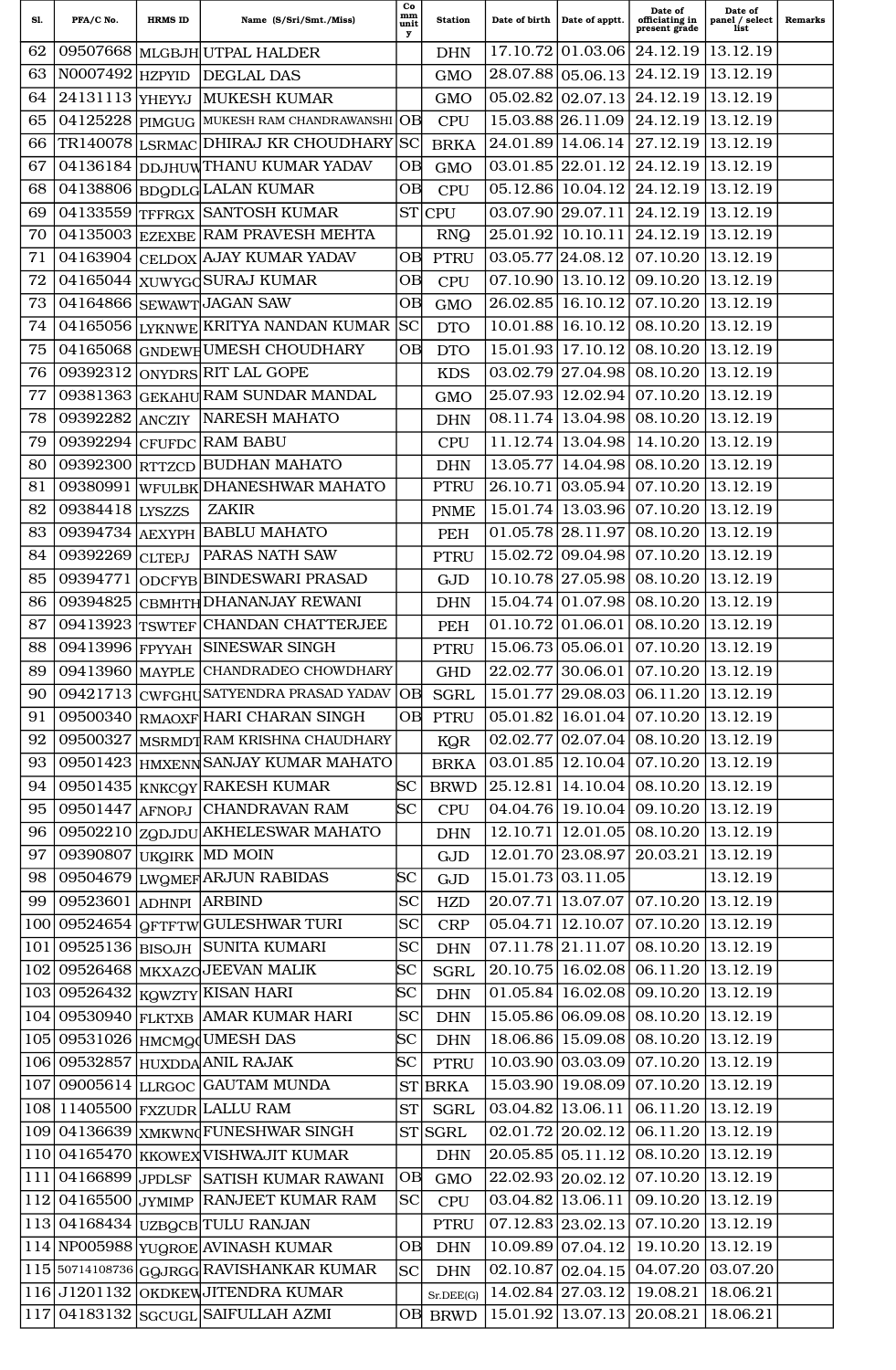| Sl.            | PFA/C No.                       | <b>HRMS ID</b> | Name (S/Sri/Smt./Miss)                                      | Co<br>mm<br>unit<br>у | <b>Station</b> | Date of birth | Date of apptt.                         | Date of<br>officiating in<br>present grade           | Date of<br>panel / select<br>list | <b>Remarks</b> |
|----------------|---------------------------------|----------------|-------------------------------------------------------------|-----------------------|----------------|---------------|----------------------------------------|------------------------------------------------------|-----------------------------------|----------------|
| 118            | 04185402                        | <b>HCKPLF</b>  | <b>SHEELA KUMARI</b>                                        | SC                    | DHN/Dsl        | 01.03.84      | 20.08.13                               | 20.08.21                                             | 18.06.21                          |                |
| 119            | 04164854                        | <b>PRINUE</b>  | <b>MANTU KUMAR</b>                                          | OВ                    | <b>GMO</b>     | 02.02.93      | 13.10.12                               | 20.08.21                                             | 18.06.21                          |                |
| 120            | 09392270                        | <b>AGSEEH</b>  | JAGDISH MAHATO                                              |                       | <b>PTRU</b>    | 10.12.71      | 13.04.98                               | 19.08.21                                             | 18.06.21                          |                |
| 121            | 09413984                        | <b>GZBDKD</b>  | <b>SURENDRA YADAV</b>                                       |                       | <b>GMO</b>     | 10.01.82      | 09.06.01                               | 22.08.21                                             | 18.06.21                          |                |
| 122            | 09504242                        | <b>ZDERPQ</b>  | <b>KRISHNA MANJHI</b>                                       | SС                    | <b>KDS</b>     | 05.06.77      | 13.09.05                               | 20.08.21                                             | 18.06.21                          |                |
| 123            | 09531610                        |                | GPMZXD RAMESH KUMAR BALMIKI                                 | <b>SC</b>             | <b>DHN</b>     | 12.10.75      | 18.11.09                               | 20.08.21                                             | 18.06.21                          |                |
| 124            | 12408530                        | <b>PDRLUN</b>  | <b>RANJEET KUMAR</b>                                        | SС                    | <b>OBRA</b>    | 01.01.90      | 14.05.12                               | 30.12.21                                             | 18.06.21                          |                |
| 125            | 12403593                        | <b>IANTLF</b>  | <b>BHARAT KUMAR PASWANSC</b>                                |                       | KQR            | 14.08.86      | 10.05.12                               | 20.08.21                                             | 18.06.21                          |                |
| 126            | 50320040617                     | <b>CSHKDD</b>  | <b>VISHAL KUMAR</b>                                         |                       | <b>DHN</b>     | 02.03.83      | 01.07.04                               | 20.08.21                                             | 18.06.21                          |                |
| 127            | 13410416                        | <b>TLZLFJ</b>  | <b>GOPAL DAS</b>                                            | SС                    | <b>BRKA</b>    | 25.01.89      | 12.05.13                               | 19.08.21                                             | 18.06.21                          |                |
| 128            | 04157114                        | <b>QIJLDR</b>  | <b>NITESH KUMAR</b>                                         |                       | <b>DHN</b>     | 12.01.86      | 10.05.12                               | 20.08.21                                             | 18.06.21                          |                |
| 129            | 12403295                        | <b>MUTEOC</b>  | <b>RAMESH PRASAD</b>                                        |                       | <b>KDS</b>     | 25.06.77      | 10.05.12                               | 20.08.21                                             | 18.06.21                          |                |
| 130            | 12403635                        | <b>AZIBOA</b>  | <b>MANBHUL RAJAK</b>                                        | SС                    | <b>DHN</b>     | 06.01.79      | 11.05.12                               | 20.08.21                                             | 18.06.21                          |                |
| 131            | 12400740                        | <b>SRSGCS</b>  | RAMESH CHANDRA MAHATO                                       |                       | PEH            | 06.08.78      | 10.05.12                               | 28.08.21                                             | 18.06.21                          |                |
| 132            | 12403301                        | <b>RJWKZS</b>  | KUMAR BRAJESH NIRALA                                        |                       | <b>DHN</b>     | 11.03.80      | 10.05.12                               | 20.08.21                                             | 18.06.21                          |                |
| 133            | 12D00505 EYBLPF                 |                | <b>SANJEEV KUMAR</b>                                        |                       | <b>DHN</b>     | 10.07.82      | 27.04.12                               | 20.08.21                                             | 18.06.21                          |                |
| 134            | NP003117                        | <b>GATDAN</b>  | <b>PRAMOD KUMAR</b>                                         |                       | <b>DHN</b>     | 09.11.89      | 17.05.12                               | 20.08.21                                             | 18.06.21                          |                |
| 135            | 12403313                        | <b>KUIKQY</b>  | PRAMOD KUMAR                                                | SС                    | <b>KTH</b>     | 30.09.86      | 10.05.12                               | 20.08.21                                             | 18.06.21                          |                |
| 136            | 12403390                        |                | <b>WHUXDF RAKESH PASWAN</b>                                 | SС                    | DHN/Dsl        | 25.04.84      | 10.05.12                               | 20.08.21                                             | 18.06.21                          |                |
| 137            | 12403623                        | <b>SRXJMO</b>  | AWADHESH KUMAR PASWAN                                       | SС                    | <b>TORI</b>    | 01.02.87      | 12.05.12                               | 19.08.21                                             | 18.06.21                          |                |
| 138            | 14106313                        | <b>TYGYHA</b>  | DHIRENDRA KUMAR CHOUDHARY SC                                |                       | <b>GMO</b>     | 21.12.84      | 31.05.13                               | 20.08.21                                             | 18.06.21                          |                |
| 139            | 04185419                        | <b>JRTNMY</b>  | <b>DEEPAK KUMAR</b>                                         | OΒ                    | <b>DHN</b>     | 12.02.91      | 19.09.13                               | 20.08.21                                             | 18.06.21                          |                |
| 140            | 12408540                        | <b>XJHHJO</b>  | PRABHAKAR KUMAR                                             |                       | <b>KDS</b>     | 08.12.84      | 10.05.12                               | 20.08.21                                             | 18.06.21                          |                |
| 141            | 12403260                        | <b>WNKLAZ</b>  | <b>RAJESH KUMAR</b>                                         |                       | <b>DHN</b>     | 05.01.85      | 10.05.12                               | 20.08.21                                             | 18.06.21                          |                |
| 142            | 12408510                        | <b>FARIOH</b>  | <b>SUMAN PANDIT</b>                                         |                       | <b>GMO</b>     | 07.01.78      | 12.05.12                               | 20.08.21                                             | 18.06.21                          |                |
| 143            | 12403684                        | <b>CXTZQA</b>  | <b>SHARWAN KUMAR</b>                                        |                       | <b>KDS</b>     | 23.02.79      | 10.05.12                               | 20.08.21                                             | 18.06.21                          |                |
| 144            |                                 |                | 12403130 KEOUKG VINIT KUMAR ROUTH                           |                       | <b>GMO</b>     |               | $01.01.85 \mid 01.06.12$               | 20.08.21                                             | 18.06.21                          |                |
|                |                                 |                | 145 TR418562 EEZZTP ABISHEK KUMAR ROY                       | ОB                    | <b>CRP</b>     |               |                                        | $02.12.94$   19.11.13   20.08.21   18.06.21          |                                   |                |
|                | $146$ TR4 18563 LWDBKJ RAVI DEY |                |                                                             |                       | <b>KTH</b>     |               |                                        | $06.03.93 \mid 22.11.13 \mid 20.08.21 \mid 18.06.21$ |                                   |                |
|                | 147 TR140038 ZRIEGT             |                | <b>GANGADHAR SINGH</b>                                      |                       | <b>KTH</b>     |               |                                        | $07.04.87$   18.12.13   20.08.21                     | 18.06.21                          |                |
|                | 148 TR140056 ZRDAIN             |                | <b>ANIL RAWAT</b>                                           | OB                    | <b>DHN</b>     |               | $10.10.89$   16.04.14   20.08.21       |                                                      | 18.06.21                          |                |
|                | 149 TR140054 EIPEGG             |                | <b>PUNAM KUMARI</b>                                         | OB                    | <b>RNQ</b>     |               | $10.06.83$ 28.02.14 21.08.21           |                                                      | 18.06.21                          |                |
|                | 150 TR140062 RIGBFR             |                | SANDIP KUMAR GOSWAMI                                        |                       | <b>DHN</b>     |               | $05.07.85 \mid 07.05.14 \mid 20.08.21$ |                                                      | 18.06.21                          |                |
|                | 151 TR140063   IWIGXL           |                | NIKHIL KUMAR                                                |                       | <b>DTO</b>     |               |                                        | $04.01.95 \mid 08.05.14 \mid 30.12.21 \mid 18.06.21$ |                                   |                |
|                |                                 |                | 152 TR140079 AYDWNF DHANESHWAR KUMAR YADAV                  |                       | <b>PTRU</b>    |               | 17.07.86 15.06.14 31.12.21             |                                                      | 18.06.21                          |                |
|                |                                 |                | 153 TR140082 TAWQTD ASHISH KUMAR GUPTA                      |                       | <b>RRME</b>    |               | 20.10.94 26.06.14 30.12.21             |                                                      | 18.06.21                          |                |
|                |                                 |                | 154 TR140060 YEYGTI PINTU KUMAR                             | <b>SC</b>             | GJD            |               |                                        | 06.02.92   16.04.14   31.12.21   18.06.21            |                                   |                |
|                |                                 |                | 155 TR140077 XMEYHD SHIV KUMAR                              |                       | <b>BRWD</b>    |               |                                        | $12.01.96 \mid 13.06.14 \mid 30.12.21 \mid 18.06.21$ |                                   |                |
|                |                                 |                | 156 TR140080 TMYGXI DASRATH MAHTO                           |                       | <b>BRKA</b>    |               |                                        | $05.02.95 \mid 19.06.14 \mid 30.12.21 \mid 18.06.21$ |                                   |                |
|                |                                 |                | CATEGORY : TECHNICIAN-II/POWER                              |                       |                |               |                                        | <b>SANC.STRENGTH - 33</b>                            |                                   |                |
|                | Scale: $R_s$ 5200 $20200$ /-    |                |                                                             |                       |                |               |                                        | Grade Pay : Rs.2400/-                                |                                   |                |
| 1              |                                 |                | 15402228 AggLSO UPENDRA KUMAR                               | DВd                   | <b>KTH</b>     |               |                                        | 08.04.82   13.05.15   02.01.20   28.12.18            |                                   |                |
| $\overline{2}$ |                                 |                | 29803733 DAIYNH RAHUL DUBEY                                 |                       | DHN/Dsl        |               |                                        | $02.11.96 \mid 07.06.17 \mid 08.10.20 \mid 18.07.19$ |                                   |                |
| 3              |                                 |                | TR150003 YXKJJH AKANKSHA KUMAR                              |                       | <b>CPU</b>     |               |                                        | 04.02.95 15.10.14 05.11.20 18.07.19                  |                                   |                |
| 4              |                                 |                | TR150008 JRDWIH VIKASH KUMAR                                |                       | <b>PTRU</b>    |               |                                        | 25.08.92 12.02.15 07.10.20 18.07.19                  |                                   |                |
| 5              |                                 |                | TR150009 LAIUOQ AWENDRA KUMAR                               |                       | <b>GMO</b>     |               |                                        | 15.01.94 20.02.15 07.10.20 18.07.19                  |                                   |                |
| 6              |                                 |                | 09413959 NBZAEWGOPAL MAHATO                                 |                       | <b>DHN</b>     |               |                                        | 15.12.73 06.06.01 08.10.20 18.07.19                  |                                   |                |
| $\overline{7}$ |                                 |                | 09413947 HGNMHNJOGESHWAR YADAV                              |                       | <b>GMO</b>     |               |                                        | 04.11.66 29.08.01 07.10.20 18.07.19                  |                                   |                |
| 8              |                                 |                | 09502282 BAZLOJ CHANDA MAHATO                               |                       | <b>KRSL</b>    |               |                                        | 12.05.68 24.01.05 06.10.20 18.07.19                  |                                   |                |
| 9              |                                 |                | 09503778 LUNROQ RAJU PRASAD                                 |                       |                |               |                                        | 25.01.73 29.06.05 08.10.20 18.07.19                  |                                   |                |
| 10             |                                 |                | 09504205 ZGSOUN BINOD YADAV                                 |                       | <b>DHN</b>     |               |                                        | 17.09.81 26.08.05 08.10.20 18.07.19                  |                                   |                |
| 11             | 09504217                        |                | SYLEAA VINOD KUMAR YADAV                                    |                       | GJD            |               |                                        | $03.02.82$   25.08.05   08.10.20   18.07.19          |                                   |                |
| 12             |                                 |                |                                                             |                       | <b>DTO</b>     |               |                                        | 25.12.74 06.09.05 07.10.20 18.07.19                  |                                   |                |
| 13             |                                 |                | 09504321 SLKTHQ SURENDRA YADAV                              |                       | <b>KLRE</b>    |               |                                        | 25.01.82 28.09.05 07.10.20 18.07.19                  |                                   |                |
| 14             |                                 |                | 09504345 RHWQPP PAPPU KHAN<br>09420873 AYKUEK SUMITA PATHAK |                       | <b>GMO</b>     |               |                                        | 13.05.65 01.07.03 08.10.20 18.07.19                  |                                   |                |
|                |                                 |                |                                                             |                       | <b>DHN</b>     |               |                                        | $20.10.\overline{66}\,06.08.03\,08.10.20\,18.07.19$  |                                   |                |
|                |                                 |                | $15 09421257 $ FHNWANRATNA NATH                             |                       | <b>DHN</b>     |               |                                        |                                                      |                                   |                |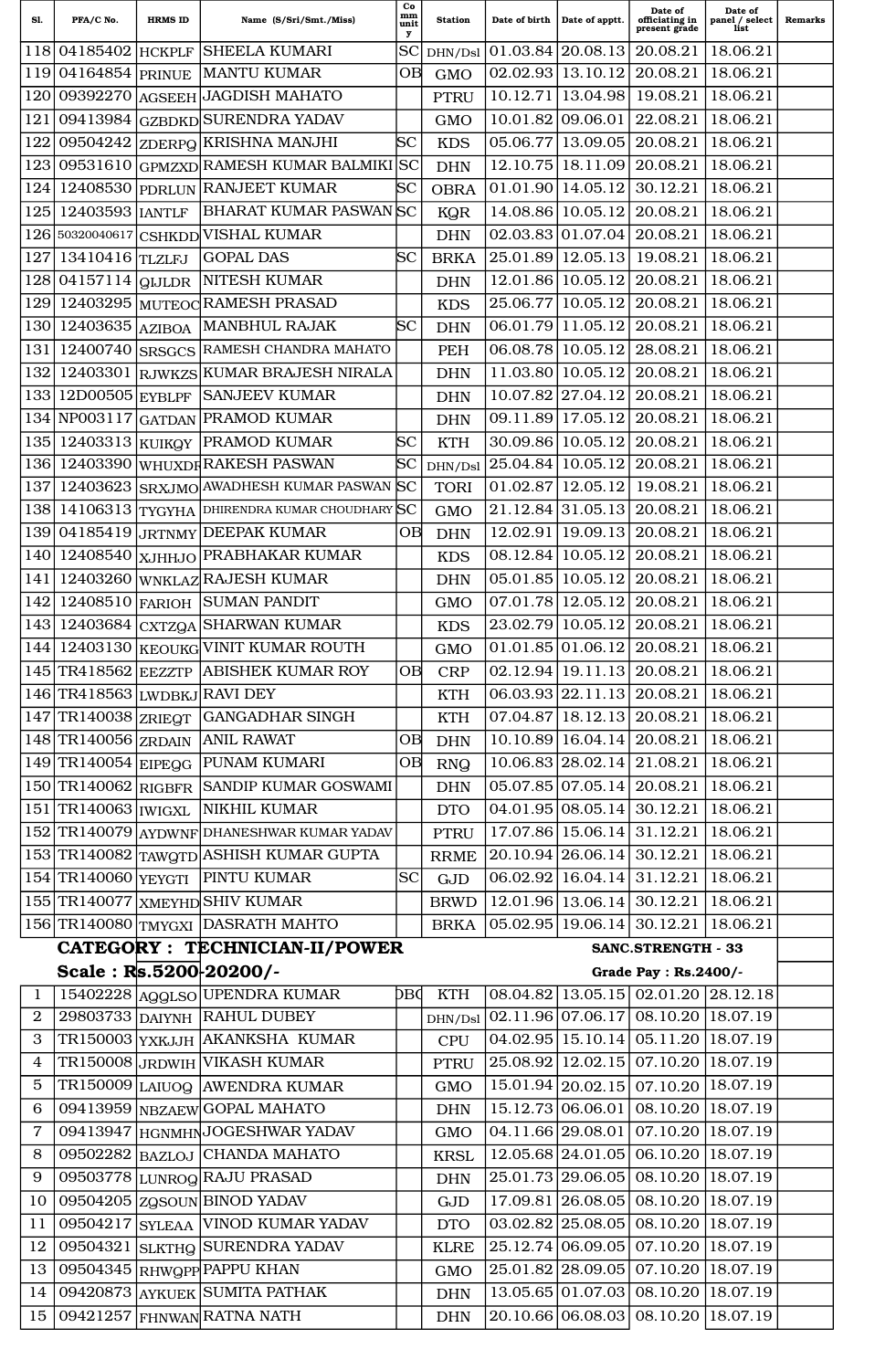| Sl.             | PFA/C No.                            | <b>HRMS ID</b> | Name (S/Sri/Smt./Miss)                     | Co<br>mm<br>unit<br>у | <b>Station</b> | Date of birth | Date of apptt.                             | Date of<br>officiating in<br>present grade                    | Date of<br>panel / select<br>list | <b>Remarks</b> |
|-----------------|--------------------------------------|----------------|--------------------------------------------|-----------------------|----------------|---------------|--------------------------------------------|---------------------------------------------------------------|-----------------------------------|----------------|
| 16              |                                      |                | 09523571   IHSSWY MUKESH KUMAR             |                       | <b>RNQ</b>     |               | 05.02.88 14.07.07                          | 05.11.20                                                      | 18.07.19                          |                |
| 17              | TR150021                             |                | TRNNNE SADIYA FATMA                        |                       | <b>DHN</b>     |               | 07.04.94 31.03.15                          | 08.10.20                                                      | 18.07.19                          |                |
| 18              |                                      |                | 01020328 NXISKR SUBHASH KUMAR              | <b>OB</b>             | <b>DHN</b>     |               | 31.01.98 01.08.15                          | 01.05.21                                                      | 25.03.21                          |                |
| 19              |                                      |                | 11403263 KPLWDK SAGAR HANSDA               | <b>ST</b>             | <b>GMO</b>     |               | $20.01.92$   16.04.11                      | 28.04.21                                                      | 25.03.21                          |                |
| 20              | 04163916 RYJELE                      |                | MANOJ KUMAR YADAV                          | <b>OB</b>             | <b>PTRU</b>    |               | 15.01.92 26.08.12                          | 03.05.21                                                      | 25.03.21                          |                |
| 21              |                                      |                | 04130236 BBQOYK MD. SAKIB KHAN             |                       | <b>CPU</b>     |               | 09.07.88 05.03.11                          | 29.04.21                                                      | 25.03.21                          |                |
| 22              |                                      |                | 29803937 LSMBDP MD.ASGAR KHAN              |                       | <b>DHN</b>     |               | 05.07.87 05.09.17                          | 28.04.21                                                      | 25.03.21                          |                |
| 23              |                                      |                | TR150039 OMIBMF TULESHWAR MAHATO           |                       | <b>PNME</b>    |               | 20.03.96 28.04.15                          | 28.04.21                                                      | 25.03.21                          |                |
| 24              |                                      |                | TR150055 ATQPXD REKHA DEVI                 |                       | <b>DHN</b>     |               | 20.03.90 02.07.15                          | 01.05.21                                                      | 25.03.21                          |                |
| 25              | TR150056 JPOXZB                      |                | JHUMA BHATTACHARJEE                        |                       | <b>DHN</b>     | 13.01.81      | 07.07.15                                   | 28.04.21                                                      | 25.03.21                          |                |
| 26              |                                      |                | TR150054 SGXJYW ALARJEET KUMAR SINGH       |                       | <b>KQR</b>     |               | $01.03.88$   30.06.15                      | 28.04.21                                                      | 25.03.21                          |                |
| 27              | $\overline{\text{TR1}}$ 50064 LQJNIS |                | <b>JOY DEEP LAKRA</b>                      | <b>ST</b>             | <b>PTRU</b>    |               | 01.12.93 27.07.15                          | 28.04.21                                                      | 25.03.21                          |                |
| 28              | 29801742                             |                | OYZGDH SUJIT KUMAR RAM                     | <b>SC</b>             | <b>DHN</b>     |               | $02.05.83$   17.08.16                      | 21.10.21                                                      | 25.03.21                          |                |
| 29              |                                      |                | 50405916288 RNSYQW SHAMBHU PANDEY          |                       | PEH            | 25.12.76      | 12.01.01                                   | 21.10.21                                                      | 25.03.21                          |                |
|                 |                                      |                | <b>CATEGORY : TECHNICIAN-III/POWER</b>     |                       |                |               |                                            | <b>SANC.STRENGTH - 10</b>                                     |                                   |                |
|                 | Scale: $R_s$ 5200 $20200$ /-         |                |                                            |                       |                |               |                                            | Grade Pay : Rs. 1900/-                                        |                                   |                |
| 1               | 09518010                             |                | <b>OPRJGL KAMLESH KUMAR</b>                | <b>SC</b>             | <b>KRSL</b>    |               |                                            | $03.04.84$   22.12.06   23.11.17                              | 06.11.17                          |                |
| $\mathbf{2}$    |                                      |                | TR150051   KGADXR SUMIT KUMAR              |                       | <b>CPU</b>     |               | 05.01.96 19.06.15                          | 07.08.18                                                      | 01.08.18                          |                |
| 3               |                                      |                | TR140111  BYXJOC   OM PRAKASH MEHTA        |                       | <b>SGRL</b>    |               | 15.05.84 12.10.14                          | 21.05.19                                                      | 24.04.19                          |                |
| 4               |                                      |                | TR150086 FJBOGR KUMARI MAUSAM YADAV        |                       | <b>RNQ</b>     |               | 15.11.94 04.09.15                          | 30.10.20                                                      | 14.09.20                          |                |
| 5               | 29808640                             | <b>PITCXR</b>  | <b>VINOD KUMAR</b>                         |                       | <b>PTRU</b>    |               | 28.02.97 04.11.20                          | 02.06.21                                                      | 10.09.20                          |                |
| 6               |                                      |                | 29808591 SWXELB NIRANJAN KUMAR             | ОB                    | <b>DHN</b>     |               | $\overline{07.10.92} \overline{04.1} 1.20$ | 25.06.21                                                      | 10.09.20                          |                |
| 7               | 29808639                             |                | GZUUSN DHARMENDRA KUMAR MEENA              |                       | <b>OBRA</b>    |               | 13.05.96 05.11.20                          | 0306.21                                                       | 10.09.20                          |                |
| 8               | 09394837 BEIFUP                      |                | <b>SHANTI DEVI</b>                         |                       |                |               | DHN/Dsl 03.02.64 09.07.98                  | $\overline{16.1}1.21$                                         | 15.09.21                          |                |
| 9               | 09341810                             |                | UBKOGM SATENDRA KUMAR SINGH                |                       | <b>GHD</b>     |               | 01.07.65 09.09.86                          | 16.11.21                                                      | 15.09.21                          |                |
| 10              | 09523546                             |                | <b>gzuggdKISHUN MAHATO</b>                 |                       | <b>BRKA</b>    |               | $02.02.75$ 16.07.07                        | 16.11.21                                                      | 15.09.21                          |                |
| 11              | 09530812                             |                | MBFUCG UPENDRA KUMAR                       |                       | <b>BRKA</b>    |               | 20.05.79 28.08.08                          | 16.11.21                                                      | 15.09.21                          |                |
| 12              |                                      |                | 09531014   WCSIOD ARJUN YADAV              |                       | <b>DHN</b>     |               | 03.04.78 15.09.08                          | 16.11.21                                                      | 15.09.21                          |                |
| 13 <sup>1</sup> |                                      |                | 09531798 YXOKYM DURGA TIWARI               |                       |                |               |                                            | BRKA   05.01.90   27.11.08   16.11.21   15.09.21              |                                   |                |
| 14              |                                      |                | 09531828 LURGBP PRADIP SAW                 |                       | <b>PTRU</b>    |               |                                            | $\vert 28.12.80 \vert 28.11.08 \vert 16.11.21 \vert 15.09.21$ |                                   |                |
| 15              |                                      |                | 09531981 QALCMP MANOJ KUMAR                |                       | <b>PUS</b>     |               |                                            | 16.06.88 11.12.08 16.11.21                                    | 15.09.21                          |                |
| 16              |                                      |                | 09532020 LXQUYG KRISHNA PRASAD YADAV       |                       | <b>SGRL</b>    |               |                                            | 16.01.73 18.12.08 16.11.21 15.09.21                           |                                   |                |
| 17              |                                      |                | 09532201   IEKWOS   BAITUL ANSARI          | DBC                   | <b>DHN</b>     |               |                                            | 15.10.88 30.01.09 16.11.21                                    | 15.09.21                          |                |
| 18              |                                      |                | 09532675 REFLGQ KRISHNA GOPE               |                       | <b>GMO</b>     |               |                                            | 08.08.90 04.02.09 16.11.21 15.09.21                           |                                   |                |
| 19              |                                      |                | 09532687 RJTUNO SANJAY KUMAR RAY           |                       | <b>GMO</b>     |               |                                            | 18.01.85   17.02.09   16.11.21                                | 15.09.21                          |                |
| 20              |                                      |                | 09532699 LCKSBL CHHOTE LAL MAHTO           | DВQ                   | <b>BRKA</b>    |               |                                            | $21.03.85$ 17.02.09 16.11.21 15.09.21                         |                                   |                |
| 21              |                                      |                | 09535937 OXDTEM RANJU DEVI                 | DBQ                   | GJD            |               |                                            | $05.10.79 \mid 03.06.09 \mid 17.11.21 \mid$                   | 15.09.21                          |                |
| 22              |                                      |                | 09536176 LAIKLQ SANTOSH KUMAR              |                       | <b>SGRL</b>    |               |                                            | $21.03.83$ $20.05.09$ 16.11.21 15.09.21                       |                                   |                |
| 23              |                                      |                | 04123153 YYFTBS BHIKARI SINGH              |                       | <b>CRP</b>     |               |                                            | $03.09.87$   19.10.09   16.11.21                              | 15.09.21                          |                |
| 24              |                                      |                | 09541354 UWRWXI TULA RAM MAHATO            | DВd                   | Sr.DEE(G)      |               |                                            | 15.04.81 27.11.09 16.11.21 15.09.21                           |                                   |                |
| 25              |                                      |                | 04125472 WZMJFT SANTOSH MAHATO             | DBQ                   | <b>CPU</b>     |               |                                            | $11.12.84$   11.12.09   16.11.21                              | 15.09.21                          |                |
| 26              |                                      |                | 04128187 HTZSAQ BISWAJEET BISWAS           |                       | <b>DHN</b>     |               |                                            | $26.07.85$ 25.08.10 16.11.21                                  | 15.09.21                          |                |
| 27              |                                      |                | 10401829 XPEQMP CHMPA MUKHERJEE            |                       | <b>GMO</b>     |               | 21.03.66 07.10.10 16.11.21                 |                                                               | 15.09.21                          |                |
| 28              |                                      |                | 11402490 MSEIFS SHOBHA DEVI                |                       | <b>GMO</b>     |               |                                            | 20.07.71 01.06.11 16.11.21                                    | 15.09.21                          |                |
| 29              |                                      |                | 11403238 ATWRFZ PRADIPTA SINHA             |                       | $\rm{DHN}$     |               |                                            | $17.12.82 \mid 01.06.11 \mid 16.11.21 \mid$                   | 15.09.21                          |                |
| 30              |                                      |                | 11402660 PXFXOU RAVI KUMAR GOPE            | DВd                   | <b>DHN</b>     |               |                                            | 02.01.89 01.06.11 16.11.21                                    | 15.09.21                          |                |
| 31              |                                      |                | 11404100 HGUUAC JAGABANDHU MONDAL          | DВd                   | <b>KRSL</b>    |               | 25.01.82 03.06.11 16.11.21                 |                                                               | 15.09.21                          |                |
| 32              |                                      |                | $11402088$ OWGICK UGAN SAW                 | DВd                   | <b>CPU</b>     |               |                                            | $04.02.85 \mid 04.06.11 \mid 27.11.21 \mid$                   | 15.09.21                          |                |
| 33              |                                      |                | 11401760 TBMNGE RAMCHANDRA MAHATO          | <b>DBC</b>            | <b>GMO</b>     |               |                                            | 15.04.80 06.06.11 16.11.21                                    | 15.09.21                          |                |
| 34              |                                      |                | 11403275 RDXIZM MD.ZAHANGIR ANSARI         | DВd                   | <b>GMO</b>     |               |                                            | $15.04.85 \mid 01.07.11 \mid 16.11.21 \mid$                   | 15.09.21                          |                |
| 35              |                                      |                | 11401795 JTZPAC RANJAN KUMAR               |                       | <b>GMO</b>     |               | $08.01.77 \mid 04.07.11 \mid$              | 16.11.21                                                      | 15.09.21                          |                |
| 36              |                                      |                | 20090174 GQFKXY KUNDAN KUMAR               | DВd                   | KQR            |               |                                            | 10.03.90 18.03.09 16.11.21                                    | 15.09.21                          |                |
| 37              |                                      |                | 11404115  ICIHKH  KRISHNA KUMAR THAKUR DBO |                       | <b>CPU</b>     |               |                                            | $10.01.82$ 07.10.11 16.11.21                                  | 15.09.21                          |                |
| 38              |                                      |                | 11402842 ADPDMX RANU KUMARI SINGH          | DВd                   | <b>DHN</b>     |               |                                            | $04.01.93 \mid 08.12.11 \mid 16.11.21 \mid$                   | 15.09.21                          |                |
| 39              |                                      |                | 12403659 AHKSXL MD.KAMAL ASHARAF           | DВd                   | <b>DHN</b>     |               | 06.02.84   10.05.12                        | 16.11.21                                                      | 15.09.21                          |                |
| 40              |                                      |                | 12403246 GMLIMS ALAMGIR ASHRAF             | DВd                   | <b>DHN</b>     |               |                                            | $18.02.86 \mid 10.05.12 \mid 17.11.21 \mid$                   | 15.09.21                          |                |
| 41              |                                      |                | 12403337 ATTYEO SIKANDAR KUMAR             | DВd                   | <b>DHN</b>     |               |                                            | $10.03.83 \mid 10.05.12 \mid 16.11.21$                        | 15.09.21                          |                |
| 42              |                                      |                | 04156055 DWPFSH CHINTU KUMAR               | DBQ                   | <b>DHN</b>     |               |                                            | $05.02.87$ 23.05.12 17.11.21 15.09.21                         |                                   |                |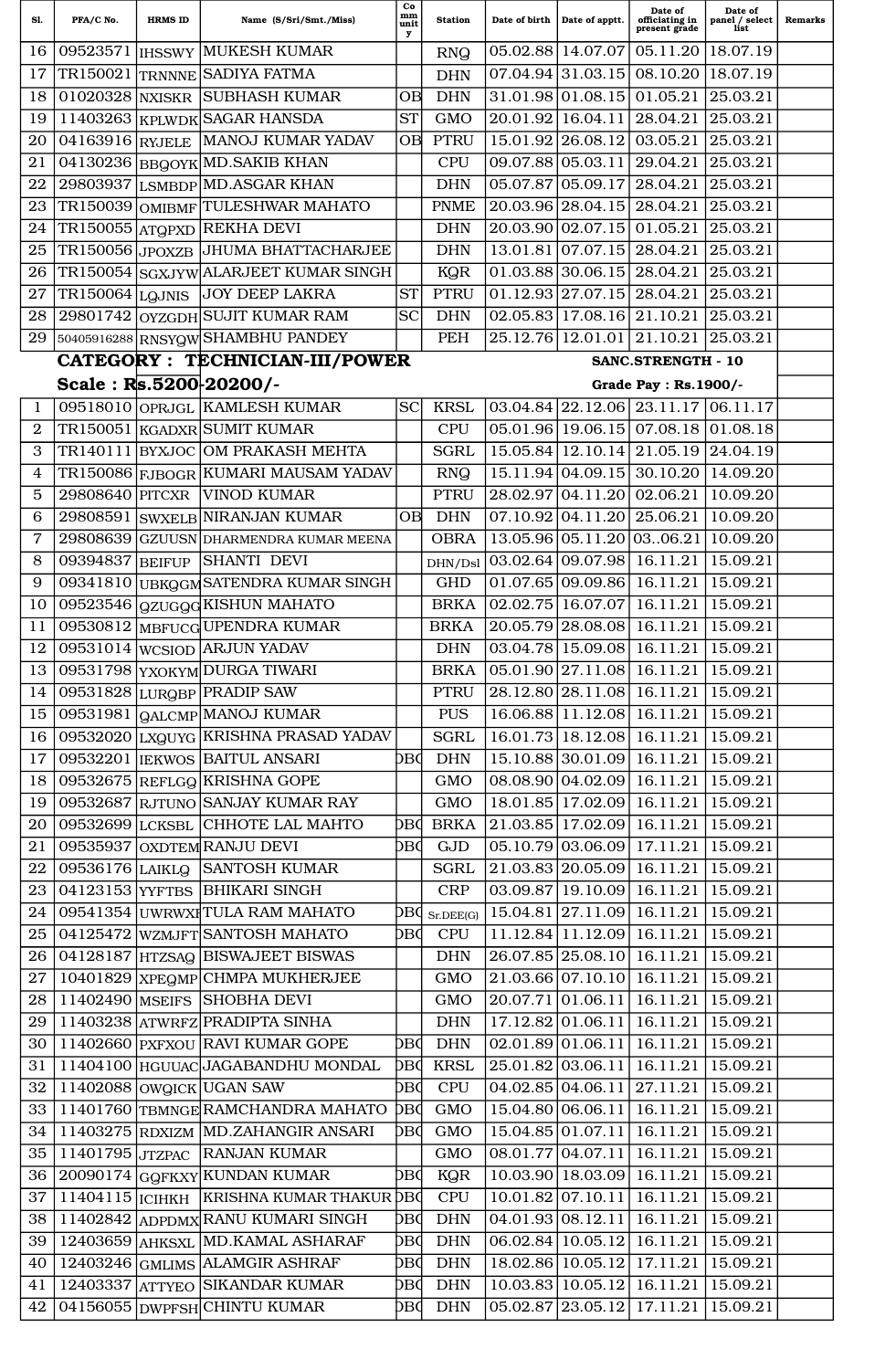| SI.              | PFA/C No.         | <b>HRMS ID</b> | Name (S/Sri/Smt./Miss)                   | Co<br>mm<br>unit<br>у      | <b>Station</b> | Date of birth | Date of apptt.    | Date of<br>officiating in<br>present grade | Date of<br>panel / select<br>list | <b>Remarks</b> |
|------------------|-------------------|----------------|------------------------------------------|----------------------------|----------------|---------------|-------------------|--------------------------------------------|-----------------------------------|----------------|
| 43               | 12403672          | LPUUQK         | RAJESH KUMAR MANDAL                      | DВC                        | <b>DHN</b>     | 02.01.84      | 10.05.12          | 16.11.21                                   | 15.09.21                          |                |
| 44               | 12403362          |                | LBYQMG SUMAN KISHOR                      | DВC                        | <b>KTH</b>     | 18.06.78      | 10.05.12          | 16.11.21                                   | 15.09.21                          |                |
| 45               | 12400713          |                | EQWZPM AJIT KUMAR MALI                   | DBC                        | <b>KTH</b>     | 17.01.81      | 10.05.12          | 16.11.21                                   | 15.09.21                          |                |
| 46               | 12403600          | QIWXKU         | SUBHASH KUMAR THAKUR DBO                 |                            | <b>KTH</b>     | 30.10.83      | 10.05.12          | 16.11.21                                   | 15.09.21                          |                |
| 47               | 12400701          | <b>LCSWZB</b>  | <b>AWAJEET KUMAR</b>                     | DВC                        | <b>KTH</b>     | 14.02.89      | 10.05.12          | 16.11.21                                   | 15.09.21                          |                |
| 48               | 04157229          |                | EAOKZK NIRAJ KUMAR                       | DBd                        | <b>HZBN</b>    | 20.02.88      | 10.05.12          | 18.11.21                                   | 15.09.21                          |                |
| 49               | 12400730          | <b>GUIFUL</b>  | <b>MUKESH PANDIT</b>                     |                            | <b>DHN</b>     | 12.12.83      | 10.05.12          | 16.11.21                                   | 15.09.21                          |                |
| 50               | 12420650          | <b>LZIDPY</b>  | PAPPU RAJKUMAR                           |                            | KQR            | 01.03.88      | 10.05.12          | 16.11.21                                   | 15.09.21                          |                |
| 51               | 12415450          |                | CRNFDD SHIVENDRA KUMAR                   | <b>SC</b>                  | <b>GHD</b>     | 21.08.83      | 11.05.12          | 16.11.21                                   | 15.09.21                          |                |
| 52               | 04157424          |                | MCKCRS GOLDEN GULSHAN                    | <b>SC</b>                  | <b>CPU</b>     | 05.01.87      | 11.05.12          | 16.11.21                                   | 15.09.21                          |                |
| 53               | 04160861          |                | <b>BKFTGQ BERNARD GIDH</b>               | <b>ST</b>                  | <b>SGRL</b>    | 24.02.75      | 16.06.12          | 16.11.21                                   | 15.09.21                          |                |
| 54               | 27223004881       | <b>HLLEPN</b>  | <b>SURENDRA MURMU</b>                    | <b>ST</b>                  | <b>PNME</b>    | 16.12.85      | 07.05.13          | 16.11.21                                   | 15.09.21                          |                |
| 55               | 13424221          |                | ZRUMTB PARMATMA SINGH                    | <b>ST</b>                  | <b>BRWD</b>    | 15.01.88      | 21.09.13          | 16.11.21                                   | 15.09.21                          |                |
| 56               | 130NP000337       |                | KRHKYE SHIVNATH KUMAR PANNA              | <b>ST</b>                  | <b>DHN</b>     |               | 17.09.78 26.07.12 | 16.11.21                                   | 15.09.21                          |                |
|                  |                   |                | CATEGORY : Sr.Tech/M.V.DRIVER(Elect./G)  |                            |                |               |                   | <b>SANC.STRENGTH - 02</b>                  |                                   |                |
| 1                | 04060027          | <b>XLXNBS</b>  | <b>BHUNESHWAR MAHATO</b>                 |                            | <b>PTRU</b>    | 15.08.73      | 24.09.03          | 18.02.21                                   | 08.02.21                          |                |
| $\boldsymbol{2}$ |                   |                |                                          |                            |                |               |                   |                                            |                                   |                |
|                  |                   |                | CATEGORY : Tech-I/M.V.DRIVER(Elect./G)   |                            |                |               |                   | <b>SANC.STRENGTH - 03</b>                  |                                   |                |
| 1                | 09502440          |                | USCTFM LALJI GOPE                        |                            | DHN/Dsl        | 25.01.82      | 04.03.05          | 19.02.21                                   | 05.11.20                          |                |
| $\mathbf{2}$     | 11401631          | <b>IFYFOQ</b>  | <b>LILADHAR BATHAM</b>                   |                            | DHN/Dsl        | 02.07.68      | 02.06.11          | 19.02.21                                   | 05.11.20                          |                |
| 3                |                   |                |                                          |                            |                |               |                   |                                            |                                   |                |
|                  |                   |                | CATEGORY : Tech-II/M.V.DRIVER(Elect./G)  | <b>SANC.STRENGTH - Nil</b> |                |               |                   |                                            |                                   |                |
|                  |                   |                |                                          |                            |                |               |                   |                                            |                                   |                |
|                  |                   |                | CATEGORY : Tech-III/M.V.DRIVER(Elect./G) |                            |                |               |                   | <b>SANC.STRENGTH - Nil</b>                 |                                   |                |
| $\mathbf{1}$     | $13415633$ QOHPIC |                | <b>SUBHASH PRASAD YADAV</b>              |                            | DHN/Dsl        |               | 01.03.78108.05.13 | 12.04.21                                   | 09.03.21                          |                |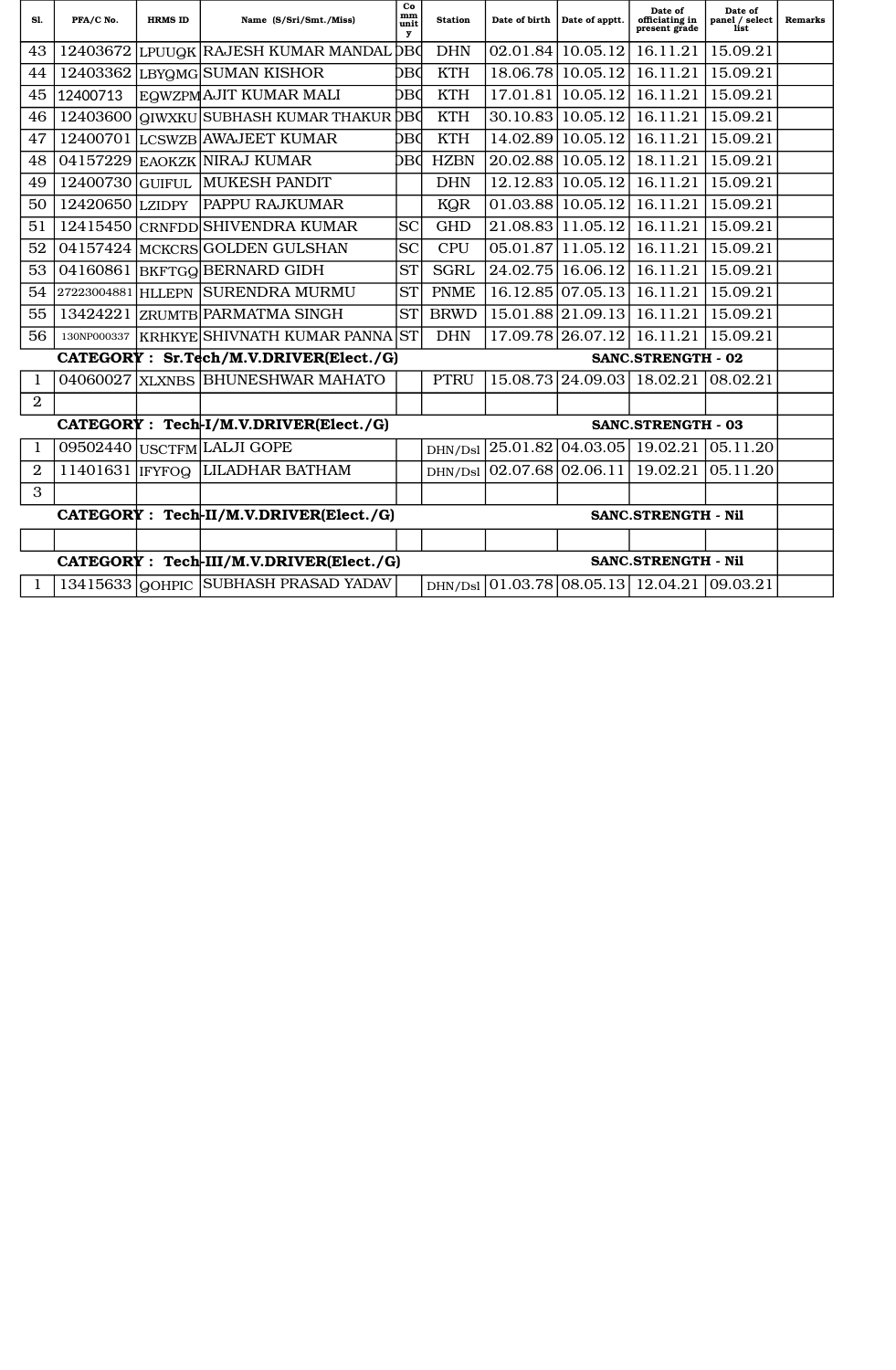| CATEGORY : Sr.Tech/M.V.Driver(Genl)<br><b>SANC.STRENGTH - 13</b><br>Scale: Rs.9300-34800/-<br>Grade Pay : Rs.4200/-(Level-6)<br><b>SHEO KUMAR</b><br>$03.04.63$ 29.08.83 01.11.13<br>08.01.15<br>09306470<br>1<br>Sr.DME/D/PTRU<br>ORUITY<br>$\boldsymbol{2}$<br>09514776<br><b>ALOK KUJUR</b><br>13.04.73 29.08.06<br>02.12.15<br>08.05.15<br><b>ST</b><br>SR DEN (C)/DHN<br><b>USXGCE</b><br>SR DME /DL/PTRU 15.07.64 06.01.94 22.03.16<br>15.03.16<br>09374735<br><b>SC</b><br>3<br><b>SATYA NARAYAN RAM</b><br><b>KTPEBD</b><br>15.01.70 28.06.88<br>12.01.18<br>4<br>09352880<br>01.09.16<br><b>BABLU KUMAR JHA</b><br>Sr.DME(C&W)/DHN<br><b>WMWONS</b> |
|--------------------------------------------------------------------------------------------------------------------------------------------------------------------------------------------------------------------------------------------------------------------------------------------------------------------------------------------------------------------------------------------------------------------------------------------------------------------------------------------------------------------------------------------------------------------------------------------------------------------------------------------------------------|
|                                                                                                                                                                                                                                                                                                                                                                                                                                                                                                                                                                                                                                                              |
|                                                                                                                                                                                                                                                                                                                                                                                                                                                                                                                                                                                                                                                              |
|                                                                                                                                                                                                                                                                                                                                                                                                                                                                                                                                                                                                                                                              |
|                                                                                                                                                                                                                                                                                                                                                                                                                                                                                                                                                                                                                                                              |
|                                                                                                                                                                                                                                                                                                                                                                                                                                                                                                                                                                                                                                                              |
|                                                                                                                                                                                                                                                                                                                                                                                                                                                                                                                                                                                                                                                              |
| 07.02.64 01.11.85<br>5<br>03.05.18<br>09310046<br>11.05.18<br><b>JAMUNA MANDAL</b><br>DRM/DHN<br><b>AUMEIE</b>                                                                                                                                                                                                                                                                                                                                                                                                                                                                                                                                               |
| 25.09.68 28.11.87<br>09341456<br>03.05.18<br>6<br>Md.ASHRAF KHAN<br>12.05.18<br><b>LSSNMF</b><br>SSE / C&W/DHN                                                                                                                                                                                                                                                                                                                                                                                                                                                                                                                                               |
| 7<br>08311018 DQNITT<br>25.03.66 10.10.88<br>03.05.18<br><b>BECHAN RAM</b><br>14.05.18<br>Sr.DME(C&W)/DHN                                                                                                                                                                                                                                                                                                                                                                                                                                                                                                                                                    |
| 8<br>09387523<br><b>K.JAYA PRAKASH</b><br>30.05.76 28.06.96<br>09.08.19<br>16.08.19<br>SSE/Loco/CPU<br>Ittyie                                                                                                                                                                                                                                                                                                                                                                                                                                                                                                                                                |
| 28.10.70 07.01.97<br>09.08.19<br>9<br>09389222<br>16.08.19<br><b>CXJCCH</b><br><b>RAMESHWAR YADAV</b><br>SR.DFM/DHN                                                                                                                                                                                                                                                                                                                                                                                                                                                                                                                                          |
| 12.12.79 24.10.98<br>09.08.19<br>10<br>09394710<br><b>BIKASH PRASAD</b><br>16.08.19<br><b>CKHOJC</b><br>SR DFM/DHN                                                                                                                                                                                                                                                                                                                                                                                                                                                                                                                                           |
| <b>TEKLAL TURI</b><br>11<br>09416274<br>10.02.82 15.02.02<br>09.08.19<br>14.07.20<br><b>SC</b><br>Sr.DSTE/DHN<br><b>AHGYHT</b>                                                                                                                                                                                                                                                                                                                                                                                                                                                                                                                               |
| CATEGORY : Tech-I/M.V.Driver(Genl)<br><b>SANC.STRENGTH -23</b>                                                                                                                                                                                                                                                                                                                                                                                                                                                                                                                                                                                               |
| Scale: Rs.5200-20200/-<br>Grade Pay : Rs.2800/-(Level-5)                                                                                                                                                                                                                                                                                                                                                                                                                                                                                                                                                                                                     |
| MD. MAHMOOD<br>$05.02.67$   12.05.88  05.12.15<br>10.07.15<br>09350123<br>1<br>SR.DME/DPTRU<br>AHGYHT                                                                                                                                                                                                                                                                                                                                                                                                                                                                                                                                                        |
| 04.01.75 13.12.05<br>$\mathbf 2$<br>09504758<br><b>BANSHI TURI</b><br>02.12.15<br>10.07.15<br><b>SC</b><br>Sr.DOM/DHN<br><b>EIYESY</b>                                                                                                                                                                                                                                                                                                                                                                                                                                                                                                                       |
| 3<br>09351760<br>05.01.66 15.04.89<br>07.10.16<br>03.10.16<br><b>JAMSHED ANSARI</b><br>Sr.DME/D/PTRU<br><b>NLGTYB</b>                                                                                                                                                                                                                                                                                                                                                                                                                                                                                                                                        |
| 11.10.70 06.12.90<br>03.10.16<br>4<br>09363701<br>18.03.17<br><b>HIRAMAN MAHATO</b><br>Sr.DEN/3/DHN<br>ANGKBE                                                                                                                                                                                                                                                                                                                                                                                                                                                                                                                                                |
| 03.10.16<br>5<br>09532158 HTHXWJ<br>25.03.87 02.01.09<br>25.11.16<br><b>SC</b><br>Sr.DME/P/DHN<br>JITENDRA KUMAR PASWAN                                                                                                                                                                                                                                                                                                                                                                                                                                                                                                                                      |
| 09351723<br>02.05.69 02.02.89<br>01.09.16<br>12.02.18<br>6<br><b>MD AKHTAR HUSSAIN</b><br>SSE /C&W/DHN<br><b>DRXMJC</b>                                                                                                                                                                                                                                                                                                                                                                                                                                                                                                                                      |
| 7<br>15.09.72 25.02.05<br>09502385<br>12.02.18<br>MD AFTAB KHAN<br>20.11.16<br>SSE/Elect./CPU<br>Work in Elect(G)<br><b>FEBLWE</b>                                                                                                                                                                                                                                                                                                                                                                                                                                                                                                                           |
| 8<br>09509719<br>12.02.69 28.02.06<br>12.02.18<br><b>BINOD KUMAR</b><br>17.11.16<br>Sr.DEN/2/DHN<br><b>ZITEWU</b>                                                                                                                                                                                                                                                                                                                                                                                                                                                                                                                                            |
| 27.12.81 05.10.04<br>12.02.18<br>9<br>09526596<br>26.05.17<br>PRAKASH MAHATO<br>Sr.DEN/1/DHN<br><b>OGAUHK</b>                                                                                                                                                                                                                                                                                                                                                                                                                                                                                                                                                |
| 04060106<br>01.02.78 15.12.03<br>03.05.18<br>10<br><b>SAPAN PRASAD</b><br><b>SC</b><br>12.05.18<br>Sr.DSTE/DHN<br><b>FMTXWK</b>                                                                                                                                                                                                                                                                                                                                                                                                                                                                                                                              |
| 11<br>09526614<br>05.03.84 07.04.06<br>03.05.18<br><b>SC</b><br>14.05.18<br><b>BIJAY KUMAR RAJAK</b><br>DRM/DHN<br><b>HCMDWC</b>                                                                                                                                                                                                                                                                                                                                                                                                                                                                                                                             |
| $\overline{12}$<br>09527011<br>Sr.DME(C&W)/DHN 15.03.74 05.05.08 06.09.18<br>03.05.18<br>GULAB CHAND MAHATO<br><b>DTAUDA</b>                                                                                                                                                                                                                                                                                                                                                                                                                                                                                                                                 |
| 15.02.88 01.08.06<br>09512810<br>03.05.18<br>13<br>08.09.18<br><b>DKMOJF</b><br>SANJAY KUMAR VERMA<br>ZRTI/BLI<br>Work at ZRTI/BLI                                                                                                                                                                                                                                                                                                                                                                                                                                                                                                                           |
| 05.03.83 07.06.08<br>09528120<br>03.05.18<br>14<br>  HWOTQM   MUKESH YADAV<br>10.09.18<br>SSE/W/BRKA                                                                                                                                                                                                                                                                                                                                                                                                                                                                                                                                                         |
| 09502488<br>09.06.80 02.03.05<br>19.02.21<br><b>RAJEEV KUMAR</b><br>13.03.21<br>15<br>OGLPCQ<br>DTM/BRKA                                                                                                                                                                                                                                                                                                                                                                                                                                                                                                                                                     |
| 09512597<br>01.12.76 07.06.06<br><b>BASUDEO YADAV</b><br>19.02.21<br>16<br>05.03.21<br>Dy.CSTE/W/DHN<br><b>AFNTWB</b>                                                                                                                                                                                                                                                                                                                                                                                                                                                                                                                                        |
| 11401709<br>20.01.66 15.06.11<br>19.02.21<br>17<br>RAVI KANT PANDEY<br>04.03.21<br>Sr.DPO/DHN<br><b>YTDYZY</b>                                                                                                                                                                                                                                                                                                                                                                                                                                                                                                                                               |
| 18                                                                                                                                                                                                                                                                                                                                                                                                                                                                                                                                                                                                                                                           |
| CATEGORY : Tech-II/M.V.Driver(Genl)<br><b>SANC.STRENGTH -03</b><br>Scale: Rs.5200-20200/-<br><b>Grade Pay: Rs.2400/-(Level-4)</b>                                                                                                                                                                                                                                                                                                                                                                                                                                                                                                                            |
| 12.04.81 09.01.01 29.06.18 <br>08370618 JCSBIR<br>03.05.18<br>$\mathbf{1}$<br>VIJAY KUKMAR ROUTH<br>SC.<br>SSE/LOCO/CRP<br>Remove on 08.06.21                                                                                                                                                                                                                                                                                                                                                                                                                                                                                                                |
| CATEGORY : Tech-III/M.V.Driver(Genl)<br><b>SANC.STRENGTH -05</b>                                                                                                                                                                                                                                                                                                                                                                                                                                                                                                                                                                                             |
| Scale: Rs.5200-20200/-<br><b>Grade Pay: Rs.1900/-(Level-2)</b>                                                                                                                                                                                                                                                                                                                                                                                                                                                                                                                                                                                               |
| 12405700<br>04.06.83 12.05.12<br>15.09.20<br>13.08.20<br>SANJAY KUMAR SINGH<br>1<br>RBNQWM<br>SR DEN (C)/DHN                                                                                                                                                                                                                                                                                                                                                                                                                                                                                                                                                 |
| $\overline{2}$<br>12412259<br><b>VIJAY KUMAR</b><br>05.02.79 16.05.12<br>13.08.20<br><b>DWOAGK</b><br>28.08.20<br>SR DEN (C)/DHN                                                                                                                                                                                                                                                                                                                                                                                                                                                                                                                             |
| 08.08.86 13.10.08 28.08.20<br>3<br>11403482<br>HIRA LAL MAHATO<br>13.08.20<br>Sr.DSTE/DHN<br><b>ZPKIRZ</b>                                                                                                                                                                                                                                                                                                                                                                                                                                                                                                                                                   |
| 05.02.85 17.12.09<br>13.08.20<br>27200007254 WFZWSL<br>UTTAM CHANDRA<br>26.08.20<br>4<br>Sr.DOM/DHN                                                                                                                                                                                                                                                                                                                                                                                                                                                                                                                                                          |
| 12.01.85 14.03.07<br>5<br>13423459<br>29.08.20<br>13.08.20<br>JITENDRA KUMAR<br>Sr.DME(C&W)/DHN  <br>ZUJBXP                                                                                                                                                                                                                                                                                                                                                                                                                                                                                                                                                  |
| 05.02.90 05.05.13<br>13419821<br><b>AMAN KUMAR</b><br>13.08.20<br>28.08.20<br>6<br>Sr.DSO/DHN<br><b>EAKEIG</b>                                                                                                                                                                                                                                                                                                                                                                                                                                                                                                                                               |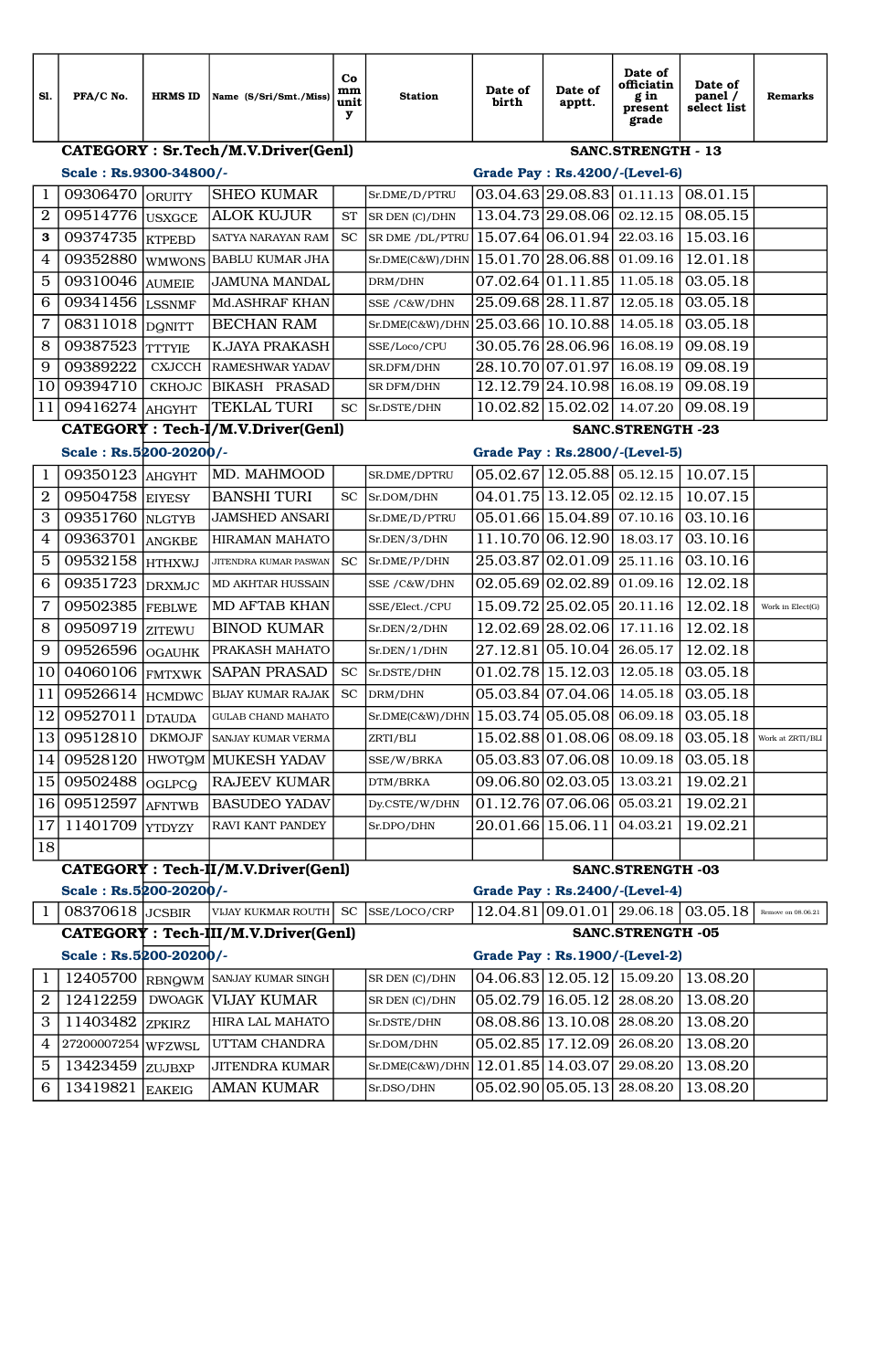|                | CATEGORY: Asstt./Elect.(G)<br>Level-1 |                |                                 |           |                 |                  |                   | <b>SANC.STRENGT: 138</b>                      |                                  |                                                       |
|----------------|---------------------------------------|----------------|---------------------------------|-----------|-----------------|------------------|-------------------|-----------------------------------------------|----------------------------------|-------------------------------------------------------|
| SI.            | PFA/C No.                             | <b>HRMS ID</b> | Name<br>(S/Sri/Smt./Miss)       | Com       | <b>Station</b>  | Date of<br>birth | Date of<br>apptt. | Date of<br>officiating<br>in present<br>grade | Date of<br>panel/<br>select list | <b>Remarks</b>                                        |
| 1              | 27309392324 CLFKBY                    |                | RITLAL MAHTO                    |           | DHN/D           |                  | 15.09.70 13.04.98 | 02.08.02                                      | 09.05.02                         |                                                       |
| $\overline{2}$ | 27309360633 JKYDQH                    |                | ARJOON SINGH                    |           | <b>GMO</b>      |                  | 06.01.64 27.08.90 | 19.01.08                                      | 07.01.08                         |                                                       |
| $\mathbf{3}$   | 27311402507 NZUOKN                    |                | RANJAN KUMAR-I                  | UR        | <b>CPU</b>      |                  | 27.02.85 06.06.11 | 06.06.11                                      | 03.06.11                         |                                                       |
| $\overline{4}$ | 27311402659 YPSSWS                    |                | CHANDAN KUMAR<br>RAI            |           | <b>OBC BRWD</b> | 14.05.82         | 08.06.11          | 08.06.11                                      | 06.06.11                         |                                                       |
| 5              | 27304156067 BRRCQI                    |                | SRI NIRANJAN<br>KUMAR           |           | <b>OBC KQR</b>  |                  |                   | 10.02.85 23.05.12 23.05.12                    | 16.04.12                         |                                                       |
| 6              | 27304157280 FZTNBF                    |                | SRI SHARAD<br>KUMAR             |           |                 |                  |                   | OBC DHN (D) 26.11.87 10.05.12 10.05.12        | 16.04.12                         |                                                       |
| $\tau$         | 27300800231 ZSTRCE                    |                | <b>AJIT KUMAR</b>               | UR        | <b>PTRU</b>     |                  | 09.10.87 06.08.08 | 30.09.14                                      |                                  |                                                       |
| 8              | 27312400750 XGURCO                    |                | RAVIENDRA<br>KUMAR              | <b>SC</b> | <b>CPU</b>      |                  |                   | 10.01.81 11.05.12 11.05.12 16.04.12           |                                  |                                                       |
| 9              | 27312400129 OHLFNB                    |                | RAMA SHANKAR<br>RAM             | <b>SC</b> | <b>OBRA</b>     |                  | 30.03.78 23.05.12 | 23.03.12                                      | 16.04.12                         |                                                       |
| 10             | 273NP003191                           | <b>EUNYWS</b>  | MANOJ KUMAR                     | SC        | <b>DTO</b>      |                  | 06.12.86 15.05.12 | 09.11.15                                      |                                  | Came on M.trfd from<br>Agra divn. With Brajesh<br>Kr. |
| 11             | 273NP003197                           | KKAIJL         | DIPU KUMAR                      |           | <b>GMO</b>      |                  |                   | 04.03.89 21.05.12 29.01.16                    |                                  | Came on M/T Agra                                      |
| 12             | 27304156675 GWAIFO                    |                | RAJA<br>VISHWAKARMA             |           | OBC KTH         |                  | 05.03.93 29.05.12 | 29.05.12                                      | 28.05.12                         |                                                       |
| 13             | 27324012616 OSXNAC                    |                | ABHISHEK KUMAR                  |           | <b>KDS</b>      |                  | 04.11.81 14.06.12 |                                               |                                  | Come on tfd from DNR.                                 |
| 14             | 27312403140 TMWTBY                    |                | PANKAJ KUMAR                    |           | <b>GHD</b>      |                  |                   | 07.01.89 09.08.12 09.08.12                    | 08.08.12                         |                                                       |
| 15             | 27304165603 PFFRPI                    |                | CHANDRAPAL                      |           | <b>OBC DHN</b>  | 15.07.88         | 19.02.13          | 19.02.13                                      |                                  |                                                       |
| 16             | 27313400459 JFWMGL                    |                | ANITA PRABHA<br>SINGH           | UR        | Sr.DEE/Office   |                  | 21.07.80 03.04.13 | 03.04.13                                      |                                  |                                                       |
| 17             | 27313400447 AATSMQ                    |                | RISHIKESH<br>PRASAD ROY         | UR        | D/DHN           |                  |                   | 22.01.84 03.04.13 03.04.13                    |                                  |                                                       |
| 18             | 27313422662 FTLAPO                    |                | SAROJ RAM                       | SC        | <b>OBRA</b>     |                  | 05.06.83 25.05.13 |                                               |                                  |                                                       |
| 19             |                                       |                | 27313422686 OXEQWH PRAMOD KUMAR | <b>SC</b> | <b>RNQ</b>      |                  | 15.10.84 12.05.13 |                                               |                                  |                                                       |
| 20             | 50714106012 HDXZNO                    |                | RANJAN KUMAR-III                |           | PTRU            |                  | 07.03.89 11.06.13 |                                               |                                  | Came on M/T with<br>A.K. Tripathy                     |
| 21             | 27307305655 KOUOBM                    |                | PREM KUMAR                      |           | <b>OBC HZBN</b> |                  | 05.01.82 05.09.07 |                                               |                                  |                                                       |
| 22             | 503P0035034                           | LPEDAH         | RANJEET KUMAR                   | SC        | <b>HZD</b>      |                  | 20.08.88 30.07.13 |                                               |                                  | Came on M/T with<br>Mansuk Lal Meena                  |
| 23             | 27313424956 OMOZXT                    |                | SOHAIL ANSARI                   |           | <b>OBC BRKA</b> |                  | 15.03.90 12.09.13 |                                               |                                  |                                                       |
| 24             | 27313425201 BKHXLL                    |                | <b>BHOLA MAHTO</b>              |           | OBC CRP         |                  | 02.01.78 20.09.13 |                                               |                                  |                                                       |
| 25             | 27313428940 ZKQESC                    |                | <b>DINESHWAR</b><br>SINGH       | UR        | PTRU            |                  | 20.09.66 23.12.13 |                                               |                                  |                                                       |
| 26             | 27313426650 MGANGH                    |                | BISHWAJIT<br>MUKHERJEE          | UR        | <b>DHN</b>      |                  | 27.10.83 31.12.13 |                                               |                                  |                                                       |
| 27             | 27314400130 UHJNDM                    |                | MANOJ KR<br><b>CHOUDHARY</b>    | UR        | <b>PTRU</b>     |                  | 05.03.64 22.01.14 |                                               |                                  |                                                       |
| 28             | 27314400480 PSPSAR                    |                | SUNIL KUMAR<br>YADAV            |           | <b>OBC BRKA</b> |                  | 15.02.81 01.03.14 |                                               |                                  |                                                       |
| 29             | 27314400470 AMSYMH                    |                | LAKSHMAN<br>MAHTO               |           | <b>OBC BRKA</b> |                  | 04.09.86 01.03.14 |                                               |                                  |                                                       |
| 30             | 27306100302 YPWRKT                    |                | DEVANAND<br><b>KUMAR DAS</b>    | SC        | DHN             | 12.03.84         | 04.08.06          | 30.05.14                                      |                                  |                                                       |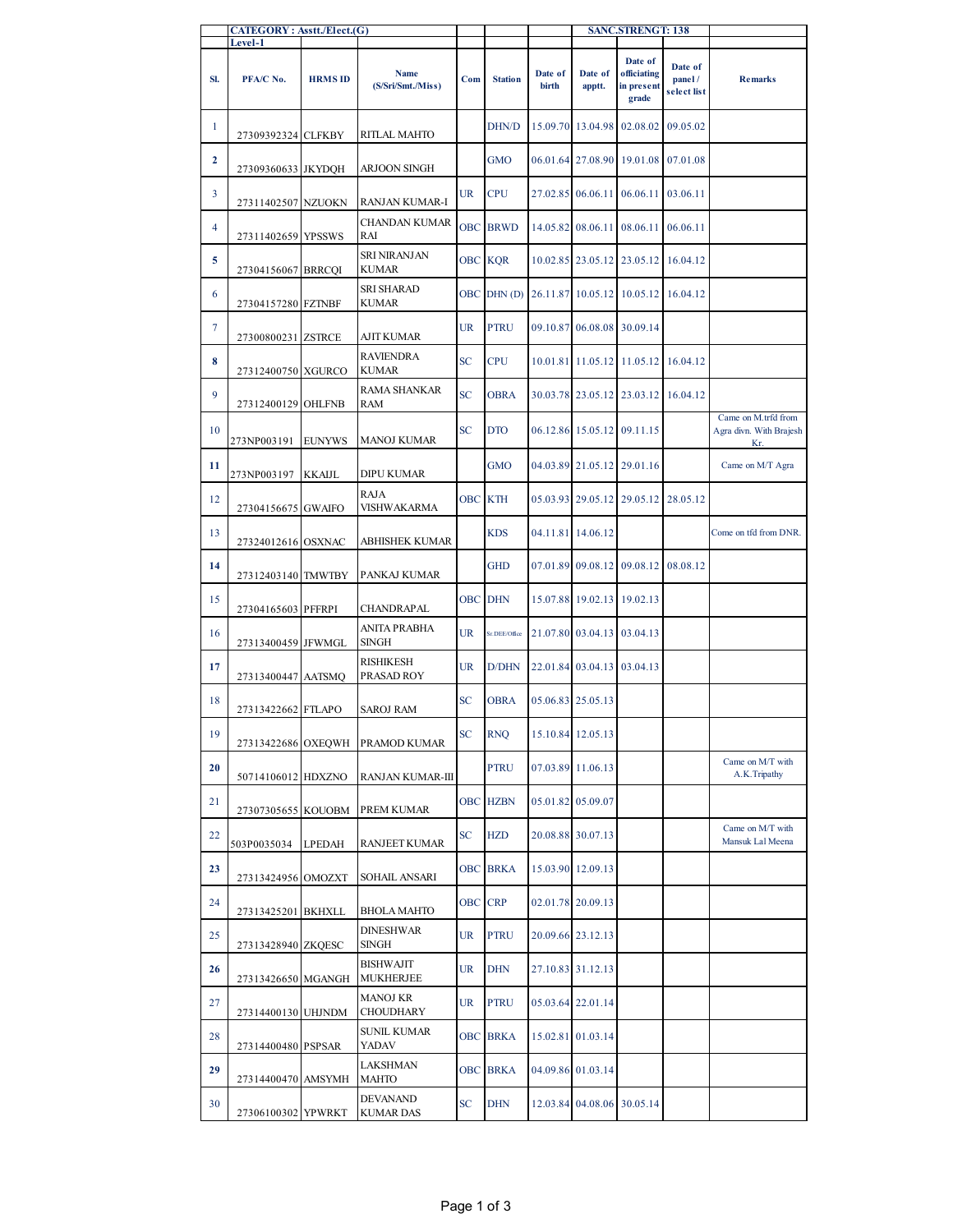| SI. | PFA/C No.          | <b>HRMS ID</b> | Name<br>(S/Sri/Smt./Miss)           | Com        | <b>Station</b>  | Date of<br>birth | Date of<br>apptt.            | Date of<br>officiating<br>in present<br>grade | Date of<br>panel/<br>select list | <b>Remarks</b>                                  |
|-----|--------------------|----------------|-------------------------------------|------------|-----------------|------------------|------------------------------|-----------------------------------------------|----------------------------------|-------------------------------------------------|
| 31  | 27314402476 TUIFRW |                | DHANANJAY<br>KUMAR BHARTI           |            | OBC D/DHN       |                  | 02.02.90 26.07.14            |                                               |                                  |                                                 |
| 32  | 27314402300 RWJROF |                | <b>BINOD KUMAR</b><br><b>SINGH</b>  | <b>OBC</b> | <b>PTRU</b>     |                  | 03.04.91 28.07.14            |                                               |                                  |                                                 |
| 33  | 50320150189        | BMROXX         | <b>SANTOSH KUMAR</b>                | OBC .      | <b>DHN</b>      |                  | 05.01.80 24.04.12            |                                               |                                  | Came on M/T with<br>Kamlesh Kr., DDU            |
| 34  | 27313422741 XCZKGL |                | MOHAN MAHATO                        | <b>OBC</b> | <b>KQR</b>      |                  | 05.02.88 31.07.13            | 27.04.15                                      | 29.07.13                         |                                                 |
| 35  | 27313424257        | <b>DJOMBE</b>  | <b>FIROJ</b>                        | <b>UR</b>  | <b>GJD</b>      |                  |                              | 20.04.82 18.09.13 27.04.15                    | 11.09.13                         | Lien at $Elect(G)$ &<br>OP/TRS                  |
| 36  | 27314400880 XHGNYG |                | RAJENDRA KUMAR<br><b>CHOUDHARY</b>  |            | <b>GHD</b>      |                  |                              | 19.01.83 13.02.14 27.04.15                    | 03.12.13                         |                                                 |
| 37  | 27314400120        | <b>HYWKED</b>  | <b>SOMAR MAHATO</b>                 |            | <b>DHN</b>      |                  | 07.04.93 10.01.14 27.04.15   |                                               | 03.12.13                         | Lien at $Elect(G)$ &<br>OP/TRS                  |
| 38  | 50320141937 ZZZNFW |                | PRADIP KUMAR                        | OBC.       | <b>SGRL</b>     |                  | 21.04.86 06.10.14            |                                               |                                  | Came on M/T with<br><b>Bachchu Singh Meena</b>  |
| 39  | 27420150136 OMZMNE |                | <b>BIRENDRA RAM</b>                 | <b>SC</b>  | <b>GHD</b>      |                  | 01.06.92 21.05.15            |                                               |                                  |                                                 |
| 40  | 27313423368 EZHUCW |                | MANOJ KUMAR                         |            | <b>DHN</b>      |                  | 12.10.83 01.08.13            | 10.06.15                                      | 29.07.13                         |                                                 |
| 41  | 27313426690        | <b>KTGEPU</b>  | <b>SATISH KR JHA</b>                | UR         | <b>GMO</b>      |                  |                              | 15.07.82 06.12.13 10.06.15                    | 03.12.13                         | Lien at $Elet(G)$ &<br><b>OP/TRS</b>            |
| 42  | 27304138843 GATNJP |                | KHAGESH KUMAR                       | <b>OBC</b> | <b>DHN</b>      |                  | 02.03.93 13.07.15            |                                               |                                  |                                                 |
| 43  | 27315404985 LRQXAB |                | <b>DILIP KUMAR</b><br>MAHTO         |            | <b>GMO</b>      |                  | 10.01.84 19.08.15            |                                               |                                  |                                                 |
| 44  | 27313426700        | <b>IXXCXH</b>  | <b>INDRADEO PD</b><br><b>MAHATO</b> | OBC.       | <b>GMO</b>      |                  | 01.06.84 05.12.13            | 27.08.15                                      | 03.12.13                         | Lien at $Elect(G)$ &<br><b>OP/TRS</b>           |
| 45  | 27315405450 NZNNQU |                | KAUSHAL KUMAR                       |            | <b>DHN</b>      |                  | 06.10.85 01.10.15            |                                               |                                  |                                                 |
| 46  | 50881303597 SKABSF |                | ARBIND KUMAR                        |            | <b>OBC SKTN</b> |                  | 02.01.88 08.12.15            |                                               |                                  | Came on M/T with Ram<br>Raj Meena               |
| 47  | 27315412507 NYSEOW |                | <b>SUMIT KUMAR</b><br><b>PATEL</b>  | <b>OBC</b> | <b>GHD</b>      |                  | 10.08.92 20.12.15            |                                               |                                  |                                                 |
| 48  | 610329950          | <b>ZROEAA</b>  | <b>ABISHEK KUMAR</b>                | <b>SC</b>  | <b>BRWD</b>     |                  | 02.01.90 16.12.14            |                                               |                                  | Came on M/T with<br>S.K.Dubey, Pune             |
| 49  | 27315412489 NNKBNA |                | DEEPAK KUMAR                        | <b>OBC</b> | <b>BRWD</b>     |                  | 20.12.94 21.12.15            |                                               |                                  |                                                 |
| 50  | 27313423228        | GRPQIR         | <b>RAJESH KUMAR</b>                 | <b>SC</b>  | <b>GMO</b>      |                  | 20.01.91 20.05.16            |                                               |                                  |                                                 |
| 51  | 27314400460        | <b>CDMCKH</b>  | <b>AMIT KUMAR</b>                   | <b>SC</b>  | <b>GJD</b>      |                  |                              | 19.08.83 18.01.14 20.05.16                    | 11.09.13                         | Lien at $Elet(G)$ &<br><b>OP/TRS</b>            |
| 52  | 18529801611 KLCCGB |                | KANHAY KR.<br>RAWANI                | <b>OBC</b> | <b>DHN</b>      |                  | 15.05.94 11.06.16            |                                               |                                  | Came on M/T with Dhan<br>Kr. Toppo              |
| 53  | 242IE160667        | <b>BJGTPE</b>  | AMIT KUMAR                          | <b>OBC</b> | <b>DHN</b>      |                  | 08.11.85 23.02.16            |                                               |                                  | Came on M/T with<br>Biplab Das, HWH             |
| 54  | 53120164447        | <b>ESGHTW</b>  | <b>CHANDAN KUMAR</b>                |            | <b>OBC</b> DHN  |                  | 06.05.93 15.06.16            |                                               |                                  | Came on M/T with Gatte<br>Satish, Waltair Divn. |
| 55  | 27329801467 HTHAEB |                | RITU VINAYAK                        | UR         | Sr.DEE/OFF      |                  | 26.05.92 29.06.16            |                                               |                                  |                                                 |
| 56  | 27329801644 XTAFAW |                | <b>SULEKHA MALI</b>                 | <b>SC</b>  |                 |                  | Sr.DEE/OFF 27.07.81 21.07.16 |                                               |                                  |                                                 |
| 57  | 27329801645 MCOPFO |                | ZAFAR IMAM                          | UR         |                 |                  | Sr.DEE/OFF 10.03.86 21.07.16 |                                               |                                  |                                                 |
| 58  | 273TR140110        | ZJHZCY         | <b>RAM BACHAN</b><br>RAJAK          | <b>SC</b>  | <b>BRWD</b>     |                  | 10.03.82 13.08.14            | 30.07.2016                                    |                                  |                                                 |
| 59  | 27329803092        | <b>BISQNL</b>  | MANNU RAJAK                         | <b>SC</b>  | <b>KQR</b>      |                  | 03.01.98 02.12.16            |                                               |                                  |                                                 |
| 60  | 27313426640        | <b>DKABHF</b>  | <b>SANTOSH YADAV</b>                | <b>OBC</b> | <b>DHN</b>      |                  |                              | 17.10.93 05.12.13 15.09.16                    | 03.12.13                         | Lien at $Elet(G)$ &<br>OP/TRS                   |
| 61  | 27329803129 ZRCMZG |                | RAM NARAYAN<br>YADAV                |            | <b>KRSL</b>     |                  |                              | 16.12.80 06.12.16 02.06.17                    | 09.06.16                         |                                                 |
| 62  | 27313426710 UZJQFO |                | BHOLA SAW                           |            | <b>PTRU</b>     |                  |                              | 17.03.82 06.12.13 25.09.17                    | 11.09.13                         |                                                 |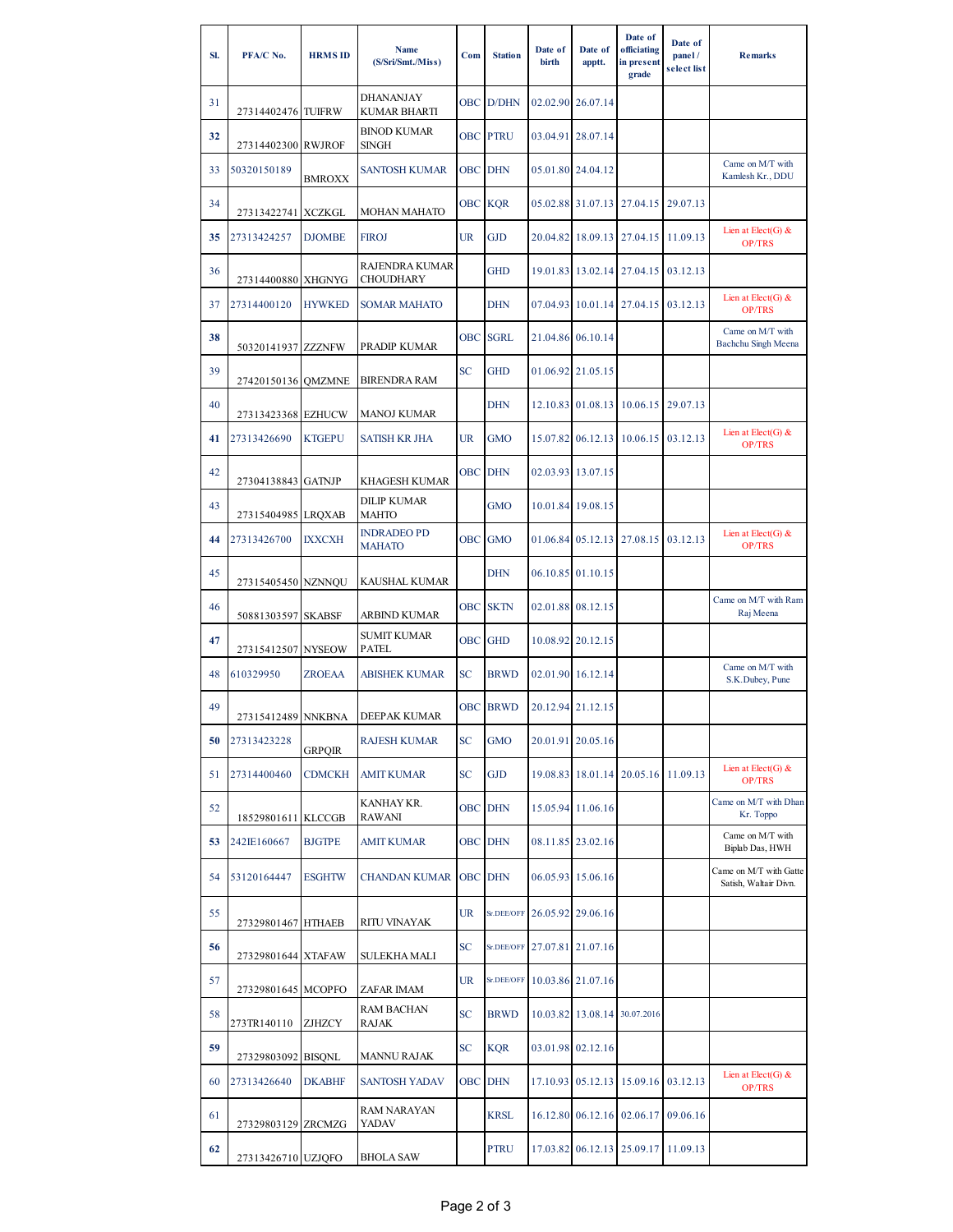| SI. | PFA/C No.          | <b>HRMS ID</b> | <b>Name</b><br>(S/Sri/Smt./Miss)     | Com        | <b>Station</b>  | Date of<br>birth            | Date of<br>apptt.          | Date of<br>officiating<br>in present<br>grade | Date of<br>panel/<br>select list | <b>Remarks</b>                                                                                                 |
|-----|--------------------|----------------|--------------------------------------|------------|-----------------|-----------------------------|----------------------------|-----------------------------------------------|----------------------------------|----------------------------------------------------------------------------------------------------------------|
| 63  | 27329804474 HUDLGW |                | <b>SMT PARVATI</b><br>KUMARI         |            | <b>GMO</b>      | 27.06.94                    | 13.07.18                   |                                               |                                  |                                                                                                                |
| 64  | 27329804520 MTMNWS |                | NIRAJ KUMAR                          |            |                 | Sr.DEE(G) 04.02.94 29.09.18 |                            |                                               |                                  |                                                                                                                |
| 65  | 15551201690 CTOBUH |                | <b>RANDHIR KUMAR</b><br><b>VERMA</b> |            | <b>OBC PTRU</b> |                             | 05.07.89 03.09.12 04.02.19 |                                               |                                  | Came own request trfd.<br>From Palghat divn<br>Southarn Rly                                                    |
| 66  | 27329804635 PQYAFR |                | <b>RAJENDRA</b><br><b>PRASAD</b>     | <b>OBC</b> | <b>GMO</b>      |                             | 03.03.94 08.03.19          |                                               |                                  | <b>CGA</b>                                                                                                     |
| 67  | 18729801817 GPRYXI |                | SONALAL RAM                          | <b>SC</b>  | <b>BRKA</b>     |                             | 14.01.86 12.07.16 13.05.19 |                                               |                                  | Came on own request<br>trfd. From WPO/KGP,<br>S.E.Rly                                                          |
| 68  | 27329804844 KDPLBO |                | <b>GURU SHARAN</b><br>PRASAD         |            | <b>TORI</b>     |                             |                            | 12.08.90 29.07.19 29.07.19                    | 03.07.19                         | <b>RRB</b>                                                                                                     |
| 69  | 27329804827 FQSEOI |                | ANAND KUMAR                          | <b>OBC</b> | <b>GMO</b>      |                             | 21.02.98 28.07.19          | 28.07.19                                      | 03.07.19                         | <b>RRB</b>                                                                                                     |
| 70  | 27329804862 ZFJUZU |                | ANAND KUMAR<br>RAJAK                 | <b>SC</b>  | <b>DHN</b>      |                             |                            | 23.02.91 29.07.19 29.07.19                    | 03.07.19                         | <b>RRB</b>                                                                                                     |
| 71  | 27329804880 EIBELO |                | <b>DHRMVIR PASWAN</b>                | SC         | <b>DHN</b>      |                             | 08.03.92 29.07.19 29.07.19 |                                               | 03.07.19                         | <b>RRB</b>                                                                                                     |
| 72  | 27329804866 NRNDOP |                | ABBAS ALI                            | <b>UR</b>  | <b>TORI</b>     |                             |                            | 10.04.89 29.07.19 29.07.19                    | 03.07.19                         | <b>RRB</b>                                                                                                     |
| 73  | 27329804871 DRKWQL |                | ANKUR KUMAR                          | <b>OBC</b> | <b>DHN</b>      |                             |                            | 08.10.98 29.07.19 29.07.19                    | 03.07.19                         | <b>RRB</b>                                                                                                     |
| 74  | 503DLC00092        | <b>RLOUGP</b>  | <b>GANESH KUMAR</b>                  | <b>OBC</b> | <b>BRKA</b>     |                             | 15.05.84 08.06.07          | 05.08.19                                      |                                  | Came own request trfd.<br>From Delhi Divn. N.R.                                                                |
| 75  | 27329807360 ALNCAI |                | <b>MANOJ KUMAR</b>                   | <b>OBC</b> | <b>BRKA</b>     |                             |                            | 16.12.94 21.12.19 21.12.19                    | 11.11.19                         | <b>RRB</b>                                                                                                     |
| 76  | 27329808176 PHDHPP |                | <b>SUNIL RAM</b>                     | <b>OBC</b> | <b>DHN</b>      | 25.08.90                    | 19.03.20                   |                                               |                                  |                                                                                                                |
| 77  | 27329808599        | <b>NAMSGR</b>  | ANAND KUMAR<br><b>MISHRA</b>         |            | PEH             | 04.07.84                    | 14.10.20                   |                                               |                                  |                                                                                                                |
| 78  | 56829800079 DWXCJH |                | <b>MARYNILA</b><br><b>MURMU</b>      | <b>ST</b>  | <b>DHN</b>      | 21.06.93                    | 19.06.17                   |                                               |                                  | Came on own request<br>transfer from HQ/HJP,<br>reported to this divin<br>12.10.2020 &SSE/E/DHN on<br>24.10.20 |
| 79  | 27309389430 BBAPWF |                | KAMLESH KUMAR                        |            | <b>BRKA</b>     |                             | 26.01.77 03.12.96          | 12.11.20                                      |                                  | Re-deployment from<br>Chowkidar/TRD to<br>Hel/Elect.(G)                                                        |
| 80  | 27309403840 REULHN |                | <b>KRISHNA DEO</b><br><b>MANDAL</b>  |            | Balumath        |                             | 05.03.69 17.03.01 28.11.20 |                                               |                                  | Re-deployment from<br>Chowkidar/TRD to<br>Hel/Elect.(G)                                                        |
| 81  | 27309396305 PQPDFR |                | <b>BAIJU RAY</b>                     |            | <b>DTO</b>      |                             | 06.01.77 17.07.98 23.12.20 |                                               |                                  | Re-deployment from<br>Chowkidar/TRD to<br>Hel/Elect.(G)                                                        |
| 82  |                    |                | 27329809408 KNMKAM DIBAPATI MONDAL   | UR         | <b>BRKA</b>     |                             | 05.01.84 24.08.21          |                                               |                                  |                                                                                                                |
| 83  | 27329809535        | <b>DGTGBT</b>  | <b>AKASH KUMAR</b><br><b>RAM</b>     | SC         | <b>BRWD</b>     | 06.08.97 08.09.21           |                            |                                               |                                  |                                                                                                                |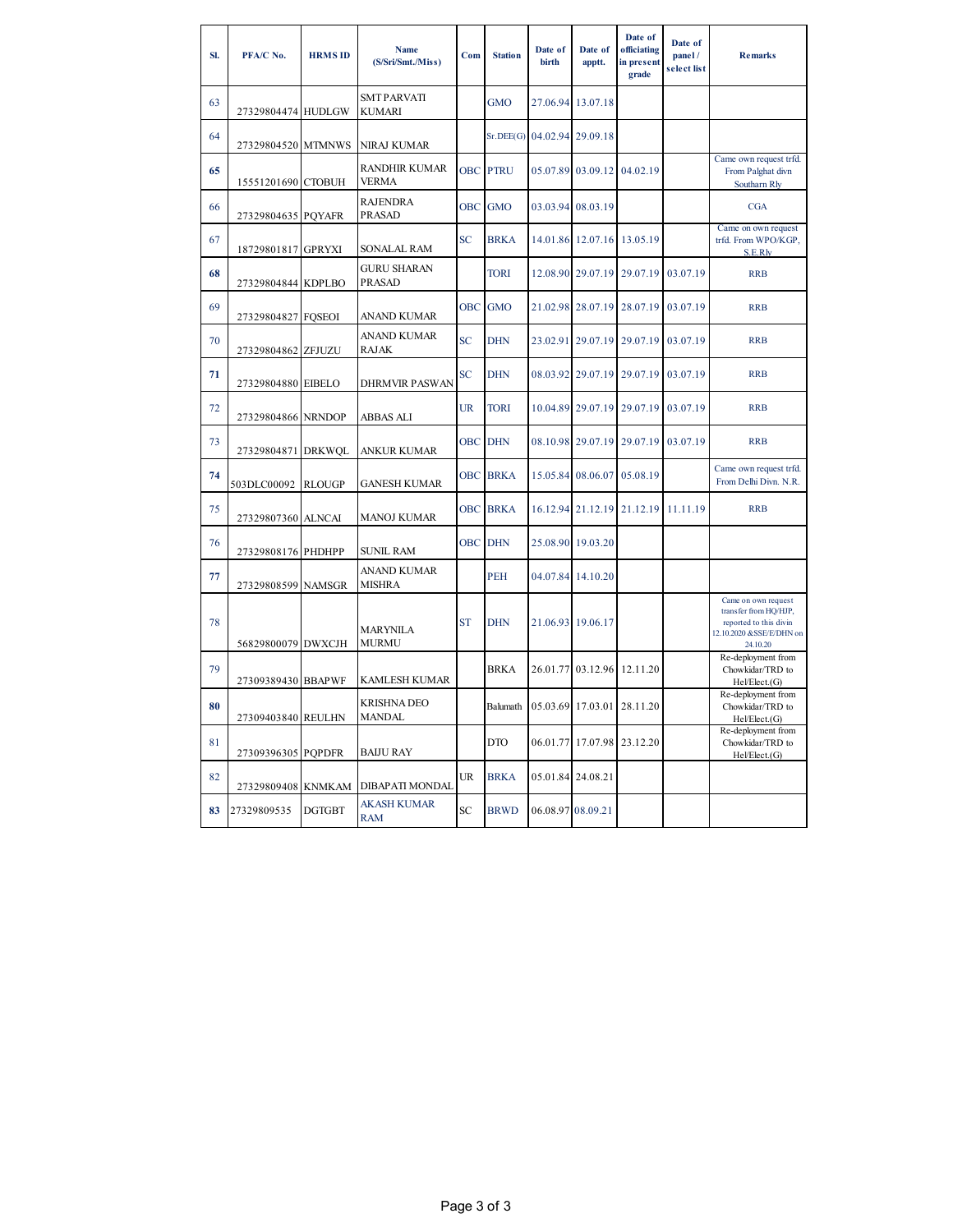|    |                               |               | Deptt.-Mech(Chg.)/TLAC under Sr.DME(Chg.) |            |             |                  |                         |                                               |                                   |         |
|----|-------------------------------|---------------|-------------------------------------------|------------|-------------|------------------|-------------------------|-----------------------------------------------|-----------------------------------|---------|
|    |                               |               | CATEGORY: SR.TECHNICIAN/Mech.(Chg.)/ TLAC |            |             |                  | <b>SANC.STRENGTH-29</b> |                                               |                                   |         |
|    | Level-06<br>Sl. No. PFA/C No. |               | Name (S/Sri/Smt./Miss)                    | Com        | Station     | Date of<br>birth | Date of<br>apptt.       | Date of<br>officiating<br>in present<br>grade | Date of<br>panel / select<br>list | Remarks |
| 1  | 27309413376                   | PYDOXO        | SURESH KUMAR SUMAN                        |            | GMO         | 11.12.70         | 28.12.97                | 03.02.17                                      | 05.09.17                          |         |
| 2  | 27309413418                   | <b>ADUQFN</b> | UMA SHANKAR MAHTO                         |            | BRKA        | 11.05.75         | 29.12.97                | 01.02.17                                      | 05.09.17                          |         |
| 3  | 27311403871                   | <b>TJQZXT</b> | UMESH KUMAR SINGH                         | OBC        | <b>DHN</b>  | 04.01.88         | 02.02.11                | 31.12.17                                      | 05.09.17                          |         |
| 4  | 27309267864                   | <b>EKUGMD</b> | SURENDRA OJHA                             |            | <b>BRWD</b> | 30.04.62         | 15.12.81                | 03.09.19                                      | 24.08.19                          |         |
| 5  | 27309266331                   | <b>IDCLMF</b> | DHANANJAY GHOSAL                          |            | BRWD        | 05.05.63         | 25.08.81                | 03.09.19                                      | 24.08.19                          |         |
| 6  | 27309325610                   | <b>CRINXB</b> | JANGI LAL                                 | SC         | DHN         | 05.06.62         | 14.05.87                | 31.08.19                                      | 24.08.19                          |         |
| 7  | 27309390200                   | <b>EGOOHH</b> | MUNSHIRAM GOND                            | ST         | GMO         | 10.11.76         | 04.08.97                | 31.08.19                                      | 24.08.19                          |         |
| 8  | 27310325980                   | TWTRST        | MD.MAHMOOD ALAM ANSARI                    |            | DHN         | 16.05.69         | $*20.02.98$             | 10.01.20                                      | 24.08.19                          |         |
| 9  | 27309284242                   | <b>GAIJJA</b> | RAMESHWAR MAHATO                          |            | DHN         | 20.07.62         | 22.03.82                | 31.08.19                                      | 24.08.19                          |         |
| 10 | 27309300715                   | <b>FZDLHJ</b> | DEEPAK KUMAR MOITRA                       |            | BRKA        | 01.01.65         | 17.04.85                | 03.09.19                                      | 24.08.19                          |         |
| 11 | 27309292627                   | <b>RCYUKZ</b> | ANUP KUMAR JHA                            |            | DHN         | 12.01.62         | $*25.06.85$             | 31.08.19                                      | 24.08.19                          |         |
| 12 | 27309304472                   | IQIQPI        | RAMESHWAR PRASAD YADAV                    |            | BRKA        | 07.05.63         | 25.12.85                | 03.09.19                                      | 24.08.19                          |         |
| 13 | 27309352247                   | <b>MBHCTU</b> | <b>JASPAL SINGH</b>                       | SC         | SGRL        | 01.07.70         | 11.03.89                | 02.09.19                                      | 24.08.19                          |         |
| 14 | 27307394627                   | WGOTMX        | ANIL KUMAR                                |            | DHN         | 10.01.68         | 26.01.99                | 10.01.20                                      | 24.08.19                          |         |
| 15 | 27312409388                   | QKLSBS        | PRADEEP KUMAR                             | OBC        | <b>DHN</b>  | 09.01.88         | 29.12.12                | 11.06.20                                      | 24.08.19                          |         |
| 16 | 27304167636                   | <b>MMTGDW</b> | DHARMENDRA KUMAR                          | OBC        | GMO         | 15.05.89         | 01.01.13                | 12.06.20                                      | 24.08.19                          |         |
| 17 | 27313423610                   | QEHUJI        | UDAY KUMAR                                |            | SKTN        | 04.11.83         | 01.01.13                | 12.06.20                                      | 24.08.19                          |         |
| 18 | 27310403380                   | XSSNCI        | BIJAY KUMAR SINGH                         |            | DHN         | 19.10.84         | 26.08.10                | 11.0620                                       | 24.08.19                          |         |
| 19 | 27310403390 SKKNRS            |               | BABLU KUMAR                               |            | DHN         | 05.08.86         | 26.08.10                | 11.06.20                                      | 24.08.19                          |         |
| 20 | 27314400091                   | <b>GLJXNW</b> | <b>MD.NASIM AKHTAR</b>                    | OBC        | DHN         | 10.05.86         | 27.09.10                | 11.06.20                                      | 24.08.19                          |         |
| 21 | 27314400108                   | <b>SBPKCP</b> | AJAY KUMAR RAJAK                          | SC         | DHN         | 08.02.87         | 19.03.13                | 11.06.20                                      | 24.08.19                          |         |
| 22 | 27311404950                   | <b>DWCXKJ</b> | ANITA BESRA                               | ${\rm ST}$ | DHN         | 30.05.70         | 01.02.11                | 30.07.20                                      | 24.08.19                          |         |
| 23 | 27311404960                   | WZEXCZ        | <b>SEWA SAW</b>                           | OBC        | DHN         | 04.05.92         | 24.02.11                | 30.07.20                                      | 24.08.19                          |         |
| 24 | 27311400556                   | HLZSFG        | RANOO SANGA                               | ST         | BRKA        | 19.12.80         | 09.05.11                | 26.06.21                                      | 14.06.21                          |         |
| 25 | 27304134850                   | <b>ONQINF</b> | PRADIP KUMAR NAYAK                        | OBC        | <b>BKRA</b> | 20.01.79         | 25.10.11                |                                               | 14.06.22                          |         |
| 26 | 27304135179                   | <b>KIHQDW</b> | AWADHES KUMAR SINGH                       | ST         | BRWD        | 05.01.85         | 06.11.11                | 03.12.21                                      | 14.06.23                          |         |
| 27 | 27304134904                   | MNZPIG        | ARJUN KUMAR                               | ОВС        | BRKA        | 05.10.90         | 25.10.11                | 03.12.21                                      | 14.06.24                          |         |
| 28 | 27304134886                   | BYXUYZ        | UMESH KUMAR MAHATO                        | OBC        | DHN         | 10.06.84         | 31.10.11                | 02.12.21                                      | 14.06.25                          |         |
| 29 | 27304154745                   | NWHYHF        | TRILOKI NATH SAROJ                        | ${\rm SC}$ | BRKA        | 16.03.80         | 01.05.12                | 22.12.21                                      | 14.06.26                          |         |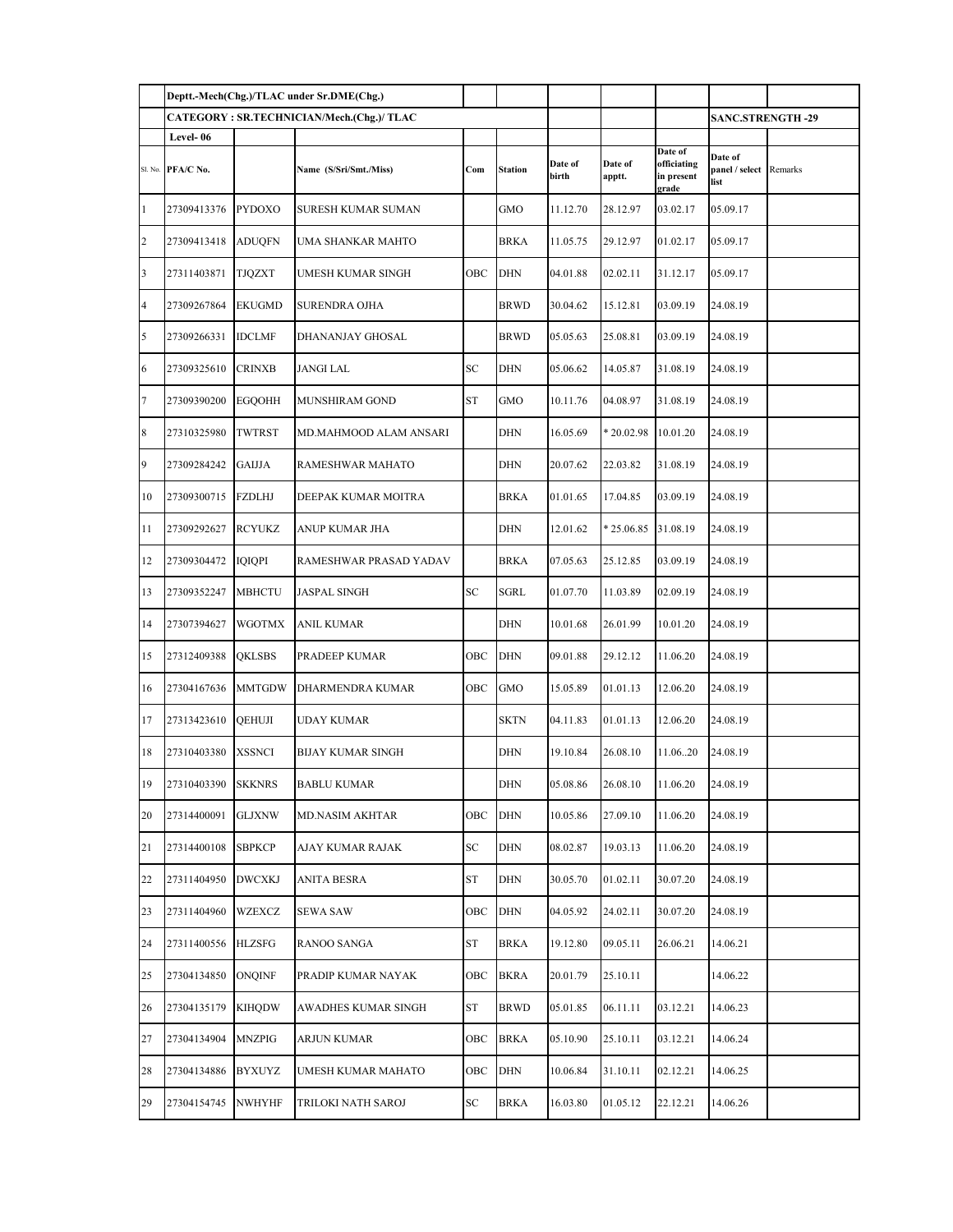| Sl. No.        | PFA/C No.          |               | Name (S/Sri/Smt./Miss)                    | Com       | <b>Station</b> | Date of<br>birth | Date of<br>apptt. | Date of<br>officiating<br>in present<br>grade | Date of<br>panel / select<br>list | Remarks                                                      |
|----------------|--------------------|---------------|-------------------------------------------|-----------|----------------|------------------|-------------------|-----------------------------------------------|-----------------------------------|--------------------------------------------------------------|
|                |                    |               | CATEGORY : TECHNICIAN-I/Mech.(Chg.)/ TLAC |           |                |                  |                   |                                               | <b>SANC.STRENGTH-59</b>           |                                                              |
|                | Level - 05         |               |                                           |           |                |                  |                   |                                               |                                   |                                                              |
| $\mathbf{1}$   | 27304136214        | CDQZCI        | SHASHI KANT YADAV                         | OBC       | SGRL           | 06.07.93         | 16.01.12          | 07.09.19                                      | 21.08.19                          |                                                              |
| $\overline{c}$ | 27304136202        | KUXHUW        | MANOJ KUMAR YADAV                         | OBC       | SGRL           | 05.01.93         | 22.01.12          | 07.09.19                                      | 21.08.19                          |                                                              |
| 3              | 27304136822        | <b>PTAJEX</b> | PRANAV KISHORE                            | <b>UR</b> | <b>BRKA</b>    | 26.01.93         | 21.02.12          | 04.09.19                                      | 21.08.19                          |                                                              |
| 4              | 27304154400        | <b>JIRUOE</b> | AMIT ROSHAN TOPNO                         | ST        | <b>DHN</b>     | 20.12.92         | 10.05.12          | 11.09.19                                      | 21.08.19                          |                                                              |
| 5              | 27304154757        | YJDJIG        | DIGVIJAY NATH                             | UR        | CPU            | 03.07.77         | 29.05.12          | 04.09.19                                      | 21.08.19                          |                                                              |
| 6              | 27304160605        | UHCBMM        | <b>BABLU CHOUDHARY</b>                    | OBC       | GMO            | 01.04.85         | 29.06.12          | 12.06.20                                      | 21.08.19                          |                                                              |
| 7              | 27304162894        | <b>XWLHKG</b> | TRIVENI KUMAR SHAW                        | OBC       | <b>GMO</b>     | 05.10.86         | 14.07.12          | 12.06.20                                      | 21.08.19                          |                                                              |
| $\,8\,$        | 27312403209        | <b>HHDKXP</b> | BASANTI KUMARI                            | SC        | DHN            | 12.12.85         | 10.05.12          | 13.06.20                                      | 21.08.19                          |                                                              |
| 9              | 27312403320        | <b>TMFAPM</b> | MAHESH KUMAR                              | SC        | <b>BRKA</b>    | 20.01.87         | 10.05.12          | 13.06.20                                      | 21.08.19                          |                                                              |
| 10             | 27312403280        | <b>DXSKOG</b> | MRITUNJAY RAJAK                           | SC        | <b>BRKA</b>    | 04.02.89         | 10.05.12          | 13.06.20                                      | 21.08.19                          |                                                              |
| 11             | 27312403532        | <b>TQNLJB</b> | RAKESH KUMAR RAM                          | SC        | <b>BRWD</b>    | 15.01.88         | 11.05.12          | 13.06.20                                      | 21.08.19                          |                                                              |
| 12             | 273TR150037 QSWWMW |               | OM PRAKASH KUMAR                          |           | BRKA           | 01.03.90         | 22.04.15          | 13.06.20                                      | 21.08.19                          |                                                              |
| 13             | 27304165469        | <b>EGPXSW</b> | KAPIL DEO MAHATO                          | ОВС       | <b>DHN</b>     | 05.01.91         | 08.11.12          | 12.06.20                                      | 21.08.19                          |                                                              |
| 14             | 27312403220        | <b>ALIXZC</b> | UTTAM PATRA                               | SC        | <b>DHN</b>     | 27.12.82         | 11.05.12          | 21.09.21                                      | 18.08.21                          |                                                              |
| 15             | 27304185420        | <b>LMPXIT</b> | AJAY KUMAR RAWANI                         | OBC       | <b>GMO</b>     | 06.01.92         | 06.09.13          | 21.09.21                                      | 18.08.21                          |                                                              |
| 16             | 273TR418564 NLWGTH |               | NISHANT KUMAR KHARWAR                     | OBC       | DHN            | 02.02.85         | 04.12.13          | 21.09.21                                      | 18.08.21                          |                                                              |
| 17             | 27312400774        | QRXATL        | SUBHASH KR.PRAJAPATI                      | ОВС       | DHN            | 15.04.78         | 10.05.12          | 22.09.21                                      | 18.08.21                          |                                                              |
| 18             | 27312400786        | <b>GUNXAE</b> | AMIT KUMAR PATHAK                         |           | DHN            | 31.12.81         | 10.05.12          | 21.09.21                                      | 18.08.21                          |                                                              |
| 19             | 27312400798        | <b>JRXOKT</b> | DHARAM NATH RAWANI                        |           | DHN            | 03.01.85         | 10.05.12          | 21.09.21                                      | 18.08.21                          |                                                              |
| 20             | 27312403271        | <b>ZZEOBH</b> | SRI ARJUN RAJAK                           | <b>SC</b> | CPU            | 12.01.83         | 11.05.12          |                                               | 18.08.21                          | Suitable Tech-I,<br>Under punishment                         |
| 21             | 27312409360        | <b>AGMRZJ</b> | <b>SUJEET KUMAR</b>                       |           | <b>BRKA</b>    | 01.10.74         | 10.05.12          | 22.09.21                                      | 18.08.21                          |                                                              |
| 22             | 27313402717        | <b>JAXGXO</b> | <b>BIRENDRA SOREN</b>                     | ST        | DHN            | 28.12.88         | 16.05.13          | 21.09.21                                      | 18.08.21                          |                                                              |
| 23             | 27312421570        | <b>TPEPIC</b> | CHANDRA SHEKHAR CHOUBEY                   |           | DHN            | 15.11.89         | 10.05.12          | 22.09.21                                      | 18.08.21                          |                                                              |
| 24             | 27324131033        | <b>EQLTJO</b> | ARBIND KISKU                              | ST        | DHN            | 15.10.84         | 22.05.13          | 21.09.21                                      | 18.08.21                          |                                                              |
| 25             | 273TR140076 OSCLOD |               | <b>MANOWAR ANSARI</b>                     |           | <b>DHN</b>     | 12.11.95         | 16.06.14          | 21.09.21                                      | 18.08.21                          |                                                              |
| 26             | 27329803274        | SBIIQG        | BINOD KUMAR SINGH                         |           | <b>BRKA</b>    | 19.12.88         | 03.02.17          |                                               | 18.08.21                          | Suitable as tech-I,<br>two years not<br>complited in Tech-II |
| 27             | 27309347069        | UXGWQS        | <b>NUR HASSAN</b>                         |           | GMO            | 01.01.64         | 22.01.88          |                                               | 18.08.21                          | -Do-                                                         |
| 28             | 27309347082        | <b>MISUGR</b> | UMA KANT SINGH                            |           | DHN            | 08.02.65         | 12.08.88          |                                               | 18.08.21                          | -Do-                                                         |
| 29             | 27309355480        | OIZCLE        | SHEIK KHURSHID ALAM                       |           | SGRL           | 02.06.67         | 14.06.89          |                                               | 18.08.21                          | -Do-                                                         |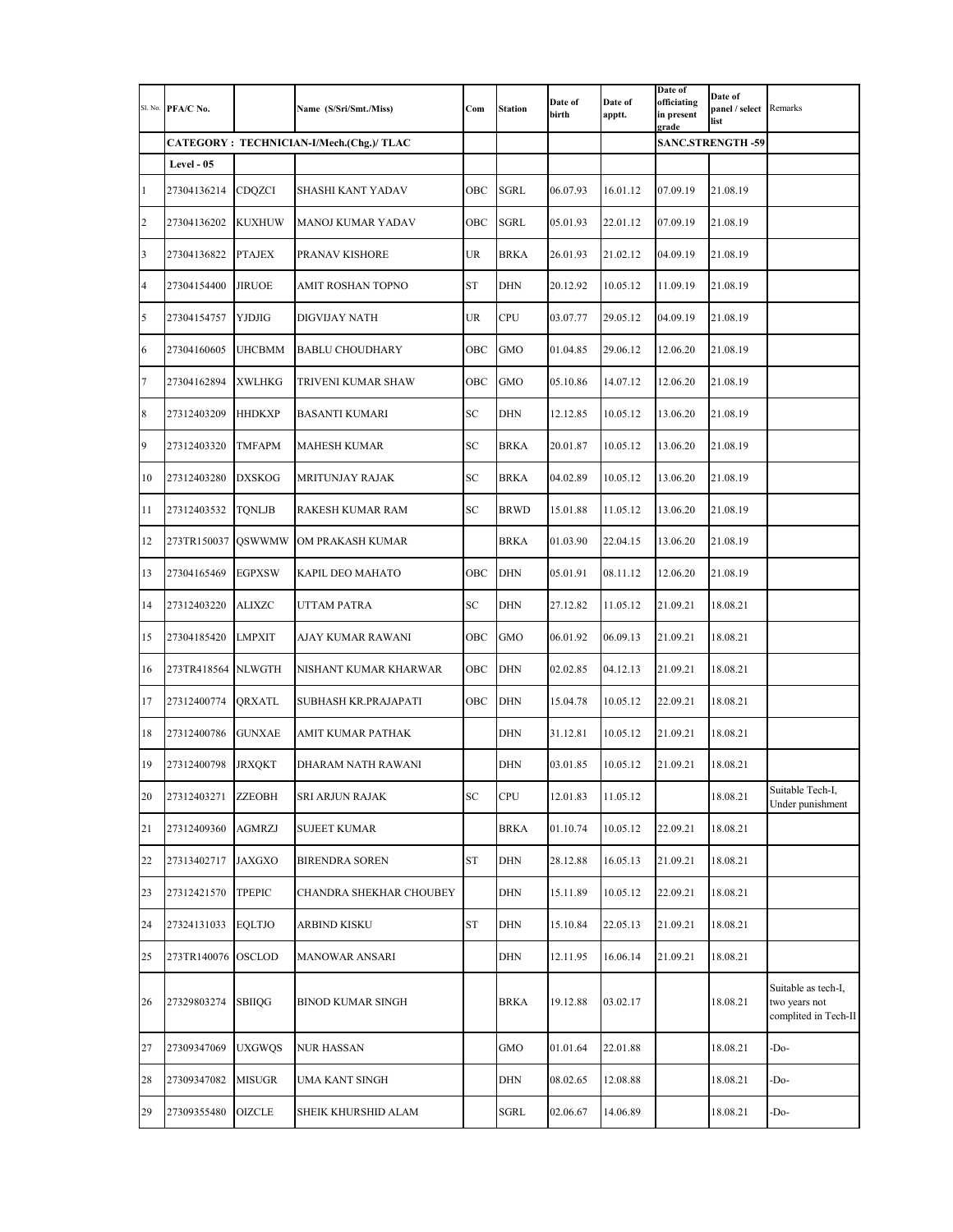| Sl. No.        | PFA/C No.   |               | Name (S/Sri/Smt./Miss)                      | Com       | <b>Station</b> | Date of<br>birth | Date of<br>apptt. | Date of<br>Date of<br>officiating<br>panel / select<br>in present<br>list<br>grade |                         | Remarks                                                      |
|----------------|-------------|---------------|---------------------------------------------|-----------|----------------|------------------|-------------------|------------------------------------------------------------------------------------|-------------------------|--------------------------------------------------------------|
| 30             | 27309390236 | <b>GZHBJY</b> | ALBERT EKKA                                 | <b>ST</b> | BRWD           | 20.10.67         | 20.08.97          |                                                                                    | 18.08.21                | -Do-                                                         |
| 31             | 27312117766 | <b>NOMIAN</b> | <b>BINOD KUMAR</b>                          |           | <b>BRKA</b>    | 10.05.73         | 12.01.98          |                                                                                    | 18.08.21                | -Do-                                                         |
| 32             | 27309382938 | UQRXYM        | UMESH PRASAD                                |           | DHN            | 03.04.75         | 01.06.95          |                                                                                    | 18.08.21                | -Do-                                                         |
| 33             | 27309390182 | <b>LNQIML</b> | <b>SURESH RAM</b>                           |           | DHN            | 20.05.71         | 15.02.97          |                                                                                    | 18.08.21                | -Do-                                                         |
| 34             | 27309393020 | <b>LNUHFC</b> | SHEO SHANKAR CHOWDHARY                      |           | CPU            | 05.08.71         | 12.12.97          |                                                                                    | 18.08.21                | -Do-                                                         |
| 35             | 27309393031 | <b>OFYZPR</b> | KHELO MAHATO                                |           | GMO            | 20.10.72         | 12.12.97          |                                                                                    | 18.08.21                | -Do-                                                         |
| 36             | 27309393043 | JESIFO        | <b>MD NIJAM</b>                             |           | <b>GMO</b>     | 16.08.77         | 12.12.97          |                                                                                    | 18.08.21                | -Do-                                                         |
| 37             | 27309393079 | NUHSIP        | AMIR ALI                                    |           | GMO            | 12.11.71         | 16.04.98          |                                                                                    | 18.08.21                | -Do-                                                         |
| 38             | 27311403860 | HWAHTY        | RAJENDRA YADAV                              | OBC       | <b>DHN</b>     | 26.06.78         | 16.06.11          |                                                                                    | 18.08.21                | -Do-                                                         |
| 39             | 27305000830 | <b>FUEPZP</b> | PANKAJ KUMAR JHA                            |           | DHN            | 01.06.81         | 06.02.06          |                                                                                    | 18.08.21                | -Do-                                                         |
| 40             | 27311402349 | <b>BMXQQF</b> | SUMANTA KR.MALIK                            | SC        | <b>DHN</b>     | 03.06.86         | 15.09.11          | 18.08.21                                                                           |                         | -Do-                                                         |
| 41             | 27223008174 | <b>YAGLDS</b> | MANBENDU K MUKESH                           | SC        | <b>DHN</b>     | 28.02.81         | 27.08.10          | 21.09.21                                                                           | 18.08.21                |                                                              |
| 42             | 273TR150002 | <b>COJOEI</b> | SONU KUMAR MISHRA                           |           | <b>DHN</b>     | 30.10.94         | 06.01.15          |                                                                                    | 18.08.21                | Suitable as tech-I,<br>two years not<br>complited in Tech-II |
| 43             | 42500453353 | <b>BMFAHN</b> | PINKOO KUMAR                                |           | <b>DHN</b>     | 28.10.88         | 30.03.12          | 21.09.21                                                                           | 18.08.21                |                                                              |
|                |             |               | CATEGORY: TECHNICIAN-II /Mech.(Chg.)/ TLAC  |           |                |                  |                   |                                                                                    | <b>SANC.STRENGTH-09</b> |                                                              |
|                | Level-04    |               |                                             |           |                |                  |                   |                                                                                    |                         | Suitable Tech-I,                                             |
|                | 27312403271 | ZZEOBH        | SRI ARJUN RAJAK                             | SC        | CPU            | 12.01.83         | 11.05.12          | 04.09.19                                                                           | 16.07.19                | Under punishment                                             |
| $\mathbf{1}$   | 27329800645 | <b>ATWSAP</b> | <b>BISWAJIT CHAKRABORTY</b>                 |           | <b>DHN</b>     | 17.09.83         | 28.12.15          | 17.03.21                                                                           | 03.03.21                |                                                              |
|                | Level - 02  |               | CATEGORY : TECHNICIAN-III/Mech.(Chg.)/ TLAC |           |                |                  |                   |                                                                                    | <b>SANC.STRENGTH-13</b> |                                                              |
| $\mathbf{1}$   | 27329803275 | WSDYLM        | <b>GAJENDRA KUMAR MAHTO</b>                 |           | <b>BRKA</b>    | 20.05.85         | 07.02.17          | 12.12.20                                                                           | 03.11.16                | C.G.A                                                        |
| $\overline{c}$ | 27329808586 | IZKCCS        | NIRANJAN KUMAR                              | OBC       | <b>DHN</b>     | 19.09.87         | 14.10.20          | 22.05.21                                                                           | 10.08.20                | RRB/PATNA                                                    |
| 3              | 27329808595 | <b>UEJCOB</b> | ABHIMANU KUMAR                              | OBC       | <b>SGRL</b>    | 13.07.95         | 05.11.20          | 12.06.21                                                                           | 10.08.20                | RRB/PATNA                                                    |
| 4              | 27329808867 | <b>IHWMPC</b> | VIKASH RAJ                                  | OBC       | GMO            | 01.03.85         | 22.01.21          | 05.08.21                                                                           | 10.08.20                | RRB/PATNA                                                    |
| 5              | 27329808681 | <b>HYSWRY</b> | <b>MANOJ KUMAR</b>                          | OBC       | <b>DHN</b>     | 01.01.96         | 03.12.20          | 26.06.21                                                                           | 10.08.20                | RRB/MFP                                                      |
| 6              | 533Z0000017 | <b>BTSBEU</b> | PRIYARANJAN KUMAR                           |           | DHN            | 01.05.89         | 28.06.12          | 04.02.21                                                                           | 04.02.21                | Came on ORT from<br>AII/NWR                                  |
| 7              | 27309347008 | <b>HMKUKA</b> | MOHD. SABIR ANSARI                          |           | DHN            | 15.01.68         | 26.04.88          | 24.08.21                                                                           | 12.08.21                | Prom. as Tech-III<br>(PRQ)                                   |
| 8              | 27309349236 | SCZJQS        | KARTIK NANDI                                |           | DHN            | 22.07.68         | 16.07.88          | 24.08.21                                                                           | 12.08.21                | -Do-                                                         |
| 9              | 27309360580 | QTDBLQ        | <b>SURESH PRASAD</b>                        |           | BRKA           | 02.08.66         | 13.11.90          | 24.08.21                                                                           | 12.08.21                | -Do-                                                         |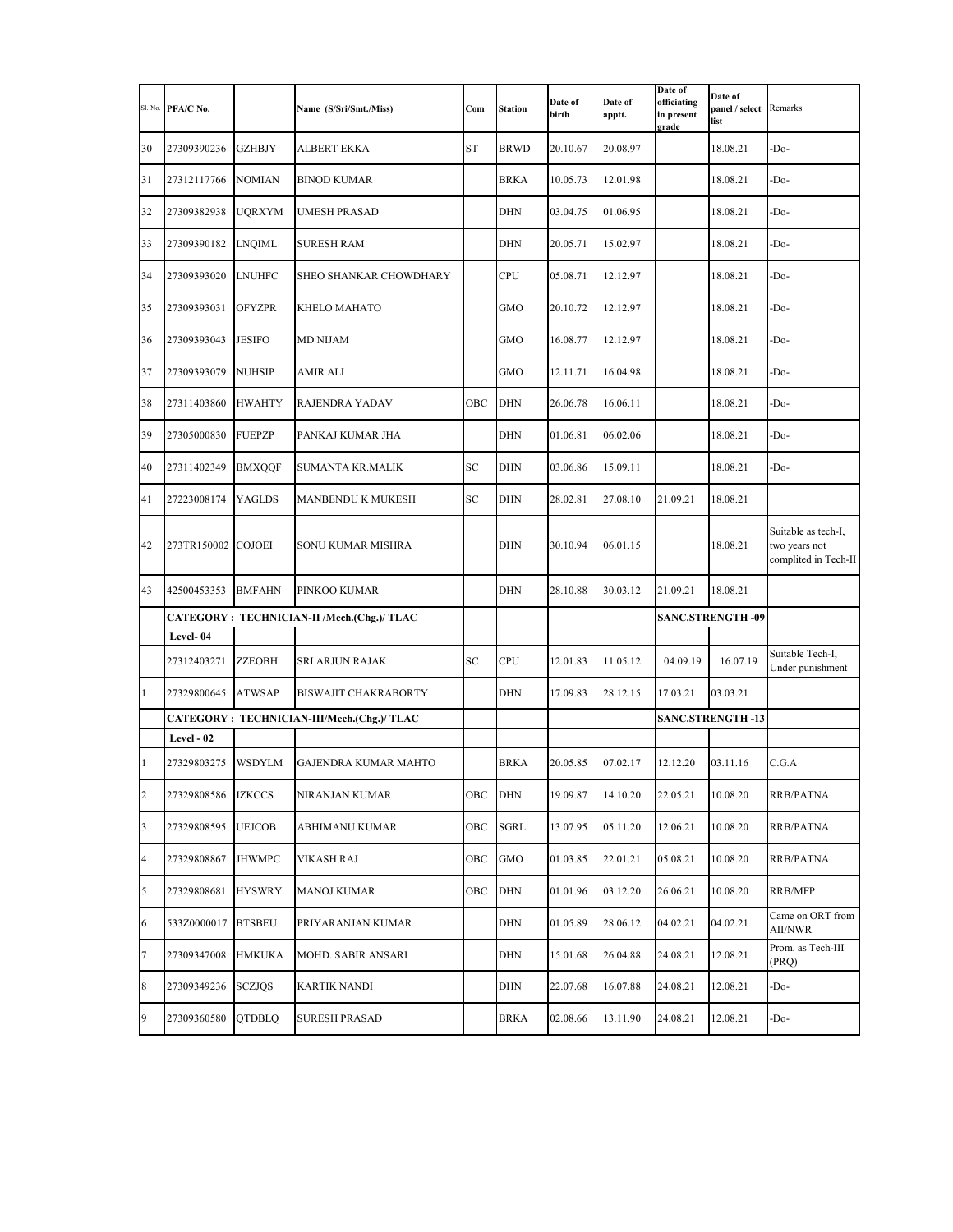|    | Sl. No. PFA/C No. |               | Name (S/Sri/Smt./Miss) | Com       | <b>Station</b> | Date of<br>birth | Date of<br>apptt. | Date of<br>officiating<br>in present<br>grade | Date of<br>panel / select<br>list | Remarks |
|----|-------------------|---------------|------------------------|-----------|----------------|------------------|-------------------|-----------------------------------------------|-----------------------------------|---------|
| 10 | 27309390224       | <b>SXORAO</b> | <b>BINAY RAM</b>       | <b>ST</b> | <b>BRKA</b>    | 18.06.65         | 05.08.97          | 24.08.21                                      | 12.08.21                          | -Do-    |
| 11 | 27312400760       | LRMLIF        | <b>BAILOCHAN SINGH</b> | <b>ST</b> | <b>DHN</b>     | 25.05.81         | 10.05.12          | 24.08.21                                      | 12.08.21                          | -Do-    |
| 12 | 27312403581       | <b>JJKLEU</b> | RAJIV RANJAN KUMAR     | OBC       | <b>DHN</b>     | 01.11.85         | 10.05.12          | 24.08.21                                      | 12.08.21                          | -Do-    |
| 13 | 27312403210       | <b>JEHCIL</b> | <b>SUDHIR KUMAR</b>    | OBC       | <b>DHN</b>     | 05.06.86         | 10.05.12          | 24.08.21                                      | 12.08.21                          | -Do-    |
| 14 | 27312403230       | YTHFKC        | <b>MADAN KUMAR</b>     | OBC       | <b>GMO</b>     | 02.01.89         | 10.05.12          | 26.08.21                                      | 12.08.21                          | -Do-    |
| 15 | 27312424530       | <b>TFEMKJ</b> | ALOK PRIYADARSHI KUMAR | SC        | <b>SGRL</b>    | 28.04.84         | 11.05.12          | 24.08.21                                      | 12.08.21                          | -Do-    |
| 16 | 27300139452       | SQNMSU        | <b>UMESH KUMAR</b>     | OBC       | GMO            | 14.02.91         | 30.04.13          | 24.08.21                                      | 12.08.21                          | -Do-    |
| 17 | 27313422649       | <b>BABXEQ</b> | <b>AJAY KUMAR</b>      | <b>SC</b> | <b>SGRL</b>    | 13.12.83         | 12.05.13          | 28.08.21                                      | 12.08.21                          | -Do-    |
| 18 | 27313402699       | <b>BLZBLI</b> | PHULESHWAR MURMU       | <b>ST</b> | <b>DHN</b>     | 04.02.87         | 18.05.13          | 24.08.21                                      | 12.08.21                          | -Do-    |
| 19 | 27313410349       | <b>MKOFTO</b> | <b>SUMAN KUMAR</b>     | <b>ST</b> | <b>DHN</b>     | 25.02.89         | 21.05.13          | 24.08.21                                      | 12.08.21                          | -Do-    |
| 20 | 27313410428       | TBQAWQ        | <b>AKHILESH SAH</b>    | <b>ST</b> | <b>DHN</b>     | 25.02.87         | 21.05.13          | 24.08.21                                      | 12.08.21                          | -Do-    |
| 21 | 27313402729       | <b>OAUORB</b> | <b>SOMAY SOREN</b>     | <b>ST</b> | <b>DHN</b>     | 05.11.76         | 13.05.13          | 24.08.21                                      | 12.08.21                          | -Do-    |
| 22 | 27313402687       | <b>ISBOLF</b> | ARUN MURMU             | <b>ST</b> | <b>DHN</b>     | 18.12.88         | 13.05.13          | 25.08.21                                      | 12.08.21                          | -Do-    |
| 23 | 27313402705       | <b>WCBYYS</b> | <b>SUNIL KISKU</b>     | <b>ST</b> | <b>DHN</b>     | 02.01.87         | 13.05.13          | 24.08.21                                      | 12.08.21                          | -Do-    |
| 24 | 27313423563       | <b>MAXJBS</b> | <b>SUNIL KUMAR</b>     |           | <b>DHN</b>     | 04.02.94         | 10.09.13          | 24.08.21                                      | 12.08.21                          | -Do-    |
| 25 | 27313424210       | <b>KYUERD</b> | GANGA RAM              | <b>SC</b> | <b>CPU</b>     | 10.04.77         | 17.05.15          | 24.08.21                                      | 12.08.21                          | -Do-    |
| 26 | 27315405473       | <b>PRJWOA</b> | <b>BABITA DEVI</b>     | <b>SC</b> | <b>DHN</b>     | 15.02.88         | 19.10.15          | 24.08.21                                      | 12.08.21                          | -Do-    |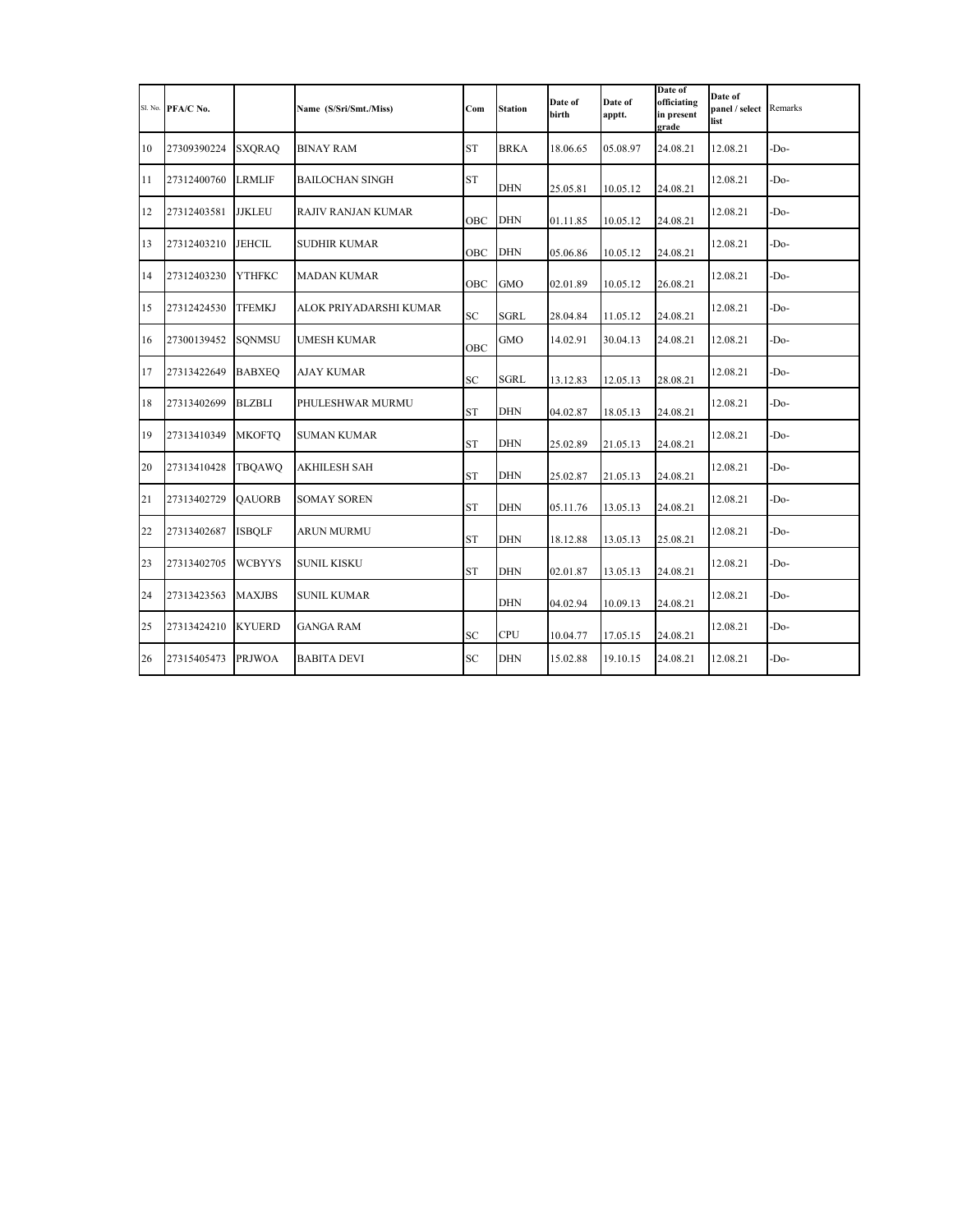| ORY: Asstt. /Mech.(Chg.)/ TLAC |                                          |                |                                                  |            |                 |               | <b>SANC.STRENGT: 73</b>      |                                            |                                  |                      |
|--------------------------------|------------------------------------------|----------------|--------------------------------------------------|------------|-----------------|---------------|------------------------------|--------------------------------------------|----------------------------------|----------------------|
| SI.                            | PFA/C No.                                | <b>HRMS ID</b> | Name (S/Sri/Smt./Miss)                           | Com        | <b>Station</b>  |               | Date of birth Date of apptt. | Date of<br>officiating in<br>present grade | Date of<br>panel/<br>select list | <b>Remarks</b>       |
| $\mathbf{1}$                   | 27313423575 ZWXHHP MANDAL                |                | <b>SAROJ KUMAR</b>                               |            | <b>DHN</b>      | 15.02.87      | 10.09.13                     | 10.09.13                                   |                                  |                      |
| $\overline{2}$                 |                                          |                | 27313402638 XBNABK PAPPU SINGH                   | UR         | <b>DHN</b>      | 27.09.93      | 20.06.13                     | 20.06.13                                   |                                  |                      |
| 3                              |                                          |                | 27314400490 LGFMDX ARVIND KUMAR                  | <b>ST</b>  | <b>BRKA</b>     | 17.02.87      | 01.03.14                     | 01.03.14                                   |                                  | Came on M.Trfd DNR   |
| 4                              |                                          |                | 27314405230 KRIMOO MD.ABID KHAN                  | UR         | <b>DHN</b>      | 05.07.83      | 27.04.15                     |                                            |                                  |                      |
| 5                              | 27315404961 JGYZRR                       |                | AJIT KUMAR MANDAL                                | <b>OBC</b> | <b>DHN</b>      | 12.02.79      | 19.08.15                     |                                            |                                  |                      |
| 6                              |                                          |                | 27315404973 GWXQZZ SANTOSH THAKUR                |            | <b>DHN</b>      | 01.07.89      | 19.08.15                     |                                            |                                  |                      |
| $\tau$                         | 27315405448 JQCPXO                       |                | <b>MANOJ KUMAR</b><br><b>KUSHWAHA</b>            |            | <b>DHN</b>      | 14.05.84      | 01.10.15                     |                                            |                                  |                      |
| 8                              | 27315405436 UDSXMJ                       |                | <b>MD.MOINUL HAQUE</b>                           |            | <b>DHN</b>      | 05.02.92      | 01.10.15                     |                                            |                                  |                      |
| 9                              |                                          |                | 27315405461 KONHTK NAVEEN KUMAR                  | <b>OBC</b> | <b>GMO</b>      | 15.02.96      | 01.10.15                     |                                            |                                  |                      |
| 10                             | 27315405485 NGZRRI                       |                | <b>RAHUL PRASAD</b>                              |            | DHN             | 09.05.93      | 27.11.15                     |                                            |                                  |                      |
| 11                             |                                          |                | 27320100678 HFMEUW LAL BIHARI PAL                |            | OBC GMO         | 19.08.83      | 06.10.10                     | 07.12.15                                   |                                  |                      |
| 12                             | 27315405965 DBDHJA                       |                | PRAMOD KUMAR<br><b>SINGH</b>                     |            | <b>OBC DHN</b>  | 02.01.84      | 19.12.15                     |                                            |                                  |                      |
| 13                             | 27315412660 RSFQPW                       |                | <b>DEEPAK KUMAR</b>                              |            | <b>GMO</b>      | 25.12.84      | 19.12.15                     |                                            |                                  |                      |
| 14                             | 27315406090 MUALAH SINGH                 |                | PRAMOD KUMAR                                     | UR         | <b>DHN</b>      | 30.06.90      | 19.12.15                     |                                            |                                  |                      |
| 15                             |                                          |                |                                                  |            | DHN             | 23.01.92      | 19.12.15                     |                                            |                                  |                      |
| 16                             | 27315405977 ZYTXQP<br>27315412672 TLQJIW |                | <b>VIKRAM VIKRANT</b><br><b>UMESH KUMAR</b>      | SC         | <b>GMO</b>      | 18.04.92      | 19.12.15                     |                                            |                                  |                      |
| 17                             |                                          |                | 27315405989 XLBOMZ VIKASH MOHAN                  | UR         | <b>DHN</b>      | 25.12.94      | 19.12.15                     |                                            |                                  |                      |
| 18                             |                                          |                | 27315405990 MZCYES DHEERAJ KUMAR                 | UR         | <b>DHN</b>      | 18.11.93      | 19.12.15                     |                                            |                                  |                      |
| 19                             | 27315413329 JEJKNA                       |                | <b>USMAN GANI ANSARI</b>                         |            |                 | SGRL 14.13.94 | 20.12.15                     |                                            |                                  |                      |
| 20                             | 27315412684 RQCJQT                       |                |                                                  |            | <b>OBC</b> GMO  | 10.04.83      | 19.12.15                     |                                            |                                  |                      |
| 21                             |                                          |                | JITENDRA KUMAR<br>27315406003 XFRKOH GUDDU KUMAR |            | <b>OBC</b> DHN  | 23.10.92      | 19.12.15                     |                                            |                                  |                      |
| 22                             |                                          |                | <b>RAJESH KUMAR</b>                              |            | <b>OBC DHN</b>  | 20.12.86      | 19.12.15                     |                                            |                                  |                      |
| 23                             | 27315406015 SOINXZ                       |                | <b>PATEL</b><br><b>SANTOSH KUMAR</b>             |            | <b>OBC</b> SGRL | 16.03.88      | 22.12.15                     |                                            |                                  |                      |
| 24                             | 27315413317 FXCRZX                       |                | <b>SINGH</b>                                     |            | <b>OBC DHN</b>  | 27.05.93      | 19.12.15                     |                                            |                                  |                      |
| 25                             |                                          |                | 27315406027 LWLUWR CHANDAN KUMAR                 |            | <b>OBC</b> SGRL | 20.02.86      | 30.12.15                     |                                            |                                  |                      |
| 26                             | 27315413305 BGYKOF                       |                | <b>AKARAM ANSARI</b>                             |            | <b>OBC</b> DHN  | 20.04.94      | 19.12.15                     |                                            |                                  |                      |
| 27                             | 27315406039 OEUAID                       |                | <b>RAKESH KUMAR</b>                              | SС         | <b>GMO</b>      | 02.02.91      | 22.06.10                     |                                            |                                  | Came on M/T MGS,     |
| 28                             | 275N0001781 WAWXLJ                       |                | AMIT KUMAR                                       | ST         | DHN             | 15.06.88      | 23.05.13                     |                                            |                                  | Came on M/T DNR,     |
| 29                             |                                          |                | 27424131044 CSRKAR HAKIM BESRA                   | SC         | <b>DHN</b>      | 11.07.83      | 19.12.15                     |                                            |                                  | reported on 13.02.20 |
| 30                             |                                          |                | 27315406076 RBDNMP RAMESH RAJAK                  | SC         | <b>DHN</b>      | 17.04.92      | 19.12.15                     |                                            |                                  |                      |
| 31                             | 27315406052 SIOMSU                       |                | <b>BIRENDAR DAS</b>                              | <b>ST</b>  | <b>DHN</b>      | 24.04.89      | 19.12.15                     |                                            |                                  |                      |
| 32                             | 27315406088 UJSQRX                       |                | <b>BISHWAJIT MARANDI</b>                         |            | OBC DHN         | 15.11.91      | 08.12.15                     |                                            |                                  | Came on M.Trfd with  |
|                                | 50881302975 LTUQMI                       |                | <b>GAUTAM KUMAR</b>                              |            |                 |               |                              |                                            |                                  | Dharm Raj Meena      |